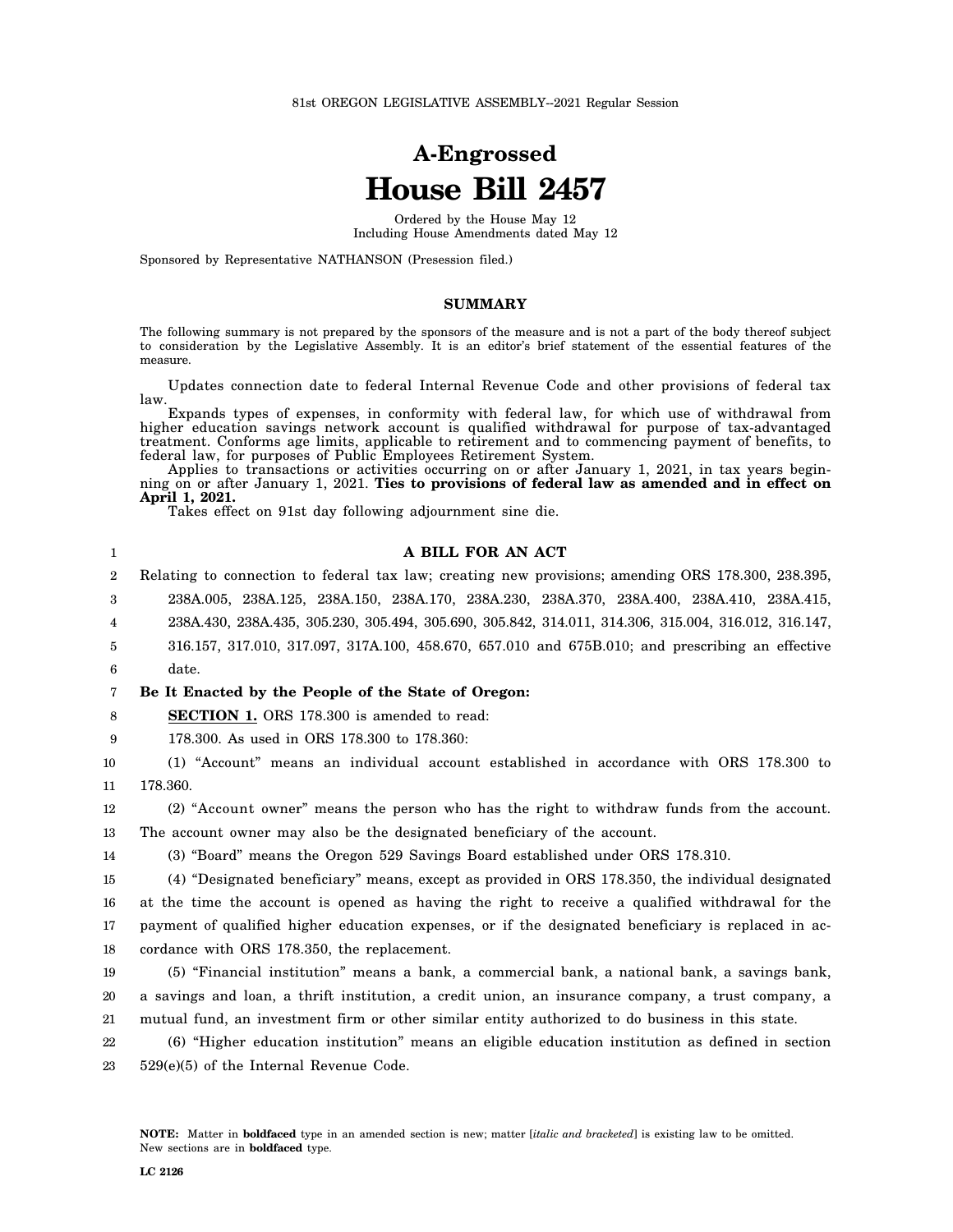1 2 (7) "Internal Revenue Code" means the federal Internal Revenue Code as amended and in effect on [*December 31, 2018*] **April 1, 2021**.

3 4 (8) "Member of the family" shall have the same meaning as contained in section 529(e) of the Internal Revenue Code.

(9) "Network" means the Oregon 529 Savings Network established under ORS 178.305.

6 7 (10) "Nonqualified withdrawal" means a withdrawal from an account that is not a qualified withdrawal.

8 9 10 11 12 13 (11) "Qualified higher education expenses" means tuition and other permitted expenses as set forth in section 529(e) of the Internal Revenue Code for the enrollment or attendance of a designated beneficiary at a higher education institution**, expenses associated with registered apprenticeship programs described in section 529(c)(8) of the Internal Revenue Code and amounts paid as principal or interest on a qualified education loan to the extent allowed under section 529(c)(9) of the Internal Revenue Code**.

14 15 (12) "Qualified withdrawal" means a withdrawal made as prescribed under ORS 178.355 and made:

16 17 (a) From an account to pay the qualified higher education expenses of the designated beneficiary;

18 (b) As the result of the death or disability of the designated beneficiary;

19 20 21 (c) As the result of a scholarship, allowance or payment described in section  $135(d)(1)(A)$ , (B) or (C) of the Internal Revenue Code that is received by the designated beneficiary, but only to the extent of the amount of the scholarship, allowance or payment; or

(d) As a rollover or change in the designated beneficiary described in ORS 178.350.

23 **SECTION 2.** ORS 238.395 is amended to read:

5

22

24 25 26 27 28 29 30 31 32 238.395. (1)(a) In addition to any other benefits under this chapter, a death benefit, provided by contributions of the public employer under ORS 238.225 and, for benefits that accrue on or after July 1, 2020, amounts in the employee pension stability account established for the member under ORS 238A.353, shall be paid to the beneficiaries designated under ORS 238.390 (1) of a person who is an active or inactive member of the Public Employees Retirement System and who dies as a result of injuries received while employed in the service of the public employer or within 120 days after termination from service with a participating public employer. A member who is on a leave of absence without pay from employment with a participating public employer has not terminated service with that participating public employer for the purposes of this section.

33 34 (b) The death benefit under this subsection is an amount equal to the amount in the member account of the deceased member at the time of death.

35 36 37 (c) In the event that a beneficiary has not been named as provided in paragraph (a) of this subsection and ORS 238.390 (1), the death benefit under this subsection shall be paid in the manner provided for payment of money credited to the member account of the member in ORS 238.390 (2).

38 39 40 41 (d) The beneficiary designated under paragraph (a) of this subsection and ORS 238.390 (1) may elect to receive the amount payable in actuarially determined monthly payments for the life of such beneficiary as long as such monthly payments, plus the monthly amount if elected under ORS 238.390 (3), are at least \$200.

42 43 44 45 (e) Interest upon the death benefit provided by this subsection accrues until the date that the benefit is distributed. The Public Employees Retirement Board shall establish procedures for computing interest to be credited on the benefit for the period between the date of death and date of distribution.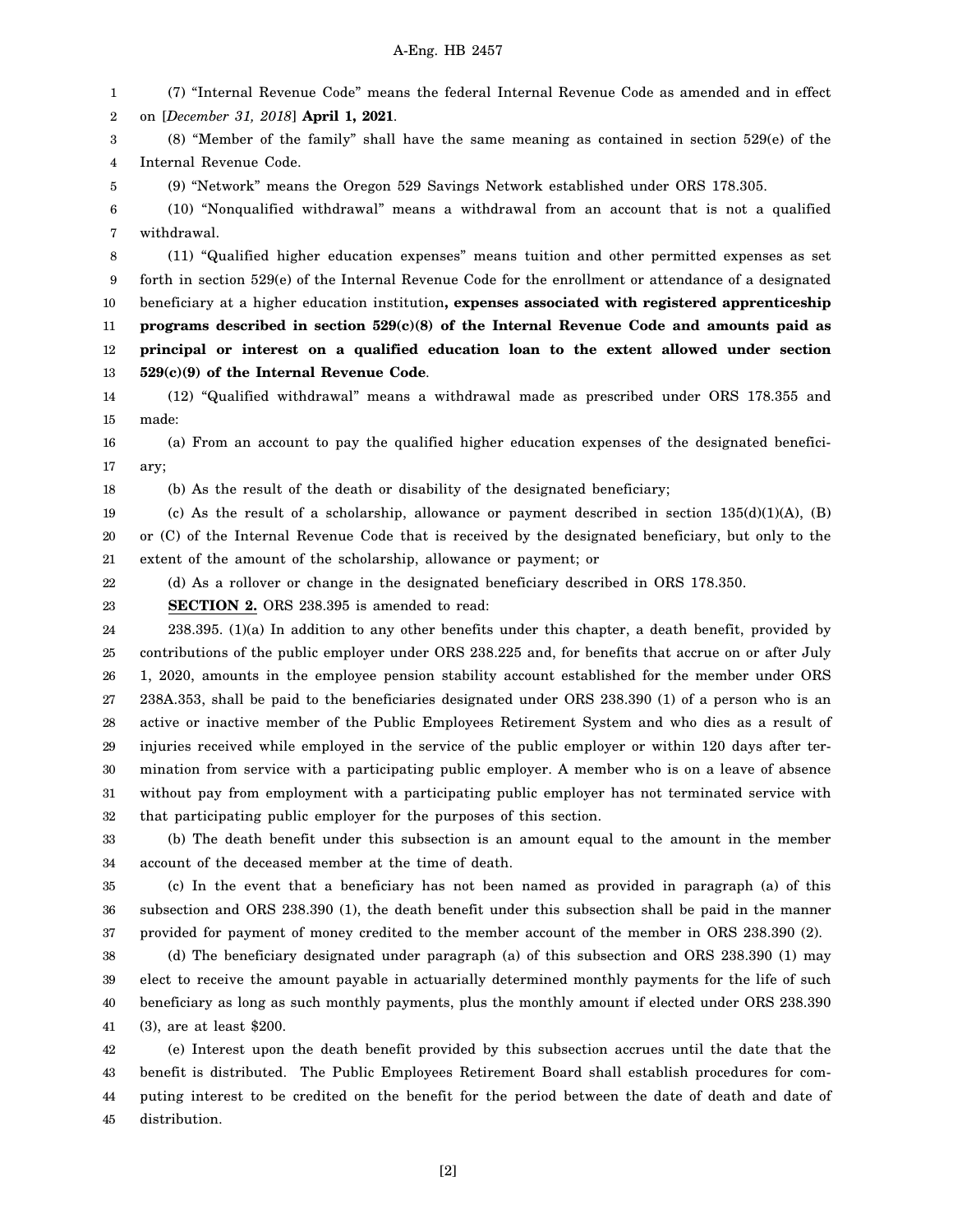1 2 3 4 5 (2)(a) If a member of the system dies while employed in the service of a participating public employer or within 120 days after termination from service with a participating public employer and the member's spouse is the member's beneficiary under ORS 238.390, the member's spouse may elect to receive the benefit provided under this subsection in lieu of the death benefits provided under ORS 238.390 and subsection (1) of this section.

6 7 (b) The member's spouse must notify the board in writing of an election under this section no later than 60 days after the date of death of the member.

8 9 10 (c) The death benefit to be paid under this subsection is for the life of the member's spouse and is the actuarial equivalent of 50 percent of the service retirement allowance that would otherwise have been paid to the deceased member, which shall be calculated:

11 12 (A) As of the date of death, if the member dies after the earliest retirement date for the member under ORS 238.280; or

13 14 (B) As if the member became an inactive member on the date of death and retired at the earliest retirement date for the member under ORS 238.280.

15 16 17 18 19 (d) The death benefit provided under this subsection is first effective on the first day of the month following the election of the member's spouse to receive the death benefit under this subsection. The member's spouse may elect to delay payment of the death benefit, but payment must commence no later than December 31 of the calendar year in which the deceased member would have reached [*70-1/2*] **72** years of age.

20 21 22 (3) Payment by the board of additional death benefits in the manner provided by this section completely discharges the board and system on account of the death, and shall hold the board and system harmless from any claim for wrongful payment.

23 **SECTION 3.** ORS 238A.005 is amended to read:

24 238A.005. For the purposes of this chapter:

25 26 (1) "Active member" means a member of the pension program or the individual account program of the Oregon Public Service Retirement Plan who is actively employed in a qualifying position.

27 28 29 (2) "Actuarial equivalent" means a payment or series of payments having the same value as the payment or series of payments replaced, computed on the basis of interest rate and mortality assumptions adopted by the board.

30 (3) "Board" means the Public Employees Retirement Board.

31 32 (4) "Eligible employee" means a person who performs services for a participating public employer, including elected officials other than judges. "Eligible employee" does not include:

33 (a) Persons engaged as independent contractors;

34 (b) Aliens working under a training or educational visa;

35 (c) Persons provided sheltered employment or make-work by a public employer;

36 (d) Persons categorized by a participating public employer as student employees;

37 (e) Any person who is in custody in a state institution;

38 39 (f) Employees of foreign trade offices of the Oregon Business Development Department who live and perform services in foreign countries under the provisions of ORS 285A.075 (1)(g);

40 41 (g) An employee actively participating in an alternative retirement program established under ORS 353.250 or an optional retirement plan established under ORS 341.551;

42 43 (h) Employees of a public university listed in ORS 352.002 who are actively participating in an optional retirement plan offered under ORS 243.815;

44 45 (i) Persons employed in positions classified as post-doctoral scholar positions by a public university listed in ORS 352.002, or by the Oregon Health and Science University, under ORS 350.370;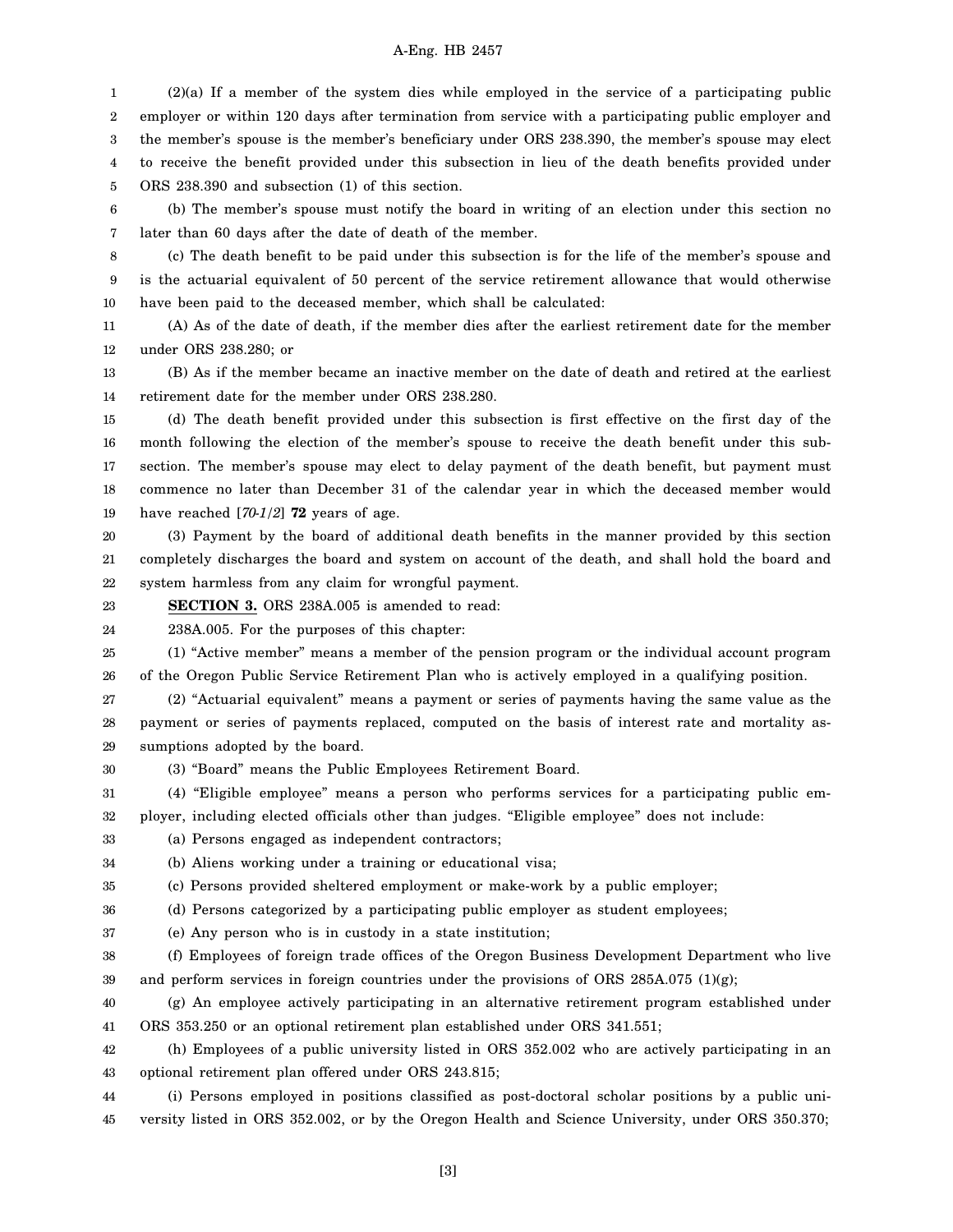1 (j) Any employee who belongs to a class of employees that was not eligible on August 28, 2003,

2 for membership in the system under the provisions of ORS chapter 238 or other law;

3 4 (k) Any person who belongs to a class of employees who are not eligible to become members of the Oregon Public Service Retirement Plan under the provisions of ORS 238A.070 (2);

5 6 (L) Any person who is retired under ORS 238A.100 to 238A.250 or ORS chapter 238 and who continues to receive retirement benefits while employed; and

7 (m) Judges.

8 (5) "Firefighter" means:

9 10 (a) A person employed by a local government, as defined in ORS 174.116, whose primary job duties include the fighting of fires;

11 (b) The State Fire Marshal, the chief deputy state fire marshal and deputy state fire marshals;

12 13 14 (c) An employee of the State Forestry Department who is certified by the State Forester as a professional wildland firefighter and whose primary duties include the abatement of uncontrolled fires as described in ORS 477.064; and

15 16 (d) An employee of the Oregon Military Department whose primary duties include fighting structural, aircraft, wildland or other fires.

17 (6) "Fund" means the Public Employees Retirement Fund.

18 (7)(a) "Hour of service" means:

19 20 (A) An hour for which an eligible employee is directly or indirectly paid or entitled to payment by a participating public employer for performance of duties in a qualifying position; and

21 22 23 24 25 26 (B) An hour of vacation, holiday, illness, incapacity, jury duty, military duty or authorized leave during which an employee does not perform duties but for which the employee is directly or indirectly paid or entitled to payment by a participating public employer for services in a qualifying position, as long as the hour is within the number of hours regularly scheduled for the performance of duties during the period of vacation, holiday, illness, incapacity, jury duty, military duty or authorized leave.

27 28 (b) "Hour of service" does not include any hour for which payment is made or due under a plan maintained solely for the purpose of complying with applicable unemployment compensation laws.

29 30 31 (8) "Inactive member" means a member of the pension program or the individual account program of the Oregon Public Service Retirement Plan whose membership has not been terminated, who is not a retired member and who is not employed in a qualifying position.

32 33 (9) "Individual account program" means the defined contribution individual account program of the Oregon Public Service Retirement Plan established under ORS 238A.025.

34 35 (10) "Institution of higher education" means a public university listed in ORS 352.002, the Oregon Health and Science University or a community college, as defined in ORS 341.005.

36 37 38 (11) "Member" means an eligible employee who has established membership in the pension program or the individual account program of the Oregon Public Service Retirement Plan and whose membership has not been terminated under ORS 238A.110 or 238A.310.

39 40 (12) "Participating public employer" means a public employer as defined in ORS 238.005 that provides retirement benefits for employees of the public employer under the system.

41 42 (13) "Pension program" means the defined benefit pension program of the Oregon Public Service Retirement Plan established under ORS 238A.025.

43

(14) "Police officer" means a police officer as described in ORS 238.005.

44 45 (15) "Qualifying position" means one or more jobs with one or more participating public employers in which an eligible employee performs 600 or more hours of service in a calendar year,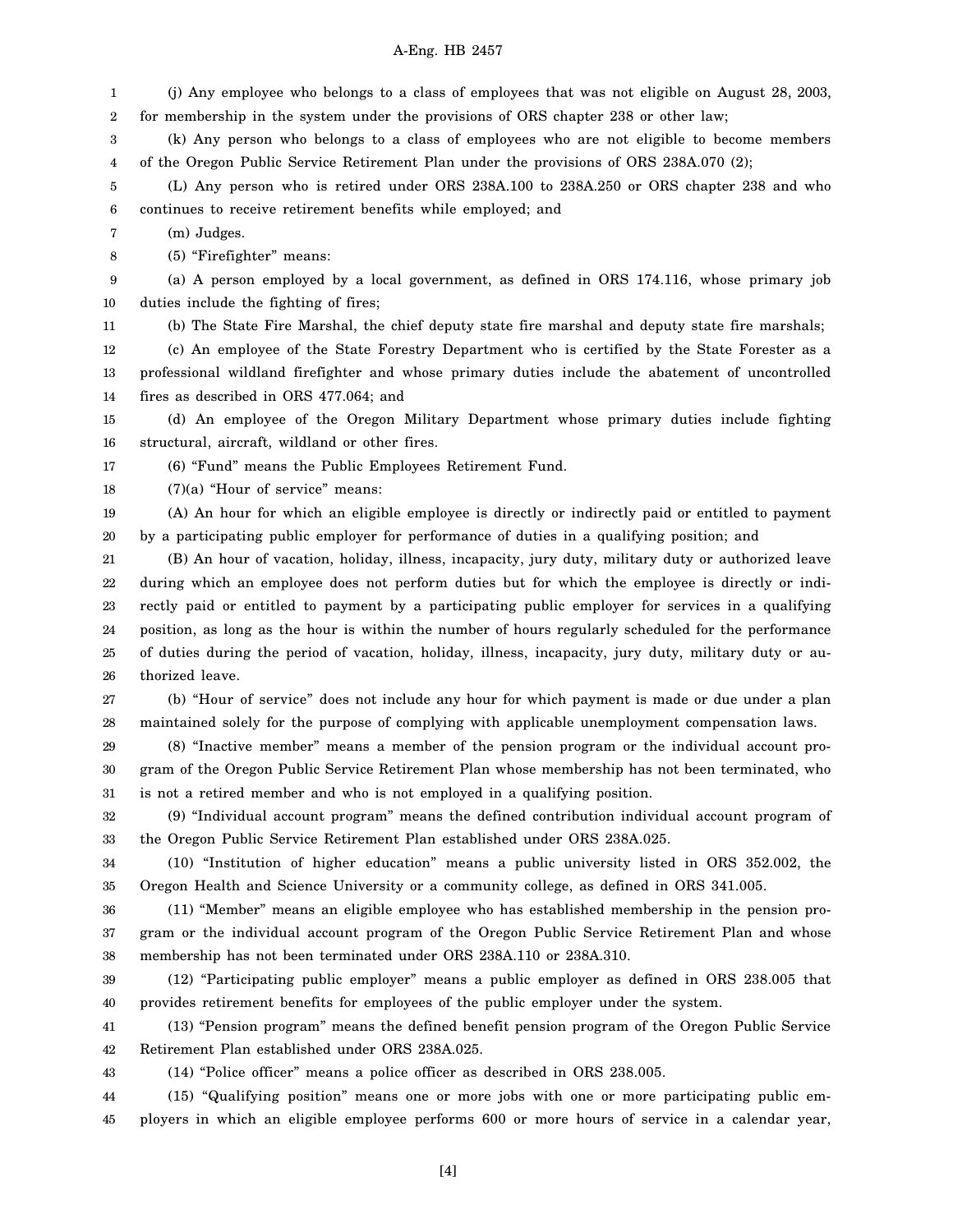1 2 3 4 excluding any service in a job for which benefits are not provided under the Oregon Public Service Retirement Plan pursuant to ORS 238A.070 (2). (16) "Retired member" means a pension program member who is receiving a pension as provided in ORS 238A.180 to 238A.195.

5 6 7 8 9 10 11 (17)(a) "Salary" means the remuneration paid to an active member in return for services to the participating public employer, including remuneration in the form of living quarters, board or other items of value, to the extent the remuneration is includable in the employee's taxable income under Oregon law. "Salary" includes the additional amounts specified in paragraph (b) of this subsection, but does not include the amounts specified in paragraph (c) of this subsection, regardless of whether those amounts are includable in taxable income. (b) "Salary" includes the following amounts:

12 13 (A) Payments of employee and employer money into a deferred compensation plan that are made at the election of the employee.

14 15 (B) Contributions to a tax-sheltered or deferred annuity that are made at the election of the employee.

16 17 18 19 (C) Any amount that is contributed to a cafeteria plan or qualified transportation fringe benefit plan by the employer at the election of the employee and that is not includable in the taxable income of the employee by reason of 26 U.S.C. 125 or 132(f)(4), as in effect on [*December 31, 2018*] **April 1, 2021**.

20 21 22 (D) Any amount that is contributed to a cash or deferred arrangement by the employer at the election of the employee and that is not included in the taxable income of the employee by reason of 26 U.S.C. 402(e)(3), as in effect on [*December 31, 2018*] **April 1, 2021**.

23 (E) Retroactive payments described in ORS 238.008.

24 25 26 (F) The amount of an employee contribution to the individual account program that is paid by the employer and deducted from the compensation of the employee, as provided under ORS 238A.335 (1) and (2)(a).

27 28 (G) The amount of an employee contribution to the individual account program that is not paid by the employer under ORS 238A.335.

29 30 (H) Wages of a deceased member paid to a surviving spouse or dependent children under ORS 652.190.

31 (c) "Salary" does not include the following amounts:

32 33 (A) Travel or any other expenses incidental to employer's business which is reimbursed by the employer.

(B) Payments made on account of an employee's death.

35 36 (C) Any lump sum payment for accumulated unused sick leave, vacation leave or other paid leave.

37 38 (D) Any severance payment, accelerated payment of an employment contract for a future period or advance against future wages.

39

34

(E) Any retirement incentive, retirement bonus or retirement gratuitous payment.

40 41 (F) Payment for a leave of absence after the date the employer and employee have agreed that no future services in a qualifying position will be performed.

42 43 44 45 (G) Payments for instructional services rendered to public universities listed in ORS 352.002 or the Oregon Health and Science University when those services are in excess of full-time employment subject to this chapter. A person employed under a contract for less than 12 months is subject to this subparagraph only for the months covered by the contract.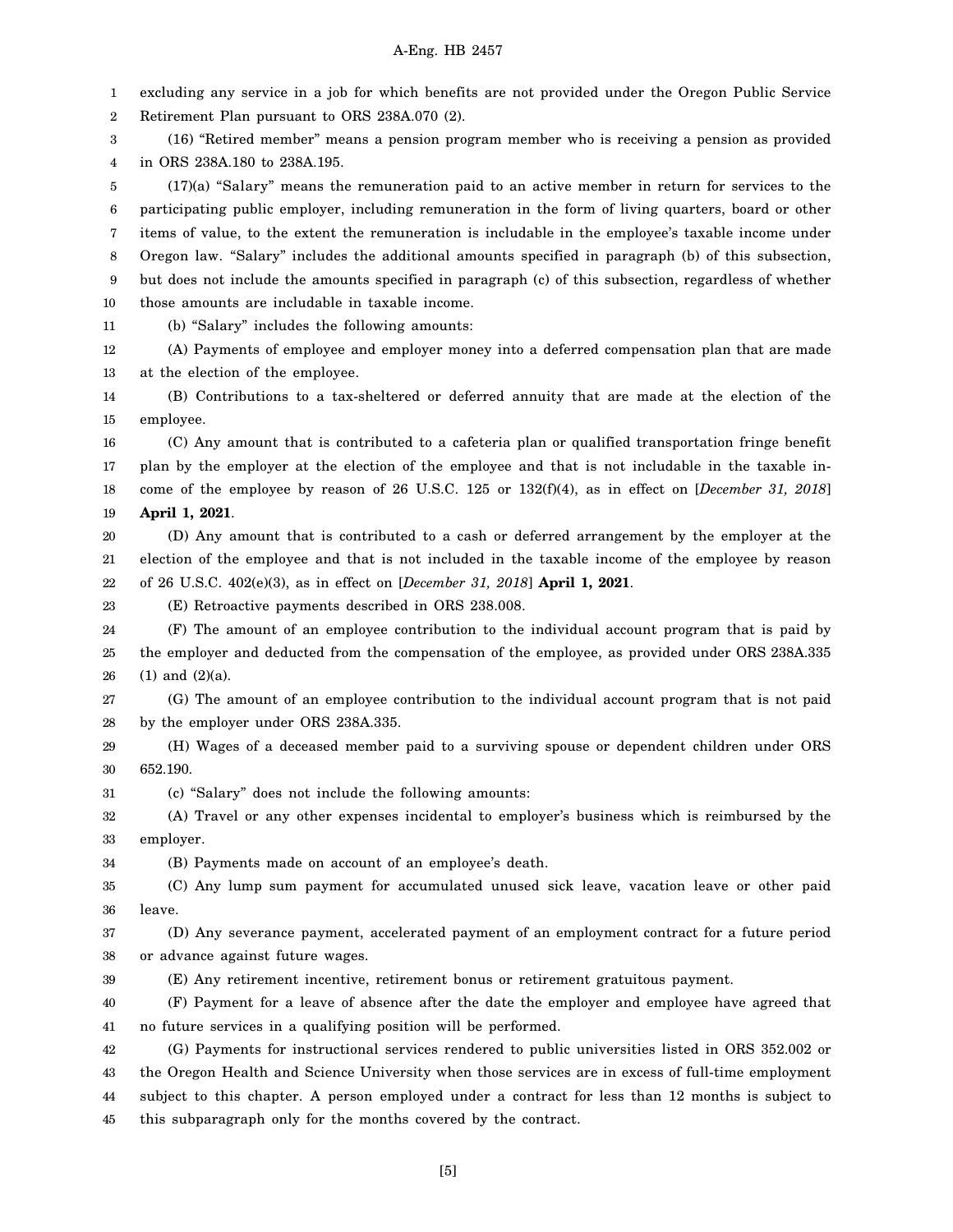1 2 3 (H) The amount of an employee contribution to the individual account program that is paid by the employer and is not deducted from the compensation of the employee, as provided under ORS 238A.335 (1) and (2)(b).

4 5 (I) Compensation described and authorized under ORS 341.556 that is not paid by the community college employing the faculty member.

6 7 (J) Compensation described and authorized under ORS 352.232 that is not paid by the public university employing the officer or employee.

8 9 (K) Compensation described and authorized under ORS 353.270 that is not paid by Oregon Health and Science University.

10 11 12 13 14 (L) For years before 2020, any amount in excess of \$200,000 for a calendar year. If any period over which salary is determined is less than 12 months, the \$200,000 limitation for that period shall be multiplied by a fraction, the numerator of which is the number of months in the determination period and the denominator of which is 12. The board shall adopt rules adjusting this dollar limit to incorporate cost-of-living adjustments authorized by the Internal Revenue Service.

15 16 17 18 19 20 21 (M) For years beginning on or after January 1, 2020, any amount in excess of \$195,000 for a calendar year. If any period over which salary is determined is less than 12 months, the \$195,000 limitation for that period shall be multiplied by a fraction, the numerator of which is the number of months in the determination period and the denominator of which is 12. On January 1 of each year, the board shall adjust the dollar limit provided by this subparagraph to reflect any percentage changes in the Consumer Price Index for All Urban Consumers, West Region (All Items), as published by the Bureau of Labor Statistics of the United States Department of Labor.

22 (18) "System" means the Public Employees Retirement System.

23 (19) "Workers' compensation benefits" means:

24 (a) Payments made under ORS chapter 656; or

25 (b) Payments provided in lieu of workers' compensation benefits under ORS 656.027 (6).

26 **SECTION 4.** ORS 238A.125 is amended to read:

27 28 238A.125. (1) Upon retiring at normal retirement age, a vested pension program member shall be paid an annual pension for the life of the member as follows:

29 30 31 (a) For service as a police officer or firefighter, 1.8 percent of final average salary multiplied by the number of years of retirement credit attributable to service as a police officer or firefighter. (b) For service as other than a police officer or firefighter, 1.5 percent of final average salary

32 33 multiplied by the number of years of retirement credit attributable to service as other than a police officer or firefighter.

34 35 36 37 38 39 (2) Notwithstanding any provision of ORS 238A.100 to 238A.250, the annual benefit payable to a member under the pension program and under any other tax-qualified defined benefit plan maintained by the participating public employer may not exceed the applicable limitations set forth in 26 U.S.C. 415(b), as in effect on [*December 31, 2018*] **April 1, 2021**. The Public Employees Retirement Board shall adopt rules for the administration of this limitation, including adjustments in the annual dollar limitation to reflect cost-of-living adjustments authorized by the Internal Revenue Service.

40 41 (3) The board shall make no actuarial adjustment in a member's pension calculated under this section by reason of the member's retirement after normal retirement age.

42 **SECTION 5.** ORS 238A.150 is amended to read:

43 44 45 238A.150. (1) Notwithstanding any other provision of ORS 238A.100 to 238A.250, an eligible employee who leaves a qualifying position for the purpose of performing service in the uniformed services, and who subsequently returns to employment with a participating public employer with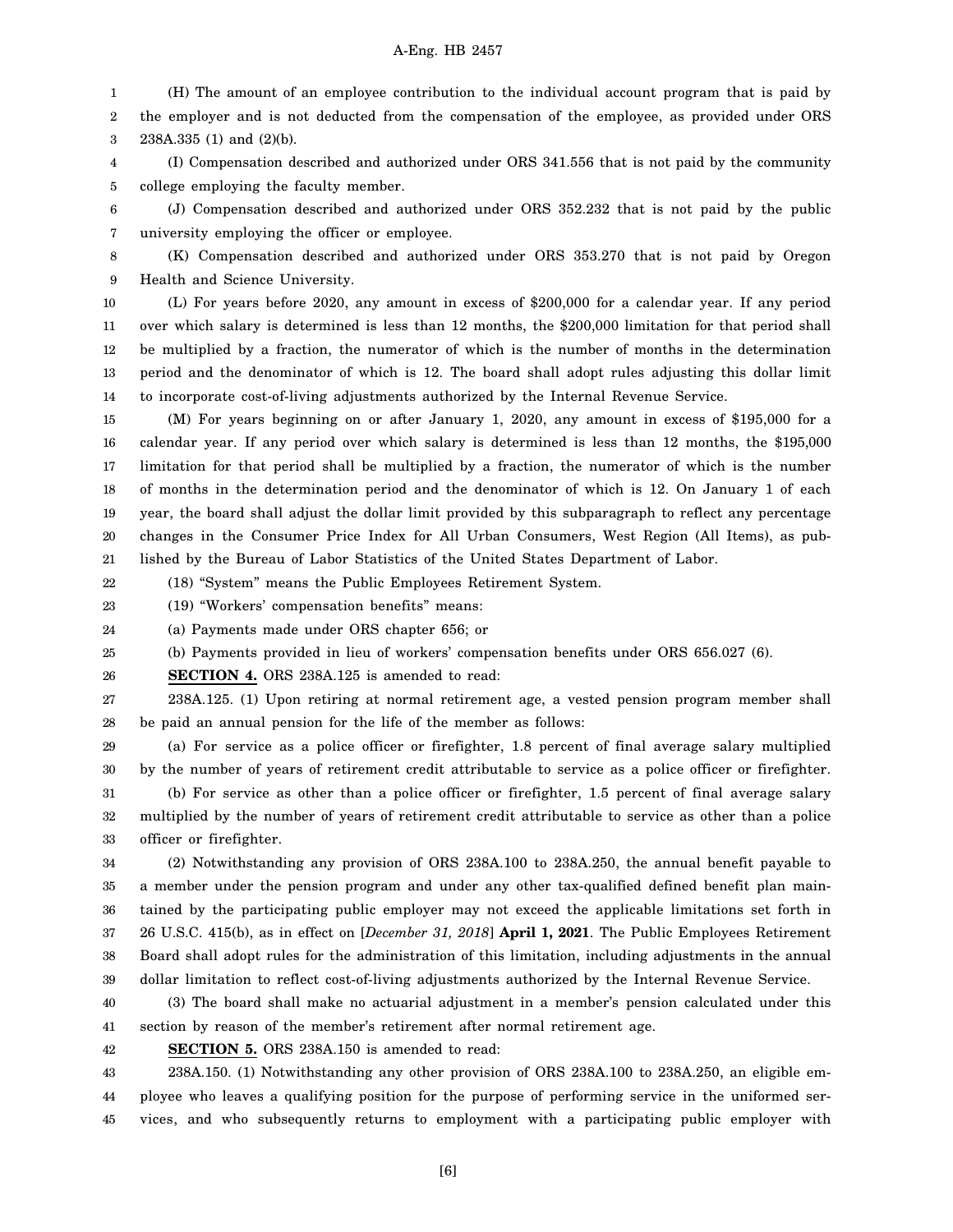1 reemployment rights under federal law, is entitled to accrue retirement credit, credit toward the

2 probationary period required by ORS 238A.100 and credit toward the vesting requirements of ORS

3 238A.115 under rules adopted by the Public Employees Retirement Board pursuant to subsection (2)

4 of this section.

5 6 7 8 9 10 11 (2) The board shall adopt rules establishing benefits and service credit for any period of service in the uniformed services by an employee described in subsection (1) of this section. For the purpose of adopting rules under this subsection, the board shall consider and take into account all federal law relating to benefits and service credit for any period of service in the uniformed services, including 26 U.S.C. 414(u), as in effect on [*December 31, 2018*] **April 1, 2021**. Benefits and service credit under rules adopted by the board pursuant to this subsection may not exceed benefits and service credit required under federal law for periods of service in the uniformed services.

12

**SECTION 6.** ORS 238A.170 is amended to read:

13 14 15 16 17 238A.170. (1) An active member of the pension program who is [*70-1/2*] **72** years of age or older must retire not later than April 1 of the calendar year following the calendar year in which the member terminates employment with all participating public employers. An inactive member of the pension program must retire not later than April 1 of the calendar year following the calendar year in which the member attains [*70-1/2*] **72** years of age.

18 19 20 21 22 23 24 (2) Notwithstanding any other provision of ORS 238A.100 to 238A.250, the entire interest of a member of the pension program must be distributed over a time period commencing no later than the required beginning date set forth in subsection (1) of this section, and must be distributed in a manner that satisfies all other minimum distribution requirements of 26 U.S.C. 401(a)(9) and regulations implementing that section, as in effect on [*December 31, 2018*] **April 1, 2021**. The Public Employees Retirement Board shall adopt rules implementing those minimum distribution requirements.

25

### **SECTION 7.** ORS 238A.230 is amended to read:

26 27 28 238A.230. (1) If a member of the pension program who is vested dies before the member's effective date of retirement, the Public Employees Retirement Board shall pay the death benefit provided for in this section to:

29 30 (a) The spouse of the member to the extent not provided to a former spouse in accordance with a judgment or order under ORS 238.465;

31 32 (b) The former spouse of the member as provided in a judgment or order under ORS 238.465; or (c) Any other person who is constitutionally required to be treated in the same manner as a

33 spouse for the purpose of retirement benefits.

34 35 36 37 (2)(a) The death benefit to be paid under this section shall be for the life of the spouse, former spouse or other person who is constitutionally required to be treated in the same manner as a spouse, and shall be the actuarial equivalent of 50 percent of the pension that would otherwise have been paid to the deceased member.

38 39 (b) For the purpose of paragraph (a) of this subsection, the amount of the pension that would otherwise have been paid to the deceased member shall be calculated:

40 41 (A) As of the date of death if the member dies after the earliest retirement date for the member under ORS 238A.165; or

42 43 44 (B) As if the member became an inactive member on the date of death and thereafter retired at the earliest retirement date if the member dies before the earliest retirement date for the member under ORS 238A.165.

(3) The death benefit provided under this section is first effective on the first day of the month

45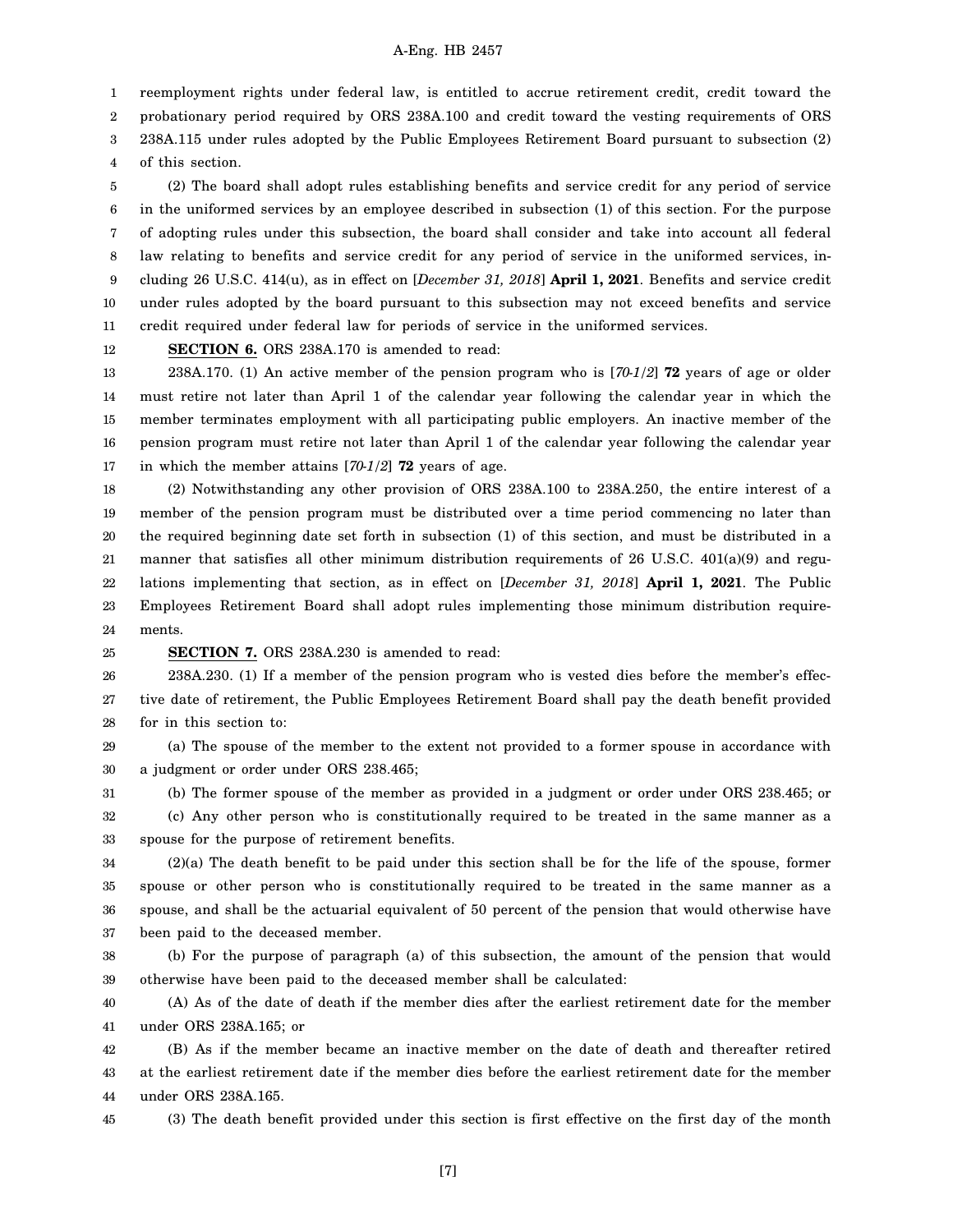1 2 3 4 following the date of death of the member. The surviving spouse, former spouse or other person entitled to the death benefit may elect to delay payment of the death benefit, but payment must commence no later than December 31 of the calendar year in which the member would have reached [*70-1/2*] **72** years of age.

5 6 7 8 9 (4) Notwithstanding any other provision of ORS 238A.100 to 238A.250, distributions of death benefits under the pension program must comply with the minimum distribution requirements of 26 U.S.C. 401(a)(9) and the regulations implementing that section, as in effect on [*December 31, 2018*] **April 1, 2021**. The board shall adopt rules implementing those minimum distribution requirements.

**SECTION 8.** ORS 238A.370 is amended to read:

10 11 12 13 14 15 16 17 18 19 20 238A.370. Notwithstanding any other provision of ORS 238A.300 to 238A.415, the annual addition to the employee and employer accounts of a member of the individual account program for a calendar year, together with the annual additions to the accounts of the member under any other defined contribution plan maintained by the participating public employer for a calendar year, may not exceed the lesser of \$40,000, or 100 percent of the member's compensation for that calendar year. For purposes of this section, "annual addition" has the meaning given that term in 26 U.S.C. 415(c)(2), as in effect on [*December 31, 2018*] **April 1, 2021**, and "compensation" has the meaning given the term "participant's compensation" in 26 U.S.C. 415(c)(3), as in effect on [*December 31, 2018*] **April 1, 2021**. The Public Employees Retirement Board shall adopt rules for the administration of this limitation, including adjustments in the annual dollar limitation to reflect cost-of-living adjustments authorized by the Internal Revenue Service.

21

**SECTION 9.** ORS 238A.400 is amended to read:

22 23 24 25 238A.400. (1) Upon retirement on or after the earliest retirement date, as described in ORS 238A.165, a member of the individual account program shall receive in a lump sum the amounts in the member's employee account, rollover account and employer account to the extent the member is vested in those accounts under ORS 238A.320.

26 27 28 29 30 31 32 33 34 35 36 37 38 39 (2) In lieu of a lump sum payment under subsection (1) of this section, a member of the individual account program may elect to receive the amounts in the member's employee account and employer account, to the extent the member is vested in those accounts under ORS 238A.320, in substantially equal installments paid over a period of 5, 10, 15 or 20 years, or over a period that is equal to the anticipated life span of the member as actuarially determined by the Public Employees Retirement Board. Installments may be made on a monthly, quarterly or annual basis. In no event may the period selected by the member exceed the time allowed by the minimum distribution requirements described in subsection (5) of this section. The board shall by rule establish the manner in which installments will be adjusted to reflect investment gains and losses on the unpaid balance during the payout period elected by the member under this subsection. The board by rule may establish minimum monthly amounts payable under this subsection. The board may require that a lump sum payment, or an installment schedule different than the schedules provided for in this subsection, be used to pay the vested amounts in the member's accounts if those amounts are not adequate to generate the minimum monthly amounts specified by the rule.

40 41 42 43 44 (3) A member of the individual account program electing to receive installments under subsection (2) of this section must designate a beneficiary or beneficiaries. In the event the member dies before all amounts in the employee and vested employer accounts are paid, all remaining installment payments shall be made to the beneficiary or beneficiaries designated by the member. A beneficiary may elect to receive a lump sum distribution of the remaining amounts.

45 (4) A member who is entitled to receive retirement benefits under ORS chapter 238 may receive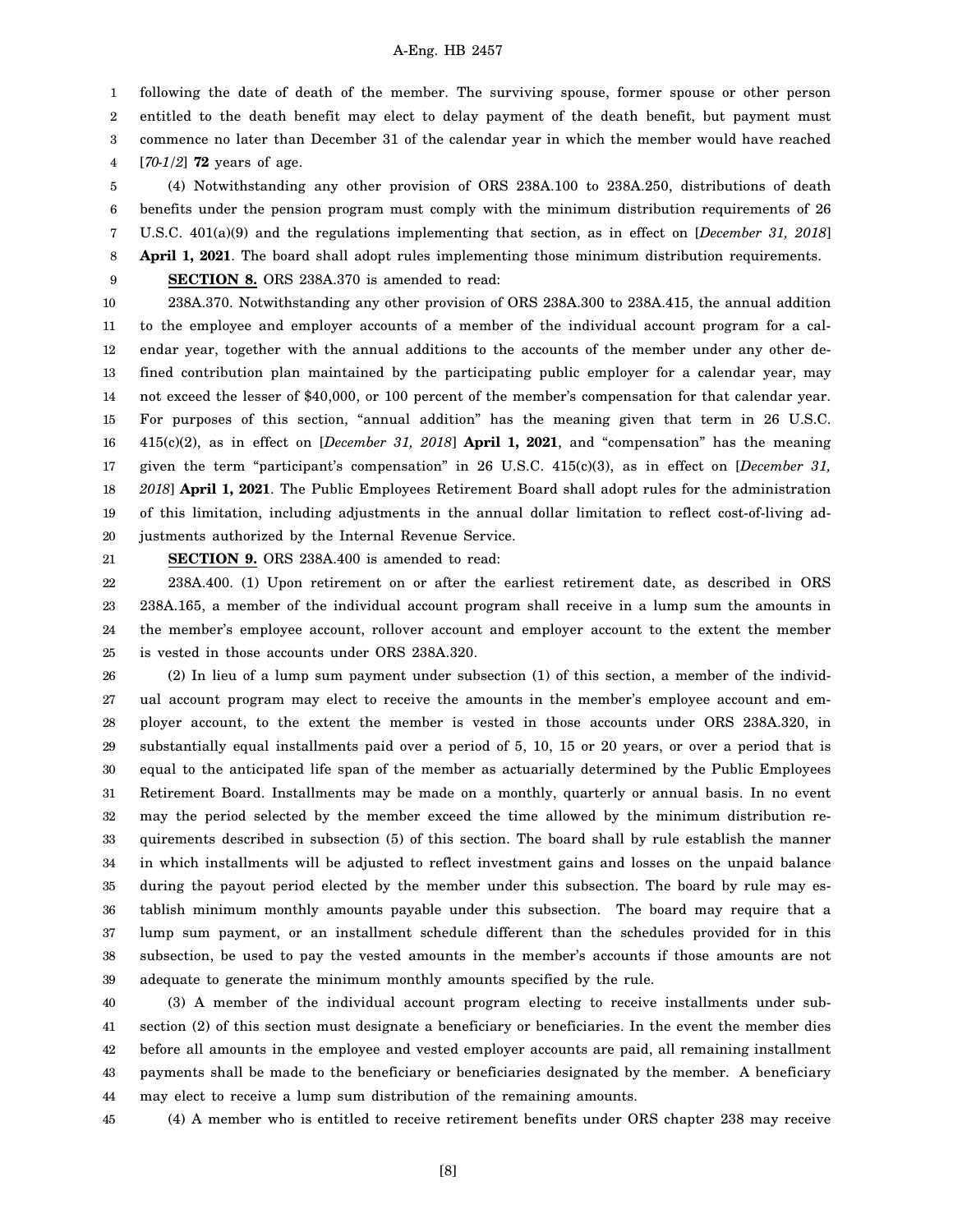1 vested amounts in the member's employee account, rollover account and employer account in the

2 3 manner provided by this section when the member retires for service under the provisions of ORS chapter 238.

4 5 6 7 8 9 (5) Notwithstanding any other provision of ORS 238A.300 to 238A.415, the entire interest of a member of the individual account program must be distributed over a time period commencing no later than the latest retirement date set forth in ORS 238A.170, and must be distributed in a manner that satisfies all other minimum distribution requirements of 26 U.S.C.  $401(a)(9)$  and regulations implementing that section, as in effect on [*December 31, 2018*] **April 1, 2021**. The board shall adopt rules implementing those minimum distribution requirements.

10

**SECTION 10.** ORS 238A.410 is amended to read:

11 12 13 14 238A.410. (1)(a) If a member of the individual account program dies before retirement, the amounts in the member's employee account, rollover account and employer account, to the extent the member is vested in those accounts under ORS 238A.320, shall be paid in a lump sum to the beneficiary or beneficiaries designated by the member for the purposes of this section.

15 16 17 18 19 20 21 (b) If a member of the individual account program dies before retirement, the amounts in the employee pension stability account established for the member under ORS 238A.353 shall be applied by the Public Employees Retirement Board to pay the costs of any benefit payable under ORS 238.395 or 238A.230 that accrues on or after July 1, 2020. If the amounts in the employee pension stability account exceed the costs of the benefit payable under ORS 238.395 or 238A.230 that accrues on or after July 1, 2020, the excess amounts shall be paid in a lump sum to the beneficiary or beneficiaries designated by the member for the purposes of this section.

22 23 24 25 26 27 28 29 30 31 32 33 34 (2) If a member of the individual account program is married at the time of death, or there exists at the time of death any other person who is constitutionally required to be treated in the same manner as a spouse for the purpose of retirement benefits, the spouse or other person shall be the beneficiary for purposes of the death benefit payable under this section unless the spouse or other person consents to the designation of a different beneficiary or beneficiaries before the designation has been made and the consent has not been revoked by the spouse or other person as of the time of the member's death. Consent and revocation of consent must be in writing, acknowledged by a notary public, and submitted to the Public Employees Retirement Board in accordance with rules adopted by the board. If the member's spouse is designated as the member's beneficiary and the marriage of the member and spouse is subsequently dissolved, the former spouse shall be treated as predeceasing the member for purposes of this section, unless the member expressly designates the former spouse as beneficiary after the effective date of the dissolution or the former spouse is required to be designated as a beneficiary under the provisions of ORS 238.465.

35 36 37 38 39 (3) For purposes of this section and ORS 238A.400 (3), if a member fails to designate a beneficiary, or if the person or persons designated do not survive the member, the death benefit provided for in this section shall be paid to the following person or persons, in the following order of priority: (a) The member's surviving spouse or other person who is constitutionally required to be treated in the same manner as a spouse;

40 (b) The member's surviving children, in equal shares; or

41 (c) The member's estate.

42 43 44 45 (4) The entire amount of a deceased member's vested accounts must be distributed by December 31 of the fifth calendar year after the year in which the member died. Notwithstanding any other provision of this chapter, distributions of death benefits under the individual account program must comply with the minimum distribution requirements of 26 U.S.C.  $401(a)(9)$  and the regulations im-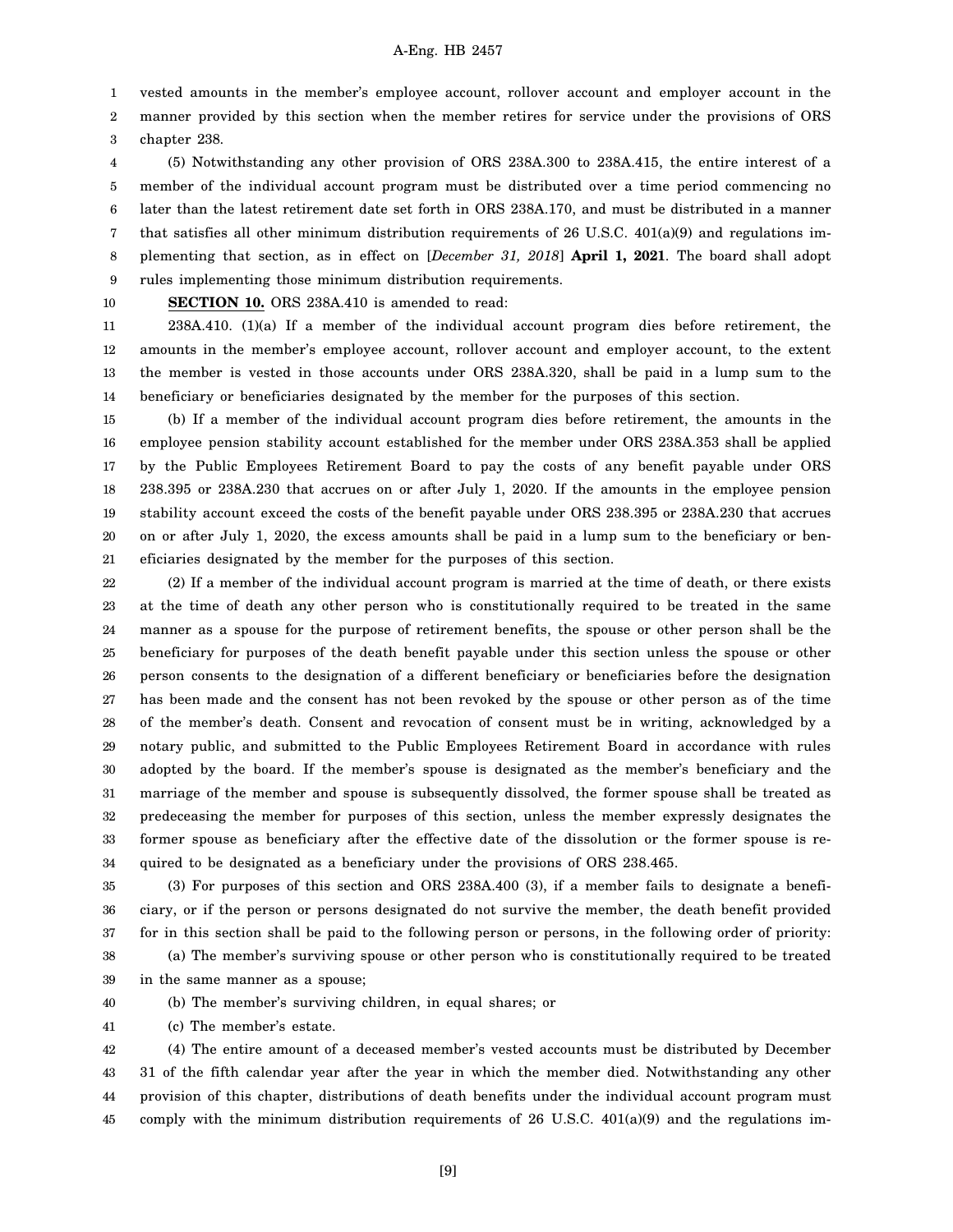1 plementing that section, as in effect on [*December 31, 2018*] **April 1, 2021**. The Public Employees

2 Retirement Board shall adopt rules implementing those minimum distribution requirements.

3 **SECTION 11.** ORS 238A.415 is amended to read:

4 5 6 7 8 9 10 11 12 13 14 15 16 17 238A.415. (1) Notwithstanding any other provision of ORS 238A.300 to 238A.415, an eligible employee who leaves a qualifying position for the purpose of performing service in the uniformed services, and who subsequently returns to employment with a participating public employer with reemployment rights under federal law, is entitled to credit toward the probationary period required by ORS 238A.300, credit toward the vesting requirements of ORS 238A.320 and contributions under rules adopted by the Public Employees Retirement Board pursuant to subsection (2) of this section. (2) The board shall adopt rules establishing contributions and service credit for any period of service in the uniformed services by an employee described in subsection (1) of this section. For the purpose of adopting rules under this subsection, the board shall consider and take into account all federal law relating to benefits and service credit for any period of service in the uniformed services, including 26 U.S.C. 414(u), as in effect on [*December 31, 2018*] **April 1, 2021**. Contributions and service credit under rules adopted by the board pursuant to this subsection may not exceed contributions and service credit required under federal law for periods of service in the uniformed services.

18 **SECTION 12.** ORS 238A.430 is amended to read:

31

19 20 21 22 23 238A.430. (1) To the extent required by law, and except as otherwise provided by rules adopted by the Public Employees Retirement Board under subsection (4) of this section, any portion of a distribution of benefits described in subsection (2) of this section shall, at the election of and in lieu of distribution to the distributee, be paid directly to an eligible retirement plan specified by the distributee.

24 25 (2) The provisions of subsection (1) of this section apply to a distribution of any benefit under the pension program or the individual account program except:

26 27 28 (a) A distribution that is one of a series of substantially equal periodic payments made at least annually for the life or life expectancy of the distributee, or for the joint lives or life expectancies of the distributee and a designated beneficiary;

29 30 (b) A distribution that is one of a series of substantially equal periodic payments made at least annually for a specified period of 10 years or more; and

(c) A distribution to the extent that the distribution is required under 26 U.S.C. 401(a)(9).

32 33 34 35 36 37 38 39 40 41 42 (3) The provisions of subsection (1) of this section apply to any portion of a distribution of benefits under the pension program or the individual account program even though the portion consists of after-tax employee contributions that are not includable in gross income. Any portion of a distribution that consists of after-tax employee contributions that are not includable in gross income may be transferred only to an individual retirement account or annuity described in 26 U.S.C. 408(a) or (b), or to a qualified defined contribution or defined benefit plan described in 26 U.S.C. 401(a) or 403(b) that agrees to account separately for amounts transferred, including accounting separately for the portion of the distribution that is includable in gross income and the portion of the distribution that is not includable in gross income. The amount transferred shall be treated as consisting first of the portion of the distribution that is includable in gross income, determined without regard to 26 U.S.C.  $402(c)(1)$ .

43 44 45 (4) The board shall adopt rules implementing the direct rollover requirements of 26 U.S.C. 401(a)(31) and the regulations implementing that section, and may adopt administrative exceptions to the direct rollover requirements to the extent permitted by 26 U.S.C. 401(a)(31) and the regu-

[10]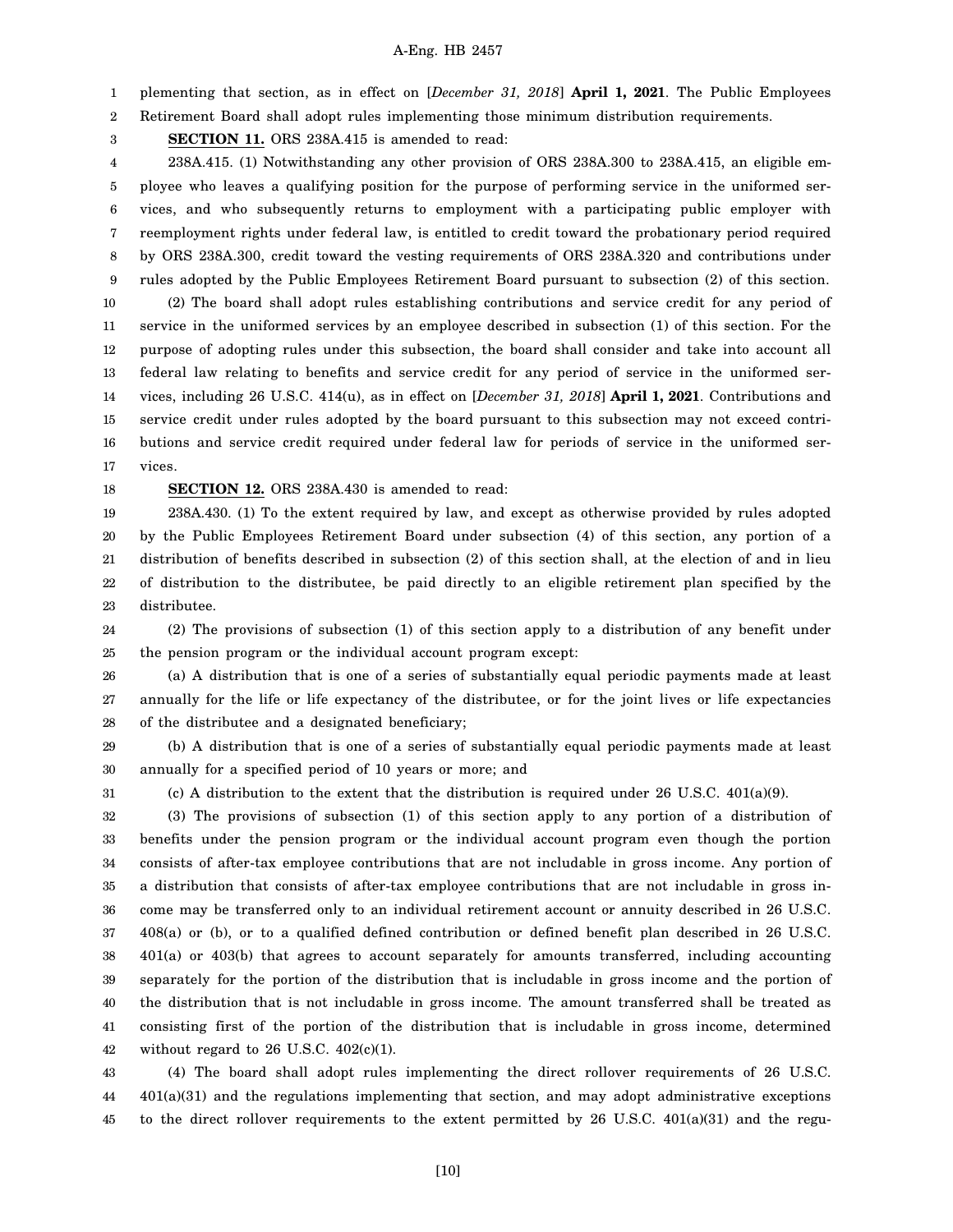1 2 3 4 5 6 7 8 9 10 11 12 13 14 15 16 17 18 lations implementing that section. (5) All references in this section to federal laws and regulations are to the laws and regulations in effect on [*December 31, 2018*] **April 1, 2021**. (6) For purposes of this section: (a) "Distributee" means a member, a member's surviving spouse or a member's alternate payee under ORS 238.465. (b) "Eligible retirement plan" means: (A) An individual retirement account described in 26 U.S.C. 408(a); (B) An individual retirement annuity described in 26 U.S.C. 408(b), other than an endowment contract; (C) A qualified trust under 26 U.S.C. 401(a), that is a defined contribution or defined benefit plan and permits the acceptance of rollover contributions; (D) An annuity plan described in 26 U.S.C. 403(a); (E) An eligible deferred compensation plan described in 26 U.S.C. 457(b) that is maintained by an eligible governmental employer described in  $26 \text{ U.S.C. } 457 \text{(e)} \text{(1)} \text{(A)}$  and that agrees to account separately for amounts transferred into such plan from the distributing plan; or (F) An annuity contract described in 26 U.S.C. 403(b). **SECTION 13.** ORS 238A.435 is amended to read:

19 20 21 22 23 24 238A.435. (1) If a benefit is payable under this chapter to a beneficiary by reason of the death of a member of the system, the beneficiary may elect to have all or part of the distribution of the death benefit paid in an eligible rollover distribution to an individual retirement plan described in 26 U.S.C. 408(a), or an individual retirement annuity, other than an endowment contract, described in 26 U.S.C. 408(b), if the plan or annuity is established for the purpose of receiving the eligible rollover distribution on behalf of the designated beneficiary.

25 26 27 28 29 30 31 (2) Subsection (1) of this section applies to an eligible rollover distribution of death benefits to a beneficiary who is not treated as the spouse of the decedent for federal tax purposes and who is the decedent's designated beneficiary for the purposes of the minimum required distribution requirements of 26 U.S.C.  $401(a)(9)$ . To the extent provided by rules of the Public Employees Retirement Board, a trust maintained for the benefit of one or more beneficiaries must be treated by the board in the same manner as a trust that is designated as a beneficiary for the purposes of the minimum required distribution requirements of 26 U.S.C. 401(a)(9).

32 33 (3) As used in this section, "eligible rollover distribution" has the meaning given that term in 26 U.S.C. 402(c)(4), as in effect on [*December 31, 2018*] **April 1, 2021**.

- 34 **SECTION 14.** ORS 305.230 is amended to read:
- 35 305.230. (1) Notwithstanding ORS 9.320:

36 37 38 39 40 41 (a) Any person who is qualified to practice law or public accountancy in this state, any person who has been granted active enrollment to practice before the Internal Revenue Service and who is qualified to prepare tax returns in this state or any person who is the authorized employee of a taxpayer and is regularly employed by the taxpayer in tax matters may represent the taxpayer before a tax court magistrate or the Department of Revenue in any conference or proceeding with respect to the administration of any tax.

42 43 44 45 (b) Any person who is licensed by the State Board of Tax Practitioners or who is exempt from such licensing requirement as provided for and limited by ORS 673.610 may represent a taxpayer before a tax court magistrate or the department in any conference or proceeding with respect to the administration of any tax on or measured by net income.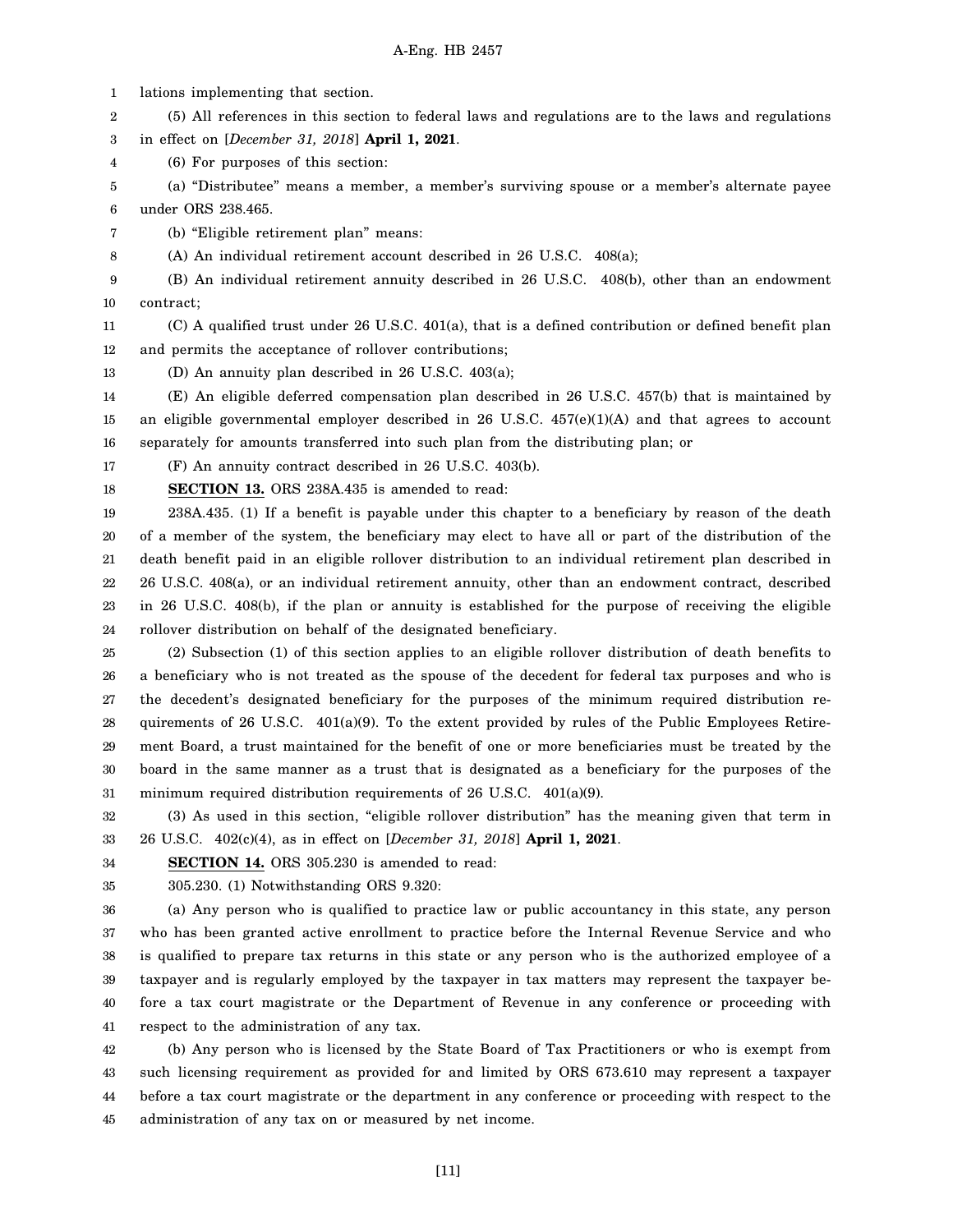1 2 3 4 5 (c) Any shareholder of an S corporation, as defined in section 1361 of the Internal Revenue Code, as amended and in effect on [*December 31, 2018*] **April 1, 2021**, may represent the corporation in any proceeding before a tax court magistrate or the department in the same manner as if the shareholder were a partner and the S corporation were a partnership. The S corporation must designate in writing a tax matters shareholder authorized to represent the S corporation.

6 7 8 9 10 (d) An individual who is licensed as a real estate broker or principal real estate broker under ORS 696.022 or is a state certified appraiser or state licensed appraiser under ORS 674.310 or is a registered appraiser under ORS 308.010 may represent a taxpayer before a tax court magistrate or the department in any conference or proceeding with respect to the administration of any ad valorem property tax.

11 12 13 (e) A general partner who has been designated by members of a partnership as their tax matters partner under ORS 305.242 may represent those partners in any conference or proceeding with respect to the administration of any tax on or measured by net income.

14 15 16 17 18 (f) Any person authorized under rules adopted by the department may represent a taxpayer before the department in any conference or proceeding with respect to any tax. Rules adopted under this paragraph, to the extent feasible, shall be consistent with federal law that governs representation before the Internal Revenue Service, as federal law is amended and in effect on [*December 31, 2018*] **April 1, 2021**.

19 20 (g) Any person authorized under rules adopted by the tax court may represent a taxpayer in a proceeding before a tax court magistrate.

21 22 23 24 25 26 (2) A person may not be recognized as representing a taxpayer pursuant to this section unless there is first filed with the magistrate or department a written authorization, or unless it appears to the satisfaction of the magistrate or department that the representative does in fact have authority to represent the taxpayer. A person recognized as an authorized representative under rules or procedures adopted by the tax court shall be considered an authorized representative by the department.

27 28 29 (3) A taxpayer represented by someone other than an attorney is bound by all things done by the authorized representative, and may not thereafter claim any proceeding was legally defective because the taxpayer was not represented by an attorney.

30 31 32 (4) Prior to the holding of a conference or proceeding before the tax court magistrate or department, written notice shall be given by the magistrate or department to the taxpayer of the provisions of subsection (3) of this section.

33

**SECTION 15.** ORS 305.494 is amended to read:

34 35 36 37 305.494. Notwithstanding ORS 9.320, any shareholder of an S corporation as defined in section 1361 of the Internal Revenue Code, as amended and in effect on [*December 31, 2018*] **April 1, 2021**, may represent the corporation in any proceeding before the Oregon Tax Court in the same manner as if the shareholder were a partner and the S corporation were a partnership.

38

**SECTION 16.** ORS 305.690 is amended to read:

39 305.690. As used in ORS 305.690 to 305.753, unless the context otherwise requires:

40 41 42 (1) "Biennial years" means the two income tax years of individual taxpayers that begin in the two calendar years immediately following the calendar year in which a list is certified under ORS 305.715.

43 (2) "Commission" means the Oregon Charitable Checkoff Commission.

44 (3) "Department" means the Department of Revenue.

45 (4) "Eligibility roster" means a list, prepared under ORS 305.715 and maintained by the com-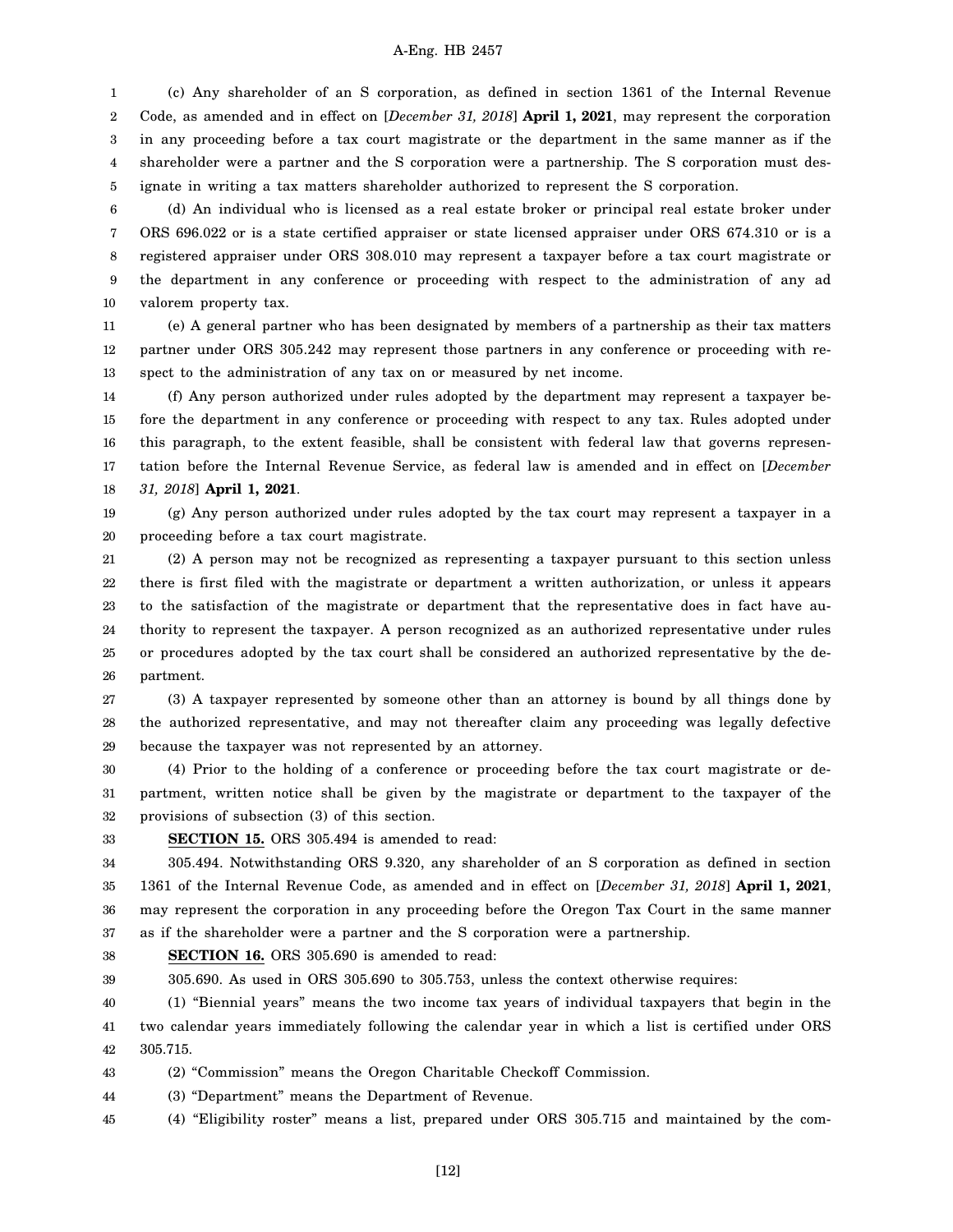| 1      | mission in chronological order based on the date of form listing or date of eligibility determination,    |
|--------|-----------------------------------------------------------------------------------------------------------|
| 2      | whichever is later, of charitable and governmental entities seeking inclusion on the Oregon indi-         |
| 3      | vidual income tax return forms.                                                                           |
| 4      | (5) "Form listed" or "form listing" means being listed on the Oregon individual income tax re-            |
| 5      | turn form.                                                                                                |
| 6      | (6) "Instruction listing" means being listed on the Department of Revenue instructions for tax            |
| 7      | return checkoff contribution.                                                                             |
| 8      | (7) "Internal Revenue Code" means the federal Internal Revenue Code as amended and in effect              |
| 9      | on [December 31, 2018] April 1, 2021.                                                                     |
| 10     | <b>SECTION 17.</b> ORS 305.842 is amended to read:                                                        |
| 11     | 305.842. (1) As used in ORS 307.130, 307.147, 308A.450, 310.140 and 310.800, "Internal Revenue            |
| $12\,$ | Code" means the federal Internal Revenue Code as amended and in effect on [December 31, 2018]             |
| 13     | April 1, 2021.                                                                                            |
| 14     | (2) As used in ORS 311.666, "Internal Revenue Code" means the federal Internal Revenue Code               |
| 15     | as amended and in effect on [December 31, 2018] April 1, 2021, including amendments that take effect      |
| 16     | after that date.                                                                                          |
| 17     | <b>SECTION 18.</b> ORS 314.011 is amended to read:                                                        |
| 18     | 314.011. (1) As used in this chapter, unless the context requires otherwise, "department" means           |
| 19     | the Department of Revenue.                                                                                |
| 20     | $(2)$ As used in this chapter:                                                                            |
| 21     | (a) Any term has the same meaning as when used in a comparable context in the laws of the                 |
| 22     | United States relating to federal income taxes, unless a different meaning is clearly required or the     |
| 23     | term is specifically defined in this chapter.                                                             |
| 24     | (b) Except where the Legislative Assembly has provided otherwise, a reference to the laws of              |
| 25     | the United States or to the Internal Revenue Code refers to the laws of the United States or to the       |
| 26     | Internal Revenue Code as they are amended and in effect:                                                  |
| 27     | (A) On [December 31, 2018] April 1, 2021; or                                                              |
| 28     | (B) If related to the definition of taxable income, as applicable to the tax year of the taxpayer.        |
| 29     | (c) With respect to ORS 314.105, 314.256 (relating to proxy tax on lobbying expenditures), 314.260        |
| 30     | (1)(b), 314.302, 314.306, 314.330, 314.360, 314.362, 314.385, 314.402, 314.410, 314.412, 314.525, 314.767 |
| 31     | (7), 314.771 and 314.772 and other provisions of this chapter, except those described in paragraph (b)    |
| 32     | of this subsection, any reference to the laws of the United States or to the Internal Revenue Code        |
| 33     | means the laws of the United States relating to income taxes or the Internal Revenue Code as they         |
| 34     | are amended on or before [December 31, 2018] April 1, 2021, even when the amendments take effect          |
| 35     | or become operative after that date, except where the Legislative Assembly has specifically provided      |
| 36     | otherwise.                                                                                                |
| 37     | (3) Insofar as is practicable in the administration of this chapter, the department shall apply and       |
| 38     | follow the administrative and judicial interpretations of the federal income tax law. When a pro-         |
| 39     | vision of the federal income tax law is the subject of conflicting opinions by two or more federal        |
| 40     | courts, the department shall follow the rule observed by the United States Commissioner of Internal       |
| 41     | Revenue until the conflict is resolved. Nothing contained in this section limits the right or duty of     |
| 42     | the department to audit the return of any taxpayer or to determine any fact relating to the tax li-       |
| 43     | ability of any taxpayer.                                                                                  |
| 44     | (4) When portions of the Internal Revenue Code incorporated by reference as provided in sub-              |
| 45     | section (2) of this section refer to rules or regulations prescribed by the Secretary of the Treasury,    |

[13]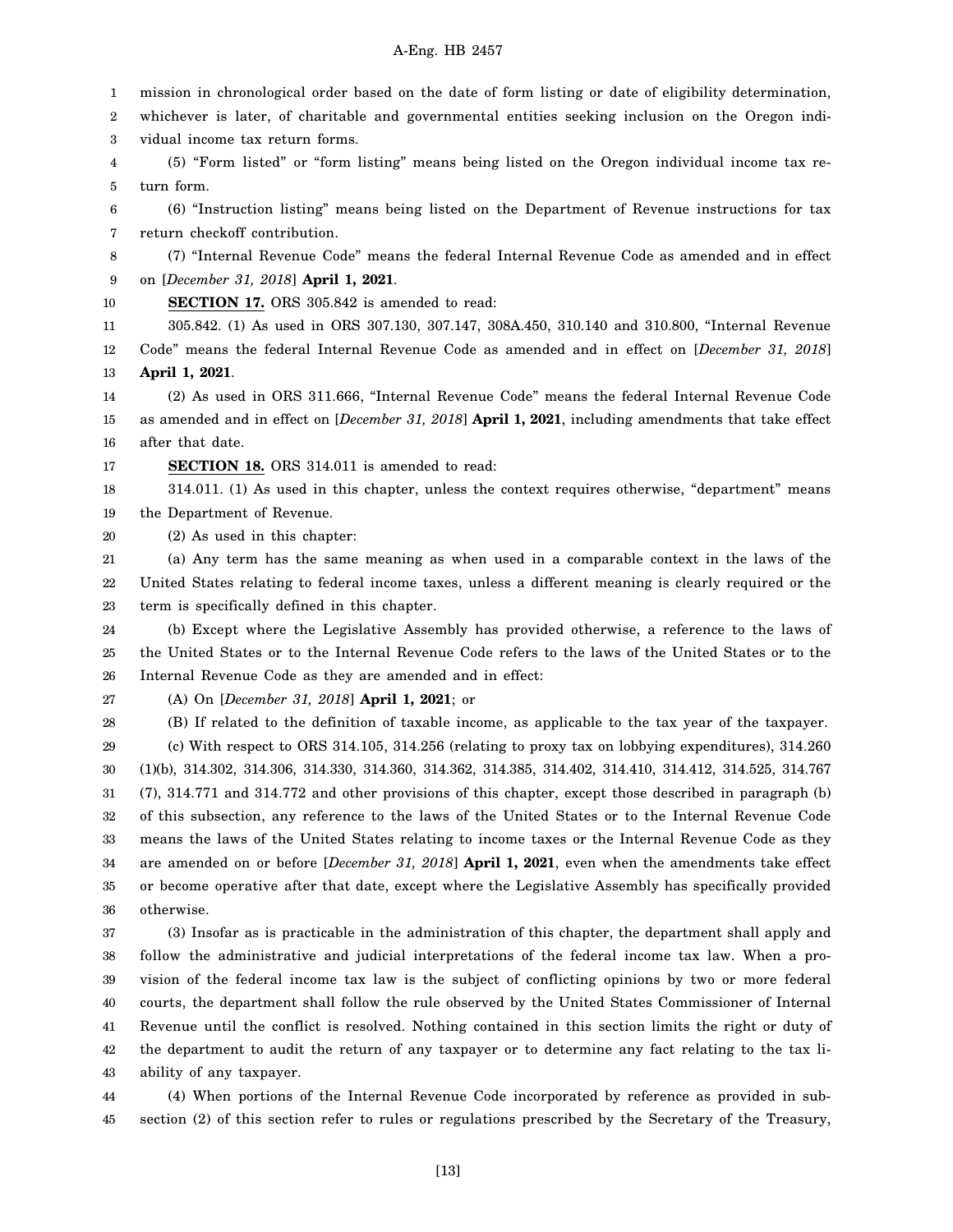1 2 then such rules or regulations shall be regarded as rules adopted by the department under and in accordance with the provisions of this chapter, whenever they are prescribed or amended.

3 4 5 6 7 8 9 10 11 12 13 (5)(a) When portions of the Internal Revenue Code incorporated by reference as provided in subsection (2) of this section are later corrected by an Act or a Title within an Act of the United States Congress designated as an Act or Title making technical corrections, then notwithstanding the date that the Act or Title becomes law, those portions of the Internal Revenue Code, as so corrected, shall be the portions of the Internal Revenue Code incorporated by reference as provided in subsection (2) of this section and shall take effect, unless otherwise indicated by the Act or Title (in which case the provisions shall take effect as indicated in the Act or Title), as if originally included in the provisions of the Act being technically corrected. If, on account of this subsection, any adjustment is required to an Oregon return that would otherwise be prevented by operation of law or rule, the adjustment shall be made, notwithstanding any law or rule to the contrary, in the manner provided under ORS 314.135.

14 15 (b) As used in this subsection, "Act or Title" includes any subtitle, division or other part of an Act or Title.

16

**SECTION 19.** ORS 314.306 is amended to read:

17 18 19 20 21 314.306. (1) If a taxpayer excludes an amount from federal gross income by reason of the discharge of indebtedness of the taxpayer under section 108(a)(1)(A) of the Internal Revenue Code (relating to discharge of indebtedness in a bankruptcy declared under U.S.C. Title 11), then, with respect to that portion of the excluded amount that is apportioned to Oregon, the taxpayer shall apply the rules in 11 U.S.C. 346(j), as amended and in effect on [*December 31, 2018*] **April 1, 2021**.

22 23 24 25 26 (2) If a taxpayer excludes an amount from federal gross income by reason of the discharge of indebtedness of the taxpayer under section 108(a)(1)(B) or (C) of the Internal Revenue Code (relating to discharge of indebtedness in insolvency or discharge of qualified farm indebtedness), then, with respect to that portion of the excluded amount that is apportioned to Oregon, the following paragraphs shall apply, in the following order:

27 28 29 30 (a) If the taxpayer has made the election under section 108(b)(5) of the Internal Revenue Code to first reduce the basis of the depreciable property of the taxpayer, the election shall also be effective for Oregon tax purposes. A corresponding reduction in the basis of the depreciable property of the taxpayer shall be made for Oregon tax purposes.

31 32 (b) The amount, if any, by which the following attributes are reduced under section 108(b)(1) of the Internal Revenue Code for federal tax purposes shall be added back for Oregon tax purposes:

33 (A) Federal net operating loss.

34 (B) Capital loss carryover.

35 36 (C) Basis of the property of the taxpayer, excluding amounts subject to the election under section 108(b)(5) of the Internal Revenue Code.

37 (D) Passive activity loss carryover.

38 39 40 (c) Excluding amounts subject to the election in section 108(b)(5) of the Internal Revenue Code: (A) Any Oregon net operating loss of an individual or corporate taxpayer, including a net operating loss carryover to the taxpayer, shall be reduced by the amount of discharged indebtedness.

41 42 43 (B) Any net capital loss for the taxable year of the discharge, and any capital loss carryover to the taxable year, shall be reduced by the amount of discharged indebtedness minus the total amount taken into account under subparagraph (A) of this paragraph.

44 45 (C) The basis of the property of the taxpayer shall be reduced by the amount of discharged indebtedness minus the total amount taken into account under subparagraphs (A) and (B) of this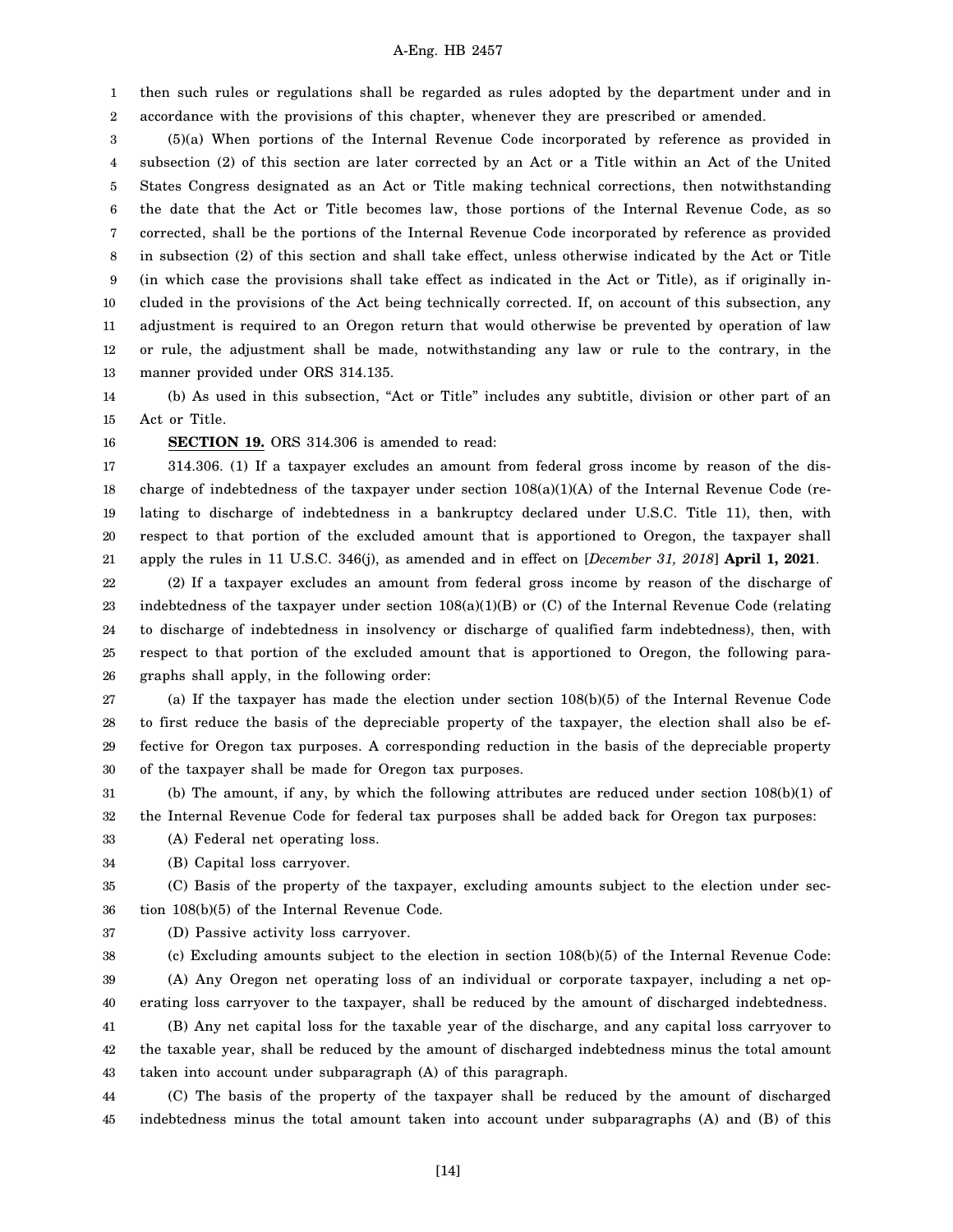1 paragraph.

2 3 4 (D) The passive activity loss carryover under section 469(b) of the Internal Revenue Code from the taxable year of the discharge shall be reduced by the amount of discharged indebtedness minus the total amount taken into account under subparagraphs (A), (B) and (C) of this paragraph.

5 **SECTION 20.** ORS 315.004 is amended to read:

6 7 8 315.004. (1) Except when the context requires otherwise, the definitions contained in ORS chapters 314, 316, 317 and 318 are applicable in the construction, interpretation and application of the personal and corporate income and excise tax credits contained in this chapter.

9 10 11 12 (2)(a) For purposes of the tax credits contained in this chapter, any term has the same meaning as when used in a comparable context in the laws of the United States relating to federal income taxes, unless a different meaning is clearly required or the term is specifically defined for purposes of construing, interpreting and applying the credit.

13 14 15 16 (b) With respect to the tax credits contained in this chapter, any reference to the laws of the United States or to the Internal Revenue Code means the laws of the United States relating to income taxes or the Internal Revenue Code as they are amended on or before [*December 31, 2018*] **April 1, 2021**, even when the amendments take effect or become operative after that date.

17 18 19 20 21 22 23 (3) Insofar as is practicable in the administration of this chapter, the Department of Revenue shall apply and follow the administrative and judicial interpretations of the federal income tax law. When a provision of the federal income tax law is the subject of conflicting opinions by two or more federal courts, the department shall follow the rule observed by the United States Commissioner of Internal Revenue until the conflict is resolved. Nothing contained in this section limits the right or duty of the department to audit the return of any taxpayer or to determine any fact relating to the tax liability of any taxpayer.

24 25 26 27 (4) When portions of the Internal Revenue Code incorporated by reference as provided in subsection (2) of this section refer to rules or regulations prescribed by the Secretary of the Treasury, then such rules or regulations shall be regarded as rules adopted by the department under and in accordance with the provisions of this chapter, whenever they are prescribed or amended.

28 29 30 31 32 33 34 35 36 37 38 (5)(a) When portions of the Internal Revenue Code incorporated by reference as provided in subsection (2) of this section are later corrected by an Act or a Title within an Act of the United States Congress designated as an Act or Title making technical corrections, then notwithstanding the date that the Act or Title becomes law, those portions of the Internal Revenue Code, as so corrected, shall be the portions of the Internal Revenue Code incorporated by reference as provided in subsection (2) of this section and shall take effect, unless otherwise indicated by the Act or Title (in which case the provisions shall take effect as indicated in the Act or Title), as if originally included in the provisions of the Act being technically corrected. If, on account of this subsection, any adjustment is required to an Oregon return that would otherwise be prevented by operation of law or rule, the adjustment shall be made, notwithstanding any law or rule to the contrary, in the manner provided under ORS 314.135.

39 40 (b) As used in this subsection, "Act or Title" includes any subtitle, division or other part of an Act or Title.

41

**SECTION 21.** ORS 316.012 is amended to read:

42 43 44 45 316.012. Any term used in this chapter has the same meaning as when used in a comparable context in the laws of the United States relating to federal income taxes, unless a different meaning is clearly required or the term is specifically defined in this chapter. Except where the Legislative Assembly has provided otherwise, any reference in this chapter to the laws of the United States or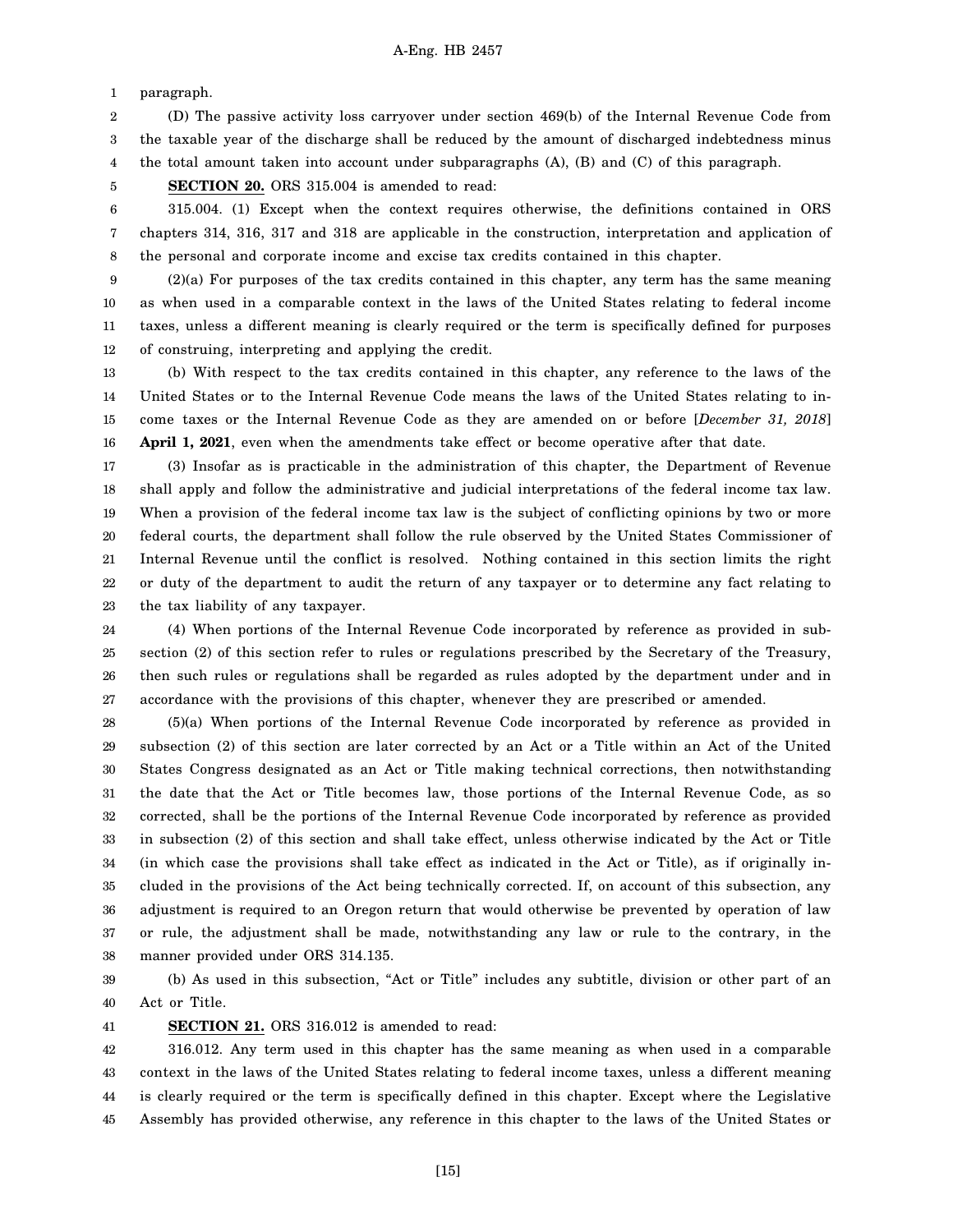1  $\mathcal{D}$ 3 4 5 6 7 8 9 10 11 12 13 14 15 16 17 18 19 20 21 22 23 24 25 26 27 28 29 30 31 32 33 34 35 36 37 38 39 40 41 42 43 44 45 to the Internal Revenue Code refers to the laws of the United States or to the Internal Revenue Code as they are amended and in effect: (1) On [*December 31, 2018*] **April 1, 2021**; or (2) If related to the definition of taxable income, as applicable to the tax year of the taxpayer. **SECTION 22.** ORS 316.147 is amended to read: 316.147. As used in ORS 316.147 to 316.149, unless the context requires otherwise: (1) "Eligible taxpayer" includes any individual who must pay taxes otherwise imposed by this chapter and: (a) Who pays or incurs expenses for the care of a qualified individual, through a payment method determined by rule of the Department of Revenue; and (b) Who has a household income, for the taxable year, not to exceed the maximum amount of household income allowed in ORS 310.640 (1989 Edition) for a homeowner or renter refund. (2) "Household income" means the aggregate income of the eligible taxpayer and the spouse of the taxpayer who reside in the household, that was received during a calendar year. "Household income" includes payments received by the eligible taxpayer or the spouse of the taxpayer under the federal Social Security Act for the benefit of a minor child or minor children who reside in the household. (3) "Income" means "adjusted gross income" as defined in the federal Internal Revenue Code, as amended and in effect on [*December 31, 2018*] **April 1, 2021**, even when the amendments take effect or become operative after that date, relating to the measurement of taxable income of individuals, estates and trusts, with the following modifications: (a) There shall be added to adjusted gross income the following items of otherwise exempt income: (A) The gross amount of any otherwise exempt pension less return of investment, if any. (B) Child support received by the taxpayer. (C) Inheritances. (D) Gifts and grants, the sum of which are in excess of \$500 per year. (E) Amounts received by a taxpayer or spouse of a taxpayer for support from a parent who is not a member of the taxpayer's household. (F) Life insurance proceeds. (G) Accident and health insurance proceeds, except reimbursement of incurred medical expenses. (H) Personal injury damages. (I) Sick pay that is not included in federal adjusted gross income. (J) Strike benefits excluded from federal gross income. (K) Worker's compensation, except for reimbursement of medical expense. (L) Military pay and benefits. (M) Veteran's benefits. (N) Payments received under the federal Social Security Act that are excluded from federal gross income. (O) Welfare payments, except as follows: (i) Payments for medical care, drugs and medical supplies, if the payments are not made directly to the welfare recipient; (ii) In-home services authorized and approved by the Department of Human Services; and (iii) Direct or indirect reimbursement of expenses paid or incurred for participation in work or training programs.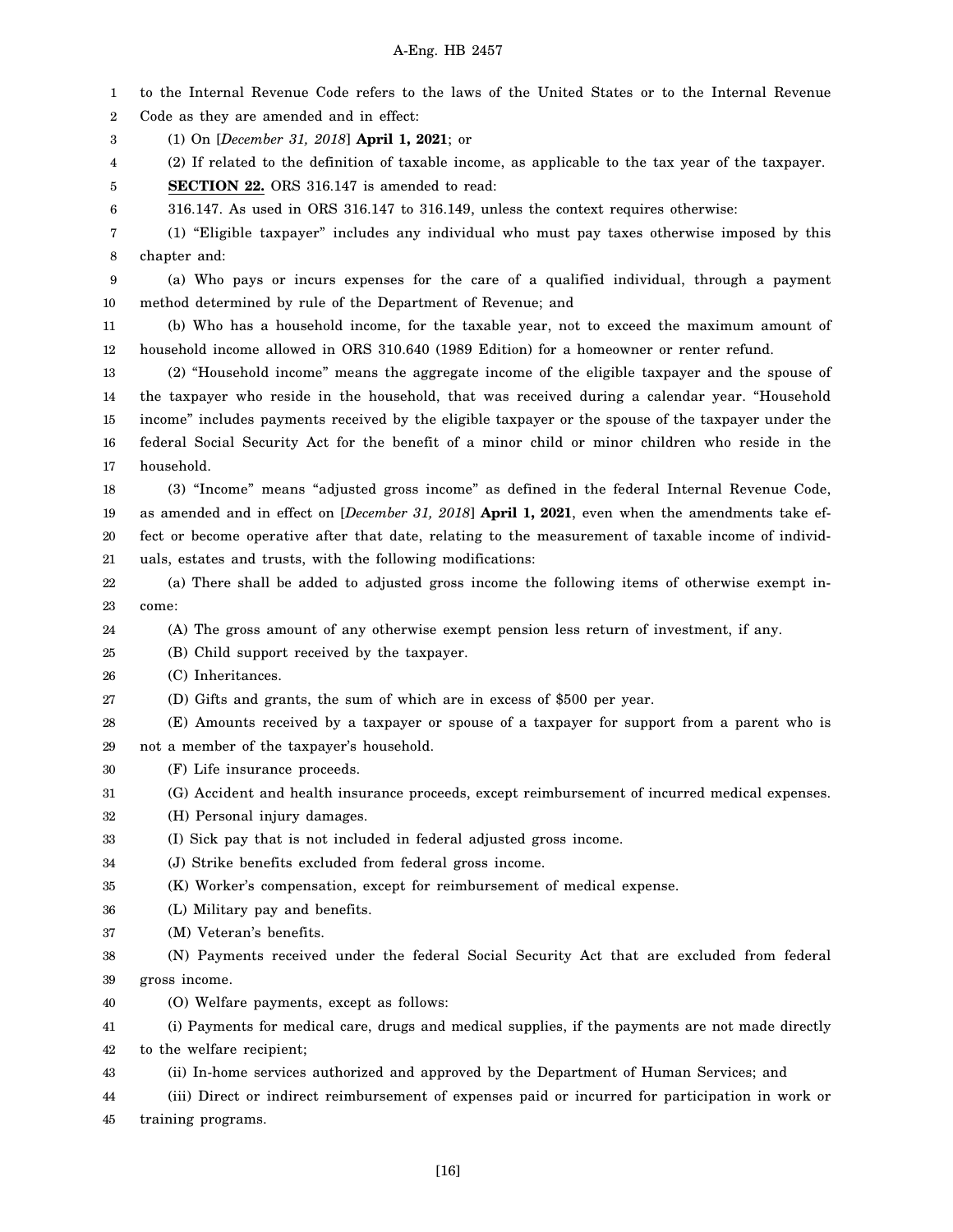1 2 3 4 5 6 7 8 9 10 11 12 13 14 15 16 17 18 19 20 21 22 23 24 25 26 27 28 29 30 31 32 33 34 35 36 37 38 39 40 41 42 43 44 45 (P) Nontaxable dividends. (Q) Nontaxable interest not included in federal adjusted gross income. (R) Rental allowance paid to a minister that is excluded from federal gross income. (S) Income from sources without the United States that is excluded from federal gross income. (b) Adjusted gross income shall be increased due to the disallowance of the following deductions: (A) The amount of the net loss, in excess of \$1,000, from all dispositions of tangible or intangible properties. (B) The amount of the net loss, in excess of \$1,000, from the operation of a farm or farms. (C) The amount of the net loss, in excess of \$1,000, from all operations of a trade or business, profession or other activity entered into for the production or collection of income. (D) The amount of the net loss, in excess of \$1,000, from tangible or intangible property held for the production of rents, royalties or other income. (E) The amount of any net operating loss carryovers or carrybacks included in federal adjusted gross income. (F) The amount, in excess of \$5,000, of the combined deductions or other allowances for depreciation, amortization or depletion. (G) The amount added or subtracted, as required within the context of this section, for adjustments made under ORS 316.680 (2)(d) and 316.707 to 316.737. (c) "Income" does not include the following: (A) Any governmental grant that must be used by the taxpayer for rehabilitation of the homestead of the taxpayer. (B) Any refund of Oregon personal income taxes that were imposed under this chapter. (4) "Qualified individual" includes an individual at least 60 years of age on the date that the expenses described in subsection (1)(a) of this section are paid or incurred by the eligible taxpayer: (a) Whose household income does not exceed \$7,500 for the calendar year in which the taxable year of the taxpayer begins; (b) Who is eligible for authorized services as defined in ORS 410.410 under Oregon Project Independence; (c) Who is certified by the Department of Human Services; and (d) Whose care or any portion thereof is not paid for under ORS chapter 414. **SECTION 23.** ORS 316.157 is amended to read: 316.157. (1) In the case of an eligible individual, there shall be allowed as a credit against the taxes otherwise due under this chapter for the taxable year an amount equal to the lesser of the tax liability of the taxpayer or nine percent of net pension income. (2) For purposes of this section: (a) "Eligible individual" means any individual who is receiving pension income and who has attained 62 years of age before the close of the taxable year. (b) "Household income" means the aggregate income of the taxpayer and the spouse of the taxpayer who reside in the household, that was received during the taxable year for which a credit is claimed, except that "household income" does not include Social Security benefits received by the taxpayer or the spouse of the taxpayer. (c) "Income" means "adjusted gross income" as defined in the federal Internal Revenue Code, as amended and in effect on [*December 31, 2018*] **April 1, 2021**, even when the amendments take effect or become operative after that date, relating to the measurement of taxable income of individuals, estates and trusts, with the following modifications: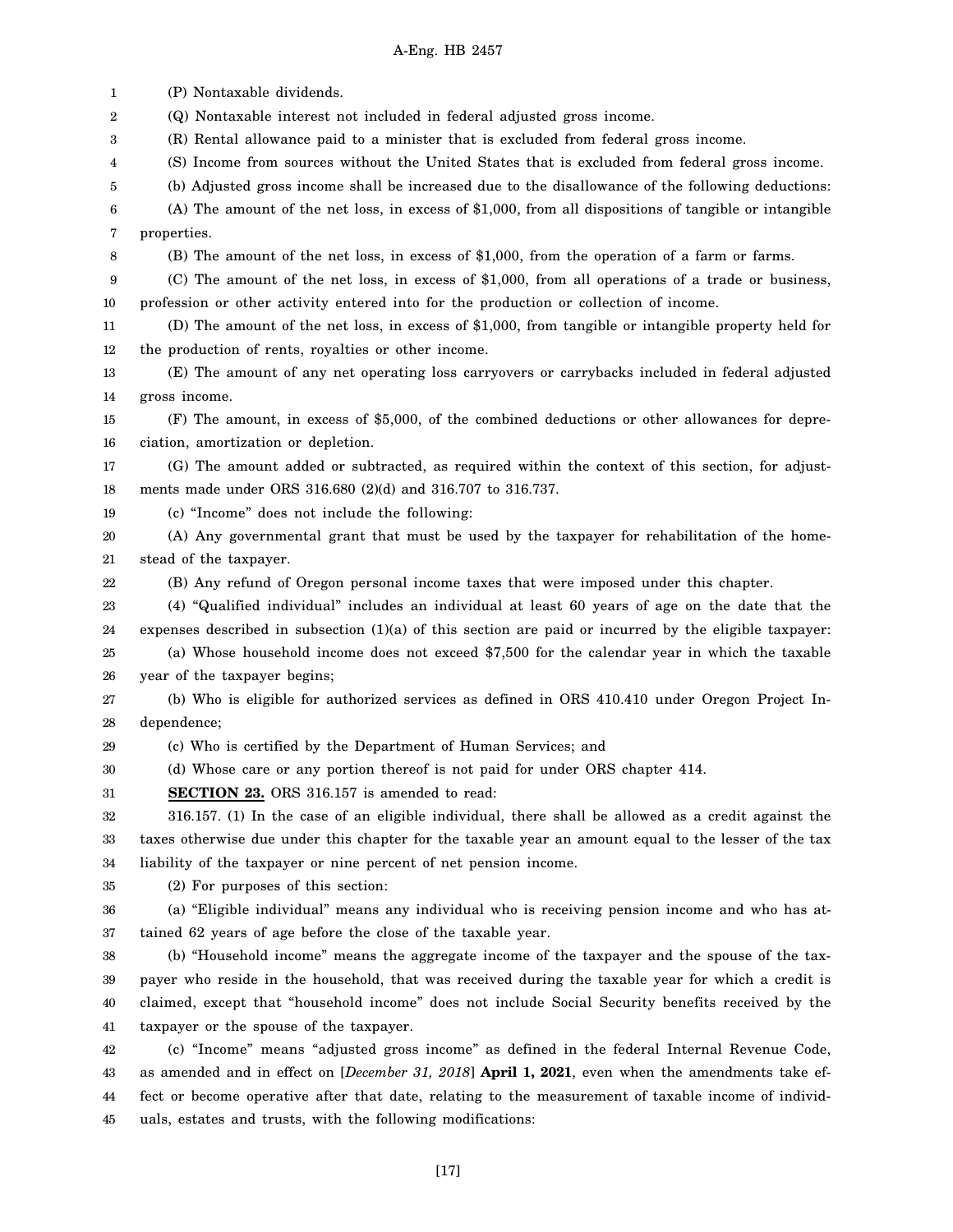| 1  | (A) There shall be added to adjusted gross income the following items of otherwise exempt in-         |
|----|-------------------------------------------------------------------------------------------------------|
| 2  | come:                                                                                                 |
| 3  | (i) The gross amount of any otherwise exempt pension less return of investment, if any.               |
| 4  | (ii) Child support received by the taxpayer.                                                          |
| 5  | (iii) Inheritances.                                                                                   |
| 6  | (iv) Gifts and grants, the sum of which are in excess of \$500 per year.                              |
| 7  | (v) Amounts received by a taxpayer or spouse of a taxpayer for support from a parent who is           |
| 8  | not a member of the taxpayer's household.                                                             |
| 9  | (vi) Life insurance proceeds.                                                                         |
| 10 | (vii) Accident and health insurance proceeds, except reimbursement of incurred medical ex-            |
| 11 | penses.                                                                                               |
| 12 | (viii) Personal injury damages.                                                                       |
| 13 | (ix) Sick pay that is not included in federal adjusted gross income.                                  |
| 14 | (x) Strike benefits excluded from federal gross income.                                               |
| 15 | (xi) Worker's compensation, except for reimbursement of medical expense.                              |
| 16 | (xii) Military pay and benefits.                                                                      |
| 17 | (xiii) Veteran's benefits.                                                                            |
| 18 | (xiv) Payments received under the federal Social Security Act that are excluded from federal          |
| 19 | gross income.                                                                                         |
| 20 | (xv) Welfare payments, except as follows:                                                             |
| 21 | (I) Payments for medical care, drugs and medical supplies, if the payments are not made directly      |
| 22 | to the welfare recipient;                                                                             |
| 23 | (II) In-home services authorized and approved by the Department of Human Services; and                |
| 24 | (III) Direct or indirect reimbursement of expenses paid or incurred for participation in work or      |
| 25 | training programs.                                                                                    |
| 26 | (xvi) Nontaxable dividends.                                                                           |
| 27 | (xvii) Nontaxable interest not included in federal adjusted gross income.                             |
| 28 | (xviii) Rental allowance paid to a minister that is excluded from federal gross income.               |
| 29 | (xix) Income from sources without the United States that is excluded from federal gross income.       |
| 30 | (B) Adjusted gross income shall be increased due to the disallowance of the following de-             |
| 31 | ductions:                                                                                             |
| 32 | (i) The amount of the net loss, in excess of \$1,000, from all dispositions of tangible or intangible |
| 33 | properties.                                                                                           |
| 34 | (ii) The amount of the net loss, in excess of \$1,000, from the operation of a farm or farms.         |
| 35 | (iii) The amount of the net loss, in excess of \$1,000, from all operations of a trade or business,   |
| 36 | profession or other activity entered into for the production or collection of income.                 |
| 37 | (iv) The amount of the net loss, in excess of \$1,000, from tangible or intangible property held for  |
| 38 | the production of rents, royalties or other income.                                                   |
| 39 | (v) The amount of any net operating loss carryovers or carrybacks included in federal adjusted        |
| 40 | gross income.                                                                                         |
| 41 | (vi) The amount, in excess of \$5,000, of the combined deductions or other allowances for depre-      |
| 42 | ciation, amortization or depletion.                                                                   |
| 43 | (vii) The amount added or subtracted, as required within the context of this section, for adjust-     |
| 44 | ments made under ORS 316.680 (2)(d) and 316.707 to 316.737.                                           |

45 (C) "Income" does not include the following: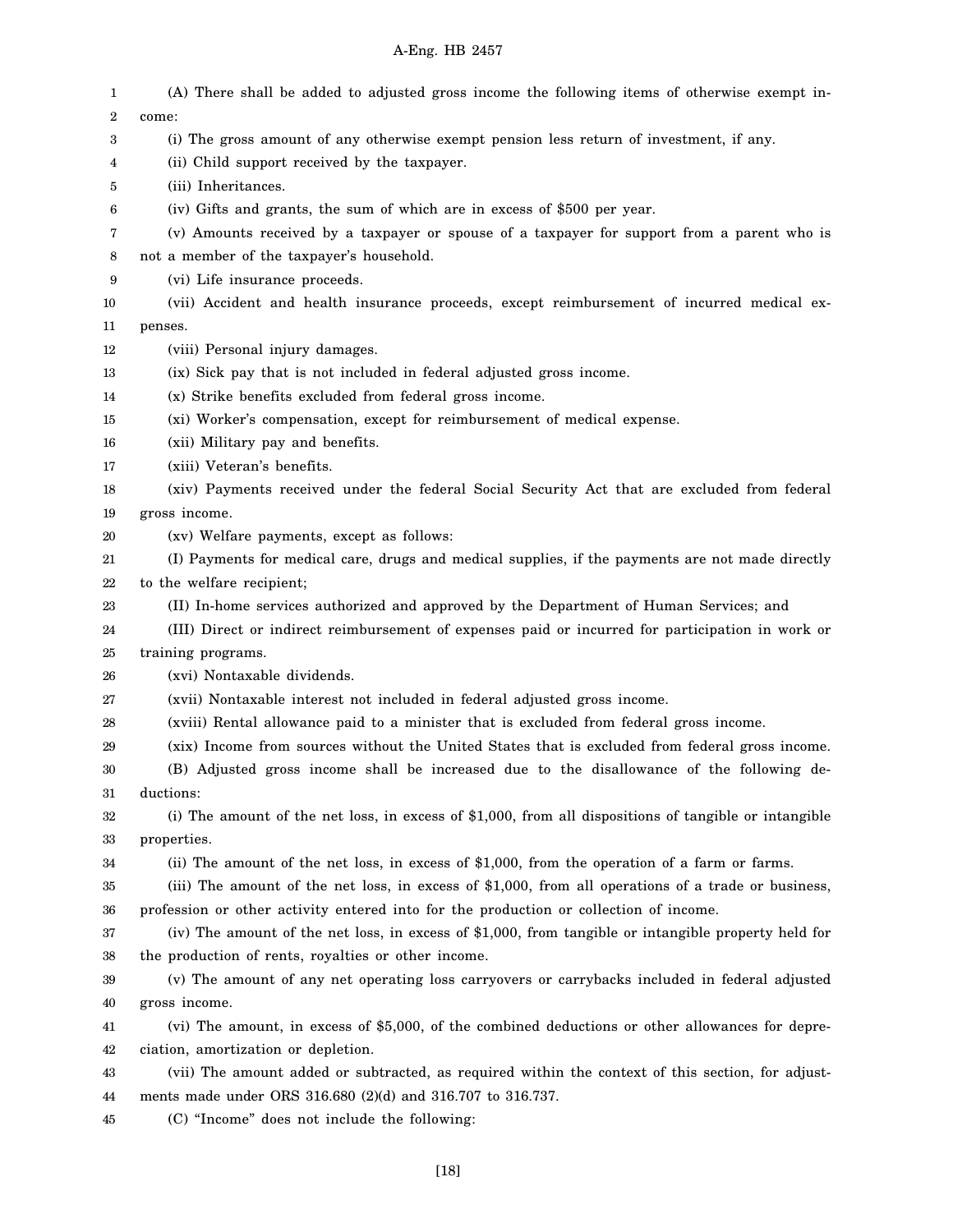1 2 (i) Any governmental grant that must be used by the taxpayer for rehabilitation of the homestead of the taxpayer.

3 (ii) Any refund of Oregon personal income taxes that were imposed under this chapter.

4 (d) "Net pension income" means:

5 6 7 (A) For eligible individuals filing a joint return, the lesser of the pension income of the eligible individuals received during the taxable year or the excess, if any, of \$15,000 over the sum of the following amounts:

8 9 (i) Any Social Security benefits received by the eligible individual, or by the spouse of the individual, during the taxable year; and

10

(ii) The excess, if any, of household income over \$30,000.

11 12 13 (B) For an eligible individual filing a return other than a joint return, the lesser of the pension income of the eligible individual received during the taxable year or the excess, if any, of \$7,500 over the sum of the following amounts:

14 (i) Any Social Security benefits received by the eligible individual during the taxable year; and

15 (ii) The excess, if any, of household income over \$15,000.

16

(e) "Pension income" means income included in Oregon taxable income from:

17 18 19 (A) Distributions from or pursuant to an employee pension benefit plan, as defined in section 3(2) of the Employee Retirement Income Security Act of 1974, which satisfies the requirements of section 401 of the Internal Revenue Code;

20 21 22 (B) Distributions from or pursuant to a public retirement system of this state or a political subdivision of this state, or a public retirement system created by an Act of this state or a political subdivision of this state, or the public retirement system of any other state or local government;

23 24 25 26 (C) Distributions from or pursuant to a federal retirement system created by the federal government for any officer or employee of the United States, including any person retired from service in the United States Civil Service, the Armed Forces of the United States or any agency or subdivision thereof;

27 28 (D) Distributions or withdrawals from or pursuant to an eligible deferred compensation plan which satisfies the requirements of section 457 of the Internal Revenue Code;

29 30 31 (E) Distributions or withdrawals from or pursuant to an individual retirement account, annuity or trust or simplified employee pension which satisfies the requirements of section 408 of the Internal Revenue Code; and

32 33 (F) Distributions or withdrawals from or pursuant to an employee annuity, including custodial accounts treated as annuities, subject to section 403 (a) or (b) of the Internal Revenue Code.

34 35 (f) "Social Security benefits" means Social Security benefits, as defined in section 86 of the Internal Revenue Code (Title II Social Security or tier 1 railroad retirement benefits).

36 (3) If a change in the taxable year of the eligible individual occurs as described in ORS 314.085,

37 38 39 or if the Department of Revenue terminates the tax year of the eligible individual under ORS 314.440, the credit allowed by this section shall be prorated or computed in a manner consistent with ORS 314.085.

40 41 42 (4) If a change in the status of the eligible individual from resident to nonresident or from nonresident to resident occurs, the credit allowed by this section shall be determined in a manner consistent with subsection (1) of this section.

43 **SECTION 24.** ORS 317.010 is amended to read:

44 317.010. As used in this chapter, unless the context requires otherwise:

45 (1) "Centrally assessed corporation" means every corporation the property of which is assessed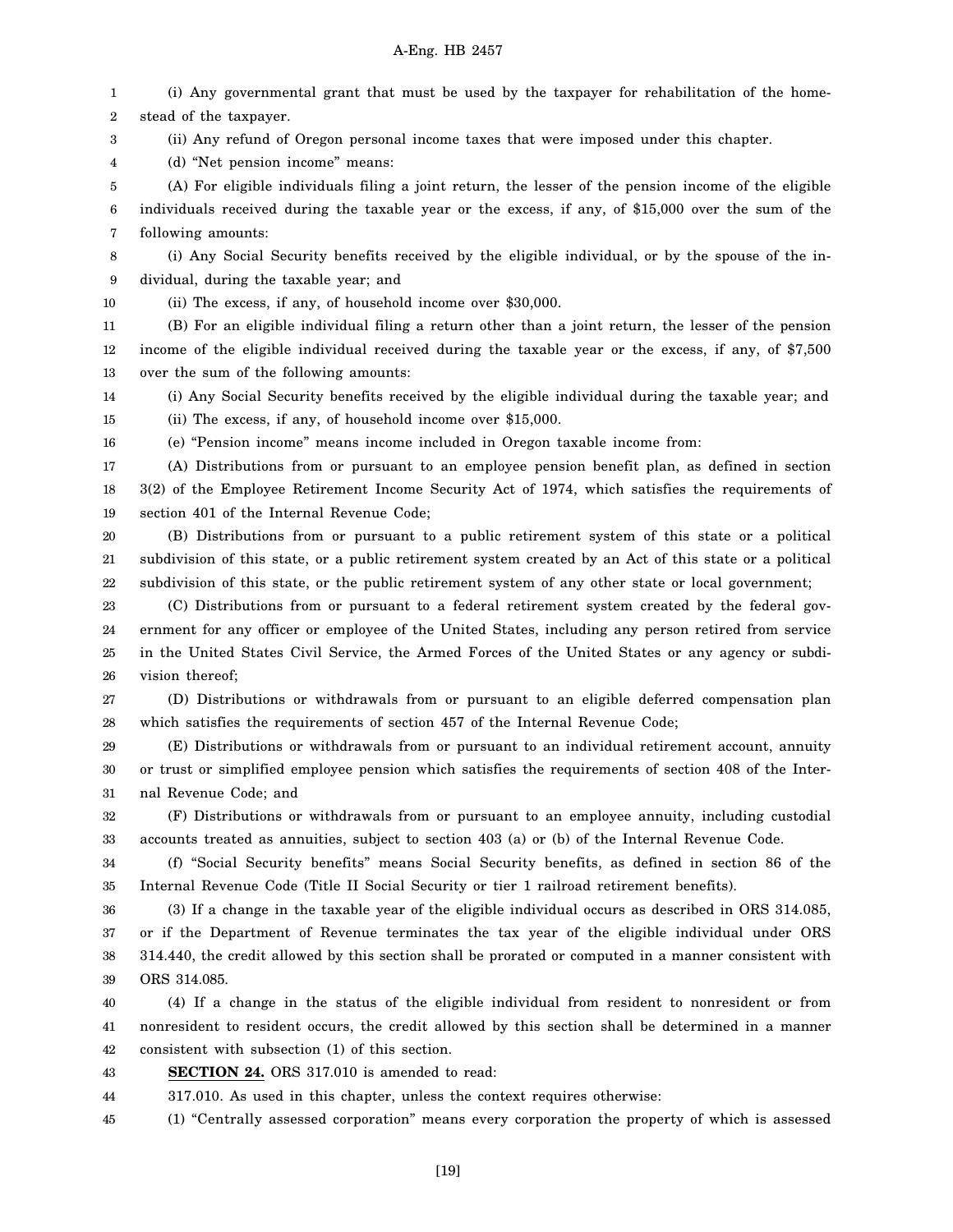1 by the Department of Revenue under ORS 308.505 to 308.674.

2 (2) "Department" means the Department of Revenue.

3 4 (3)(a) "Consolidated federal return" means the return permitted or required to be filed by a group of affiliated corporations under section 1501 of the Internal Revenue Code.

(b) "Consolidated state return" means the return required to be filed under ORS 317.710 (5).

6 7 8 9 10 11 12 (4) "Doing business" means any transaction or transactions in the course of its activities conducted within the state by a national banking association, or any other corporation; provided, however, that a foreign corporation whose activities in this state are confined to purchases of personal property, and the storage thereof incident to shipment outside the state, shall not be deemed to be doing business unless such foreign corporation is an affiliate of another foreign or domestic corporation which is doing business in Oregon. Whether or not corporations are affiliated shall be determined as provided in section 1504 of the Internal Revenue Code.

13 14 15 (5) "Excise tax" means a tax measured by or according to net income imposed upon national banking associations, all other banks, and financial, centrally assessed, mercantile, manufacturing and business corporations for the privilege of carrying on or doing business in this state.

16 17 18 (6) "Financial institution" has the meaning given that term in ORS 314.610 except that it does not include a credit union as defined in ORS 723.006, an interstate credit union as defined in ORS 723.001 or a federal credit union.

19 20 21 (7) "Internal Revenue Code," except where the Legislative Assembly has provided otherwise, refers to the laws of the United States or to the Internal Revenue Code as they are amended and in effect:

22

5

(a) On [*December 31, 2018*] **April 1, 2021**; or

23 (b) If related to the definition of taxable income, as applicable to the tax year of the taxpayer.

24 25 26 (8) "Oregon taxable income" means taxable income, less the deduction allowed under ORS 317.476, except as otherwise provided with respect to insurers in subsection (11) of this section and ORS 317.650 to 317.665.

27 28 (9) "Oregon net loss" means taxable loss, except as otherwise provided with respect to insurers in subsection (11) of this section and ORS 317.650 to 317.665.

29 30 31 32 33 34 35 36 37 38 (10) "Taxable income or loss" means the taxable income or loss determined, or in the case of a corporation for which no federal taxable income or loss is determined, as would be determined, under chapter 1, Subtitle A of the Internal Revenue Code and any other laws of the United States relating to the determination of taxable income or loss of corporate taxpayers, with the additions, subtractions, adjustments and other modifications as are specifically prescribed by this chapter except that in determining taxable income or loss for any year, no deduction under ORS 317.476 or 317.478 and section 45b, chapter 293, Oregon Laws 1987, shall be allowed. If the corporation is a corporation to which ORS 314.280 or 314.605 to 314.675 (requiring or permitting apportionment of income from transactions or activities carried on both within and without the state) applies, to derive taxable income or loss, the following shall occur:

39 40 (a) From the amount otherwise determined under this subsection, subtract nonapportionable income, or add nonapportionable loss, whichever is applicable.

41 42 43 (b) Multiply the amount determined under paragraph (a) of this subsection by the Oregon apportionment percentage defined under ORS 314.280, 314.650 or 314.667, whichever is applicable. The resulting product shall be Oregon apportioned income or loss.

44 45 (c) To the amount determined as Oregon apportioned income or loss under paragraph (b) of this subsection, add nonapportionable income allocable entirely to Oregon under ORS 314.280 or 314.625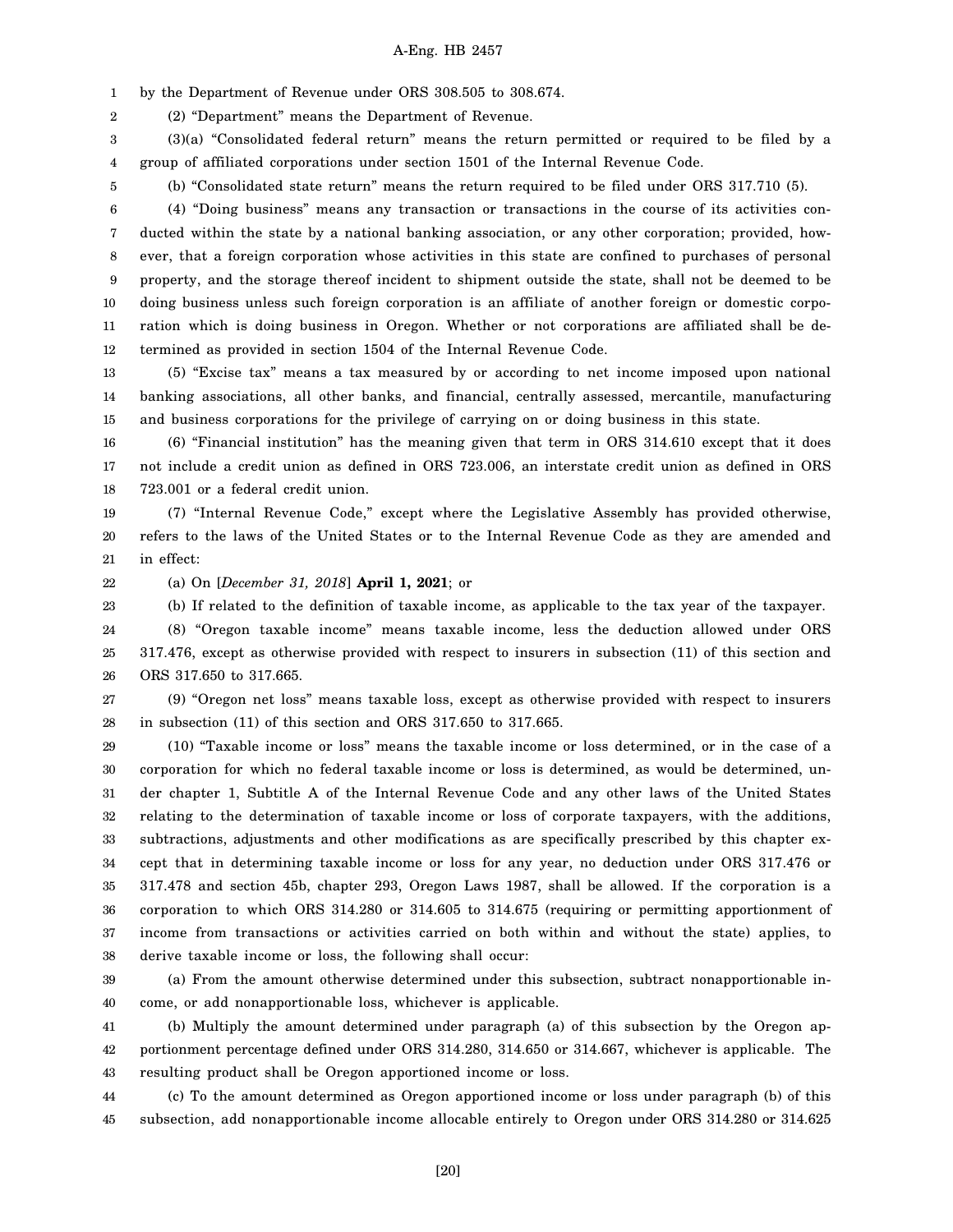1 2 3 to 314.645, or subtract nonapportionable loss allocable entirely to Oregon under ORS 314.280 or 314.625 to 314.645. The resulting figure is "taxable income or loss" for those corporations carrying on taxable transactions or activities both within and without Oregon.

4 5 6 7 8 9 (11) As used in ORS 317.122 and 317.650 to 317.665, "insurer" means any domestic, foreign or alien insurer as defined in ORS 731.082 and any interinsurance and reciprocal exchange and its attorney in fact with respect to its attorney in fact net income as a corporate attorney in fact acting as attorney in compliance with ORS 731.458, 731.462, 731.466 and 731.470 for the reciprocal or interinsurance exchange. However, "insurer" does not include title insurers or health care service contractors operating pursuant to ORS 750.005 to 750.095.

10 **SECTION 25.** ORS 317.097 is amended to read:

11

317.097. (1) As used in this section:

12 13 (a) "Annual rate" means the yearly interest rate specified on the note, and not the annual percentage rate, if any, disclosed to the applicant to comply with the federal Truth in Lending Act.

14 15 (b) "Finance charge" means the total of all interest, loan fees, interest on any loan fees financed by the lending institution, and other charges related to the cost of obtaining credit.

16 17 18 (c) "Lending institution" means any insured institution, as that term is defined in ORS 706.008, any mortgage banking company that maintains an office in this state or any community development corporation that is organized under the Oregon Nonprofit Corporation Law.

19

(d) "Manufactured dwelling park" has the meaning given that term in ORS 446.003.

20 21 (e) "Nonprofit corporation" means a corporation that is exempt from income taxes under section 501(c)(3) or (4) of the Internal Revenue Code as amended and in effect on [*December 31, 2018*] **April**

22 **1, 2021**.

23 24 25 26 (f) "Preservation project" means housing that was previously developed as affordable housing with a contract for rent assistance from the United States Department of Housing and Urban Development or the United States Department of Agriculture and that is being acquired by a sponsoring entity.

27 28

(g) "Qualified assignee" means any investor participating in the secondary market for real estate loans.

29 30 31 (h) "Qualified borrower" means any borrower that is a sponsoring entity that has a controlling interest in the real property that is financed by a qualified loan. A controlling interest includes a controlling interest in the general partner of a limited partnership that owns the real property.

32 (i) "Qualified loan" means:

33 34 (A) A loan that meets the criteria stated in subsection (5) of this section or that is made to refinance a loan that meets the criteria described in subsection (5) of this section; or

35 36 37 (B) The purchase by a lending institution of bonds, as defined in ORS 286A.001, issued on behalf of the Housing and Community Services Department, the proceeds of which are used to finance or refinance a loan that meets the criteria described in subsection (5) of this section.

38 39 40 41 (j) "Sponsoring entity" means a nonprofit corporation, nonprofit cooperative, state governmental entity, local unit of government as defined in ORS 466.706, housing authority or any other person, provided that the person has agreed to restrictive covenants imposed by a nonprofit corporation, nonprofit cooperative, state governmental entity, local unit of government or housing authority.

42 43 44 45 (2) The Department of Revenue shall allow a credit against taxes otherwise due under this chapter for the tax year to a lending institution that makes a qualified loan certified by the Housing and Community Services Department as provided in subsection (7) of this section. The amount of the credit is equal to the difference between: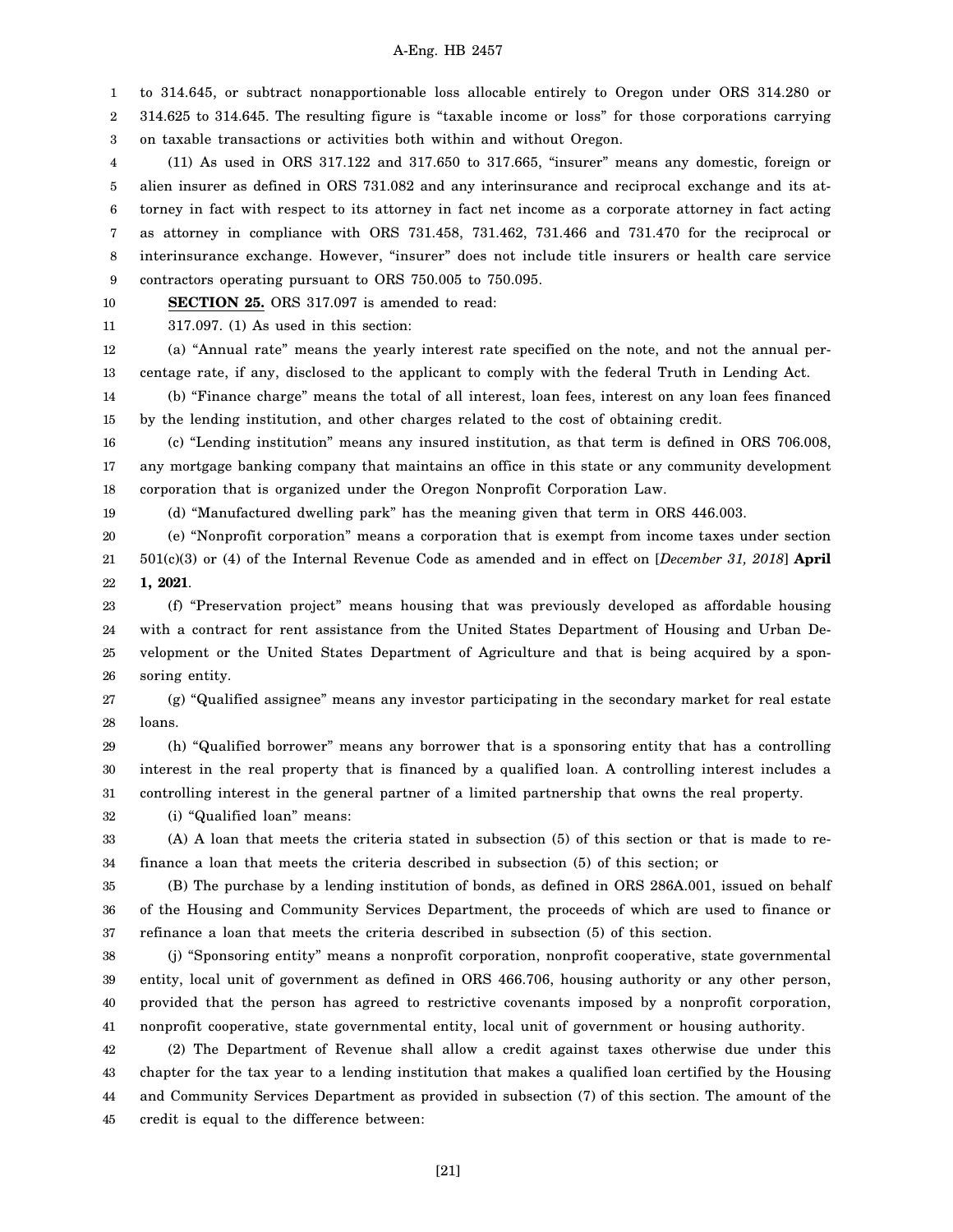1 2 3 (a) The amount of finance charge charged by the lending institution during the tax year at an annual rate less than the market rate for a qualified loan that is made before January 1, 2026, that complies with the requirements of this section; and

4 5 6 7 8 (b) The amount of finance charge that would have been charged during the tax year by the lending institution for the qualified loan for housing construction, development, acquisition or rehabilitation measured at the annual rate charged by the lending institution for nonsubsidized loans made under like terms and conditions at the time the qualified loan for housing construction, development, acquisition or rehabilitation is made.

9 10 11 (3) The maximum amount of credit for the difference between the amounts described in subsection (2)(a) and (b) of this section may not exceed four percent of the average unpaid balance of the qualified loan during the tax year for which the credit is claimed.

12 13 14 15 16 17 18 19 (4) Any tax credit allowed under this section that is not used by the taxpayer in a particular year may be carried forward and offset against the taxpayer's tax liability for the next succeeding tax year. Any credit remaining unused in the next succeeding tax year may be carried forward and used in the second succeeding tax year, and likewise, any credit not used in that second succeeding tax year may be carried forward and used in the third succeeding tax year, and any credit not used in that third succeeding tax year may be carried forward and used in the fourth succeeding tax year, and any credit not used in that fourth succeeding tax year may be carried forward and used in the fifth succeeding tax year, but may not be carried forward for any tax year thereafter.

20 21 22 23 (5) To be eligible for the tax credit allowable under this section, a lending institution must make a qualified loan by either purchasing bonds, as defined in ORS 286A.001, issued on behalf of the Housing and Community Services Department, the proceeds of which are used to finance or refinance a loan that meets the criteria stated in this subsection, or by making a loan directly to:

24 25 26 (a) An individual or individuals who own a dwelling, participate in an owner-occupied community rehabilitation program and are certified by the local government or its designated agent as having an income level when the loan is made of less than 80 percent of the area median income;

27 (b) A qualified borrower who:

28 29 (A) Uses the loan proceeds to finance construction, development, acquisition or rehabilitation of housing; and

30 31 (B) Provides a written certification executed by the Housing and Community Services Department that the:

32 33 (i) Housing created by the loan is or will be occupied by households earning less than 80 percent of the area median income; and

34 35 (ii) Full amount of savings from the reduced interest rate provided by the lending institution is or will be passed on to the tenants in the form of reduced housing payments;

(c) Subject to subsection (14) of this section, a qualified borrower who:

37 38 (A) Uses the loan proceeds to finance construction, development, acquisition or rehabilitation of housing consisting of a manufactured dwelling park; and

39 40 41 (B) Provides a written certification executed by the Housing and Community Services Department that the housing will continue to be operated as a manufactured dwelling park during the period for which the tax credit is allowed; or

42 (d) A qualified borrower who:

36

43 44 (A) Uses the loan proceeds to finance acquisition or rehabilitation of housing consisting of a preservation project; and

45 (B) Provides a written certification executed by the Housing and Community Services Depart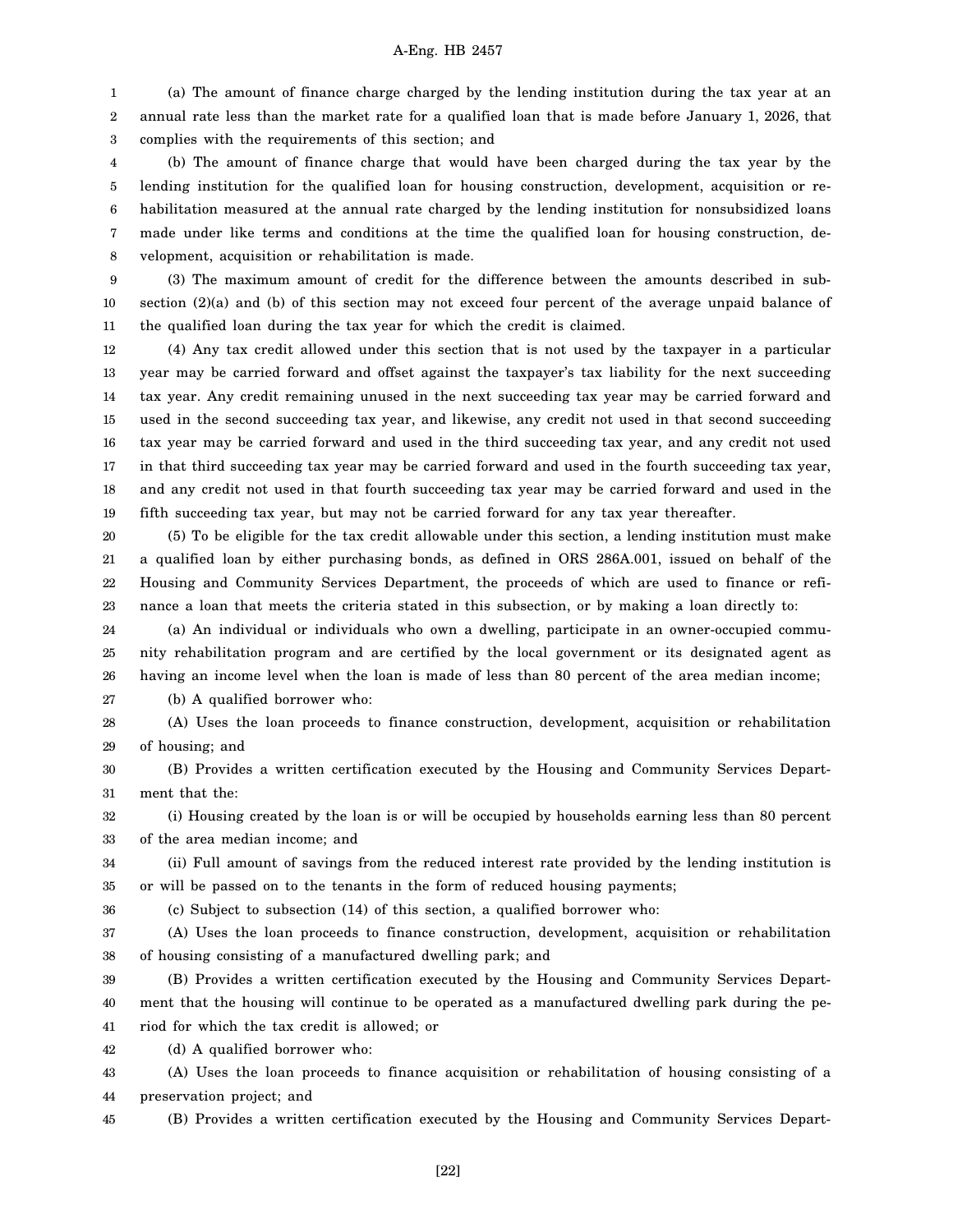1 ment that the housing preserved by the loan:

2 3 (i) Is or will be occupied by households earning less than 80 percent of the area median income; and

4 5 6 (ii) Is the subject of a rent assistance contract with the United States Department of Housing and Urban Development or the United States Department of Agriculture that will be maintained by the qualified borrower.

7 8 9 (6) A loan made to refinance a loan that meets the criteria stated in subsection (5) of this section must be treated the same as a loan that meets the criteria stated in subsection (5) of this section.

10 11 12 13 (7) For a qualified loan to be eligible for the tax credit allowable under this section, the Housing and Community Services Department must execute a written certification for the qualified loan that: (a) Specifies the period, not to exceed 20 years, as determined by the Housing and Community Services Department, during which the tax credit is allowed for the qualified loan; and

14 15 (b) States that the qualified loan is within the limitation imposed by subsection (8) of this section.

16 17 18 19 20 21 22 (8) The Housing and Community Services Department may certify qualified loans that are eligible under subsection (5) of this section if the total credits attributable to all qualified loans eligible for credits under this section and then outstanding do not exceed \$25 million for any fiscal year. In making loan certifications under subsection (7) of this section, the Housing and Community Services Department shall attempt to distribute the tax credits statewide, but shall concentrate the tax credits in those areas of the state that are determined by the Oregon Housing Stability Council to have the greatest need for affordable housing.

23

(9) The tax credit provided for in this section may be taken whether or not:

24 25 (a) The financial institution is eligible to take a federal income tax credit under section 42 of the Internal Revenue Code with respect to the project financed by the qualified loan; or

26 27 (b) The project receives financing from bonds, the interest on which is exempt from federal taxation under section 103 of the Internal Revenue Code.

28 29 30 31 32 33  $(10)$  For a qualified loan defined in subsection  $(1)(i)(B)$  of this section financed through the purchase of bonds, the interest of which is exempt from federal taxation under section 103 of the Internal Revenue Code, the amount of finance charge that would have been charged under subsection (2)(b) of this section is determined by reference to the finance charge that would have been charged if the federally tax exempt bonds had been issued and the tax credit under this section did not apply.

34 35 36 37 (11) A lending institution may sell a qualified loan for which a certification has been executed to a qualified assignee whether or not the lending institution retains servicing of the qualified loan so long as a designated lending institution maintains records, annually verified by a loan servicer, that establish the amount of tax credit earned by the taxpayer throughout each year of eligibility.

38 39 40 41 42 43 (12) Notwithstanding any other provision of law, a lending institution that is a community development corporation organized under the Oregon Nonprofit Corporation Law may transfer all or part of a tax credit allowed under this section to one or more other lending institutions that are stockholders or members of the community development corporation or that otherwise participate through the community development corporation in the making of one or more qualified loans for which the tax credit under this section is allowed.

44 45 (13) The lending institution shall file an annual statement with the Housing and Community Services Department, specifying that it has conformed with all requirements imposed by law to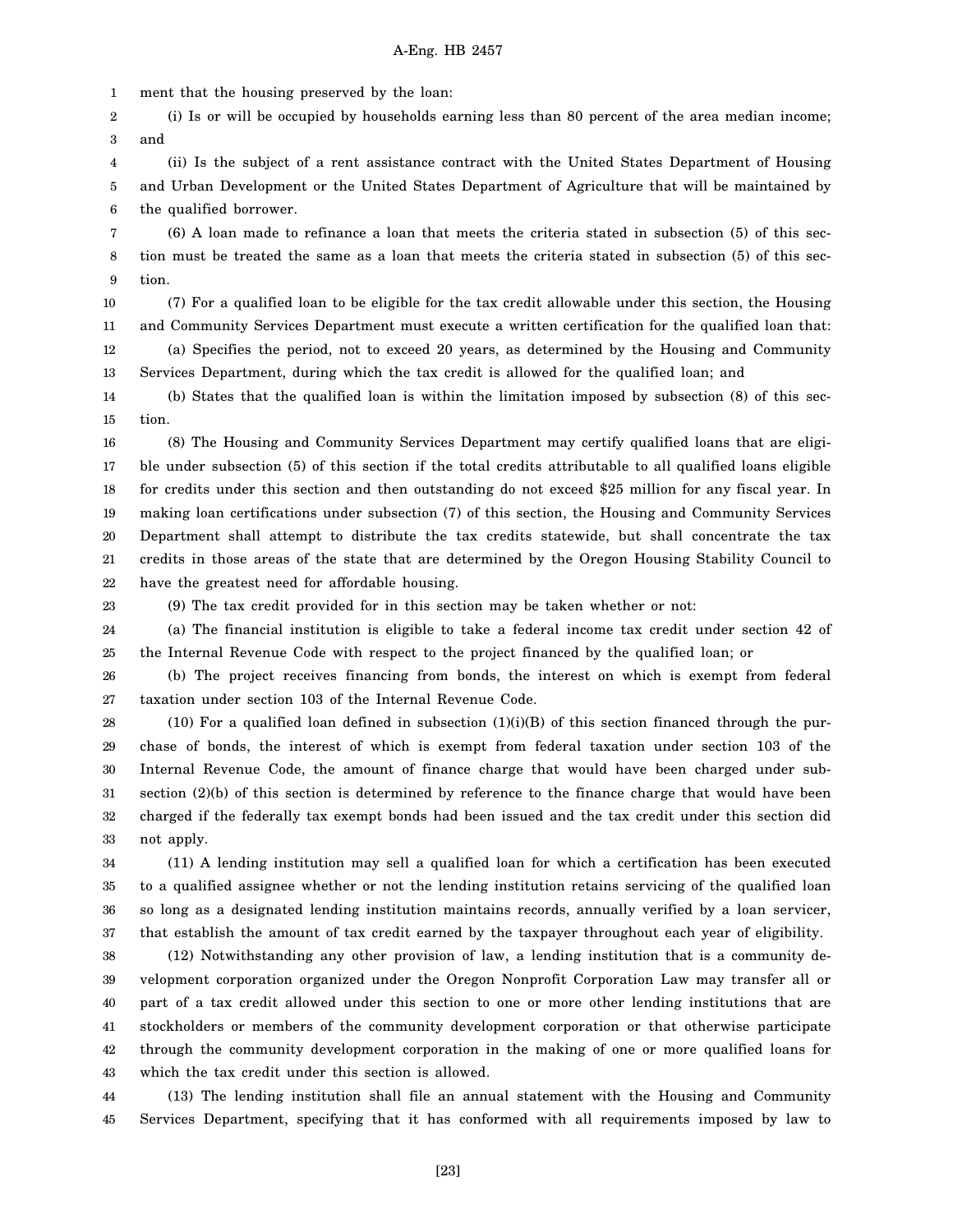1 2 3 4 5 6 7 8 9 10 11 12 13 14 15 16 qualify for a tax credit under this section. (14) Notwithstanding subsection (1)(h) and (j) of this section, a qualified borrower on a loan to finance the construction, development, acquisition or rehabilitation of a manufactured dwelling park under subsection  $(5)(c)$  of this section must be: (a) A nonprofit corporation, manufactured dwelling park nonprofit cooperative, state governmental entity, local unit of government as defined in ORS 466.706 or housing authority; or (b) A nonprofit corporation or housing authority that has a controlling interest in the real property that is financed by a qualified loan. A controlling interest includes a controlling interest in the general partner of a limited partnership that owns the real property. (15) The Department of Revenue may require that a lending institution that has earned the credit and a lending institution that intends to claim the credit jointly file a notice, as prescribed by the Department of Revenue. The notice must comply with ORS 315.056 (2) or 315.058 (2). (16) The Housing and Community Services Department shall provide information to the Department of Revenue about all certifications executed under this section, if required by ORS 315.058. (17) The Housing and Community Services Department and the Department of Revenue may adopt rules to carry out the provisions of this section.

17 18 **SECTION 26.** ORS 317A.100, as amended by section 1, chapter 2, Oregon Laws 2020 (first special session), is amended to read:

19 317A.100. As used in ORS 317A.100 to 317A.158:

20 (1)(a) "Commercial activity" means:

21 22 23 (A) The total amount realized by a person, arising from transactions and activity in the regular course of the person's trade or business, without deduction for expenses incurred by the trade or business;

24 (B) If received by a financial institution:

25 26 (i) If the reporting person for a financial institution is a holding company, all items of income reported on the FR Y-9 filed by the holding company;

27 28 (ii) If the reporting person for a financial institution is a bank organization, all items of income reported on the call report filed by the bank organization; and

29 30 (iii) If the reporting person for a financial institution is a nonbank financial organization, all items of income reported in accordance with generally accepted accounting principles; and

31 32 33 34 (C)(i) If received by an insurer, as reported on the statement of premiums accompanying the annual statement required under ORS 731.574 to be filed with the Director of the Department of Consumer and Business Services, all gross direct life insurance premiums, gross direct accident and health insurance premiums and gross direct property and casualty insurance premiums; and

35 36 (ii) The gross amount of surplus lines premiums received on Oregon home state risks as shown in the report required by ORS 735.465.

37 (b) "Commercial activity" does not include:

38 (A) Interest income except:

39 (i) Interest on credit sales; or

40 (ii) Interest income, including service charges, received by financial institutions;

41 (B) Receipts from the sale, exchange or other disposition of an asset described in section 1221

42 43 or 1231 of the Internal Revenue Code, without regard to the length of time the person held the asset; (C) If received by an insurer, federally reinsured premiums or income from transactions between

44 a reciprocal insurer and its attorney in fact operating under ORS 731.142;

45 (D) Receipts from hedging transactions, to the extent that the transactions are entered into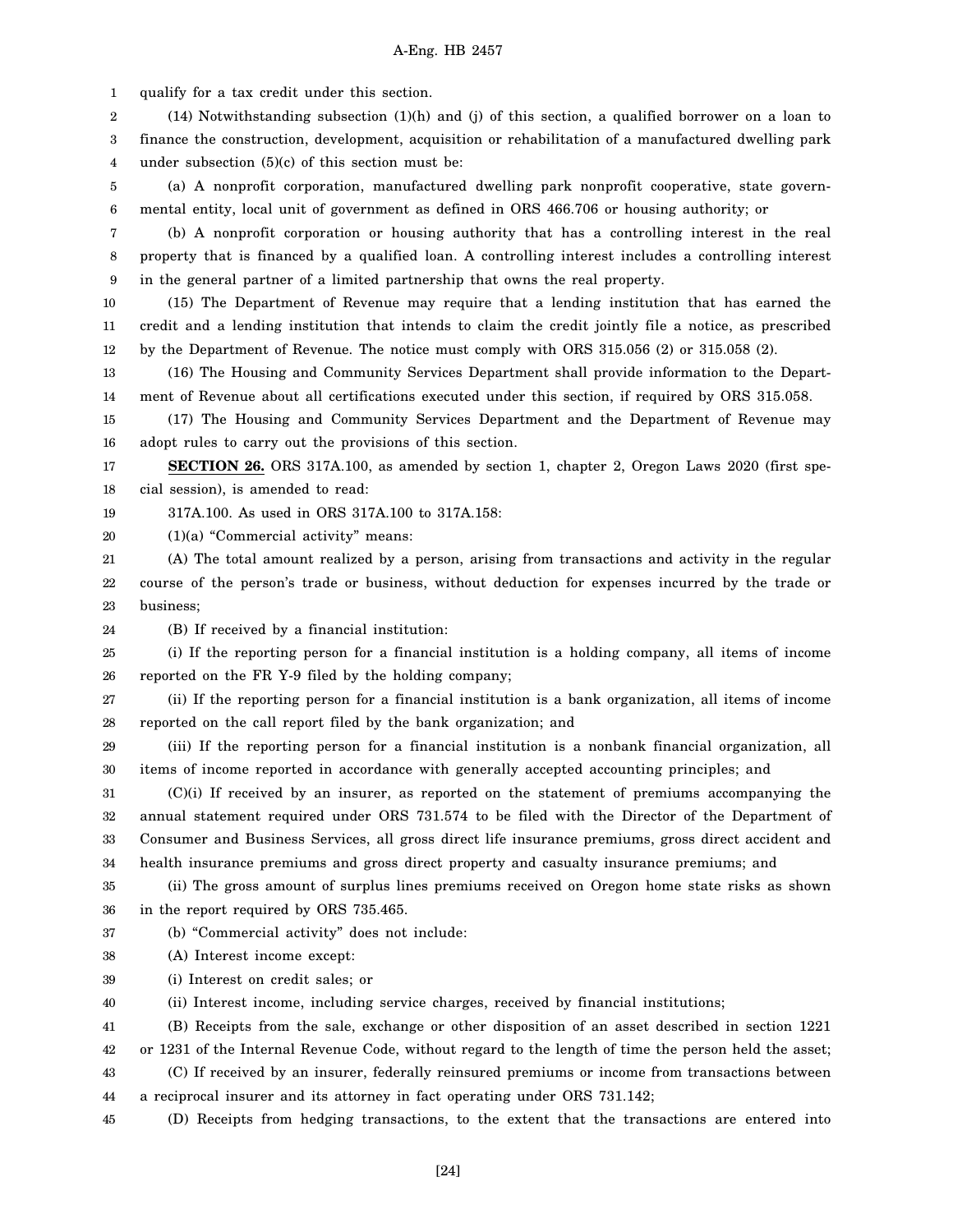1 2 3 primarily to protect a financial position, including transactions intended to manage the risk of exposure to foreign currency fluctuations that affect assets, liabilities, profits, losses, equity or investments in foreign operations, risk of exposure to interest rate fluctuations or risk of commodity

4 price fluctuations;

5 6 (E) Proceeds received attributable to the repayment, maturity or redemption of the principal of a loan, bond, mutual fund, certificate of deposit or marketable instrument;

7 8 (F) The principal amount received under a repurchase agreement or on account of any transaction properly characterized as a loan to the person;

9 10 11 (G) Contributions received by a trust, plan or other arrangement, any of which is described in section 501(a) of the Internal Revenue Code, or to which title 26, subtitle A, chapter 1, subchapter (D) of the Internal Revenue Code applies;

12 13 14 15 16 17 (H) Compensation, whether current or deferred, and whether in cash or in kind, received or to be received by an employee, a former employee or the employee's legal successor for services rendered to or for an employer, including reimbursements received by or for an individual for medical or education expenses, health insurance premiums or employee expenses or on account of a dependent care spending account, legal services plan, any cafeteria plan described in section 125 of the Internal Revenue Code or any similar employee reimbursement;

18 19 (I) Proceeds received from the issuance of the taxpayer's own stock, options, warrants, puts or calls, or from the sale of the taxpayer's treasury stock;

20 21 22 (J) Proceeds received on the account of payments from insurance policies, including crop insurance policies, owned by the taxpayer, except those proceeds received for the loss of commercial activity;

23 24 25 26 27 (K) Gifts or charitable contributions received, membership dues received by trade, professional, homeowners' or condominium associations, payments received for educational courses, meetings or meals, or similar payments to a trade, professional or other similar association, and fundraising receipts received by any person when any excess receipts are donated or used exclusively for charitable purposes;

28 29 (L) Damages received as the result of litigation in excess of amounts that, if received without litigation, would be treated as commercial activity;

30 31 (M) Property, money and other amounts received or acquired by an agent on behalf of another in excess of the agent's commission, fee or other remuneration;

32 33 34 35 36 37 (N) Tax refunds from any tax program, other tax benefit recoveries and reimbursements for the tax imposed under ORS 317A.100 to 317A.158 made by entities that are part of the same unitary group as provided under ORS 317A.106, and reimbursements made by entities that are not members of a unitary group that are required to be made for economic parity among multiple owners of an entity whose tax obligation under ORS 317A.100 to 317A.158 is required to be reported and paid entirely by one owner, as provided in ORS 317A.106;

38 (O) Pension reversions;

39 (P) Contributions to capital;

40 41 (Q) Receipts from the sale, transfer, exchange or other disposition of motor vehicle fuel or any other product used for the propulsion of motor vehicles;

42 43 44 45 (R) In the case of receipts from the sale of cigarettes or tobacco products by a wholesale dealer, retail dealer, distributor, manufacturer or seller, an amount equal to the federal and state excise taxes paid by any person on or for such cigarettes or tobacco products under subtitle E of the Internal Revenue Code or ORS chapter 323;

[25]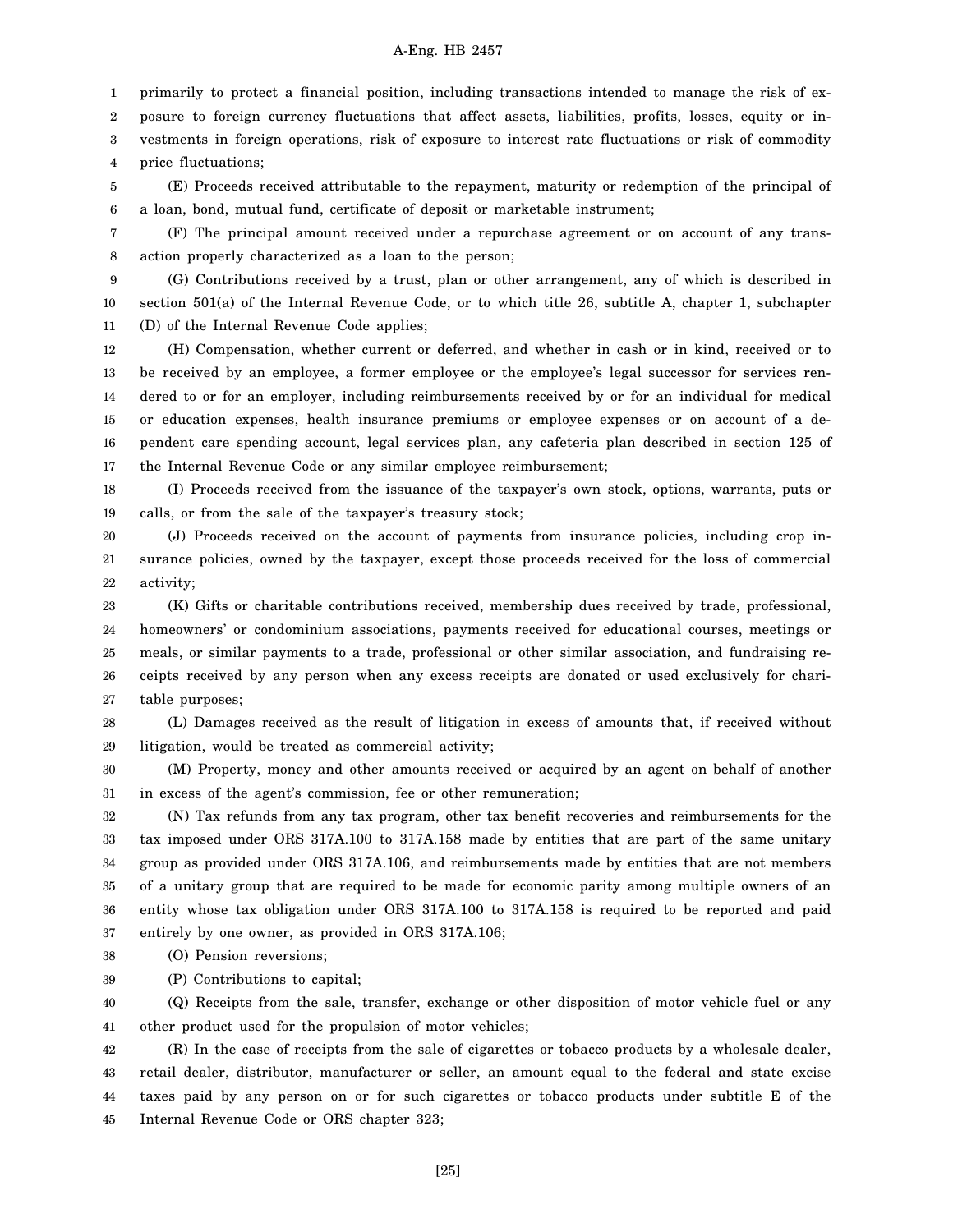1 2 3 4 5 6 (S) In the case of receipts from the sale of malt beverages or wine, as defined in ORS 471.001, cider, as defined in ORS 471.023 or distilled liquor, as defined in ORS 471.001, by a person holding a license issued under ORS chapter 471, an amount equal to the federal and state excise taxes paid by any person on or for such malt beverages, wine or distilled liquor under subtitle E of the Internal Revenue Code or ORS chapter 471 or 473, and any amount paid to the Oregon Liquor Control Commission for sales of distilled spirits by an agent appointed under ORS 471.750;

7 8 9 10 11 (T) In the case of receipts from the sale of marijuana items, as defined in ORS 475B.015, by a person holding a license issued under ORS 475B.010 to 475B.545, an amount equal to the federal and state excise taxes paid by any person on or for such marijuana items under subtitle E of the Internal Revenue Code or ORS 475B.700 to 475B.760 and any local retail taxes authorized under ORS 475B.491;

12 13 (U) Local taxes collected by a restaurant or other food establishment on sales of meals, prepared food or beverages;

14 15 (V) Tips or gratuities collected by a restaurant or other food establishment and passed on to employees;

16 17 18 19 20 (W) Receipts realized by a vehicle dealer certified under ORS 822.020 or a person described in ORS 320.400 (8)(a)(B) from the sale or other transfer of a motor vehicle, as defined in ORS 801.360, to another vehicle dealer for the purpose of resale by the transferee vehicle dealer, but only if the sale or other transfer was based upon the transferee's need to meet a specific customer's preference for a motor vehicle;

21 22 23 24 (X) Registration fees or taxes collected by a vehicle dealer certified under ORS 822.020 or a person described in ORS 320.400 (8)(a)(B) at the sale or other transfer of a motor vehicle, as defined in ORS 801.360, that are owed to a third party by the purchaser of the motor vehicle and passed to the third party by the dealer;

25 26 27 28 29 (Y) Receipts from a financial institution for services provided to the financial institution in connection with the issuance, processing, servicing and management of loans or credit accounts, if the financial institution and the recipient of the receipts have at least 50 percent of their ownership interests owned or controlled, directly or constructively through related interests, by common owners;

30 31 32 33 (Z) In the case of amounts retained as commissions by a holder of a license under ORS chapter 462, an amount equal to the amounts specified under ORS chapter 462 that must be paid to or collected by the Department of Revenue as a tax and the amounts specified under ORS chapter 462 to be used as purse money;

34 35 36 (AA) Net revenue of residential care facilities as defined in ORS 443.400 or in-home care agencies as defined in ORS 443.305, to the extent that the revenue is derived from or received as compensation for providing services to a medical assistance or Medicare recipient;

37 (BB) Dividends received;

38 (CC) Distributive income received from a pass-through entity;

39 40 41 (DD) Receipts from sales to a wholesaler in this state, if the seller receives certification at the time of sale from the wholesaler that the wholesaler will sell the purchased property outside this state;

42 (EE) Receipts from the wholesale or retail sale of groceries;

43 (FF) Receipts from transactions among members of a unitary group;

44 45 (GG) Moneys, including public purpose charge moneys collected under ORS 757.612 and costs of funding or implementing cost-effective energy conservation measures collected under ORS 757.689,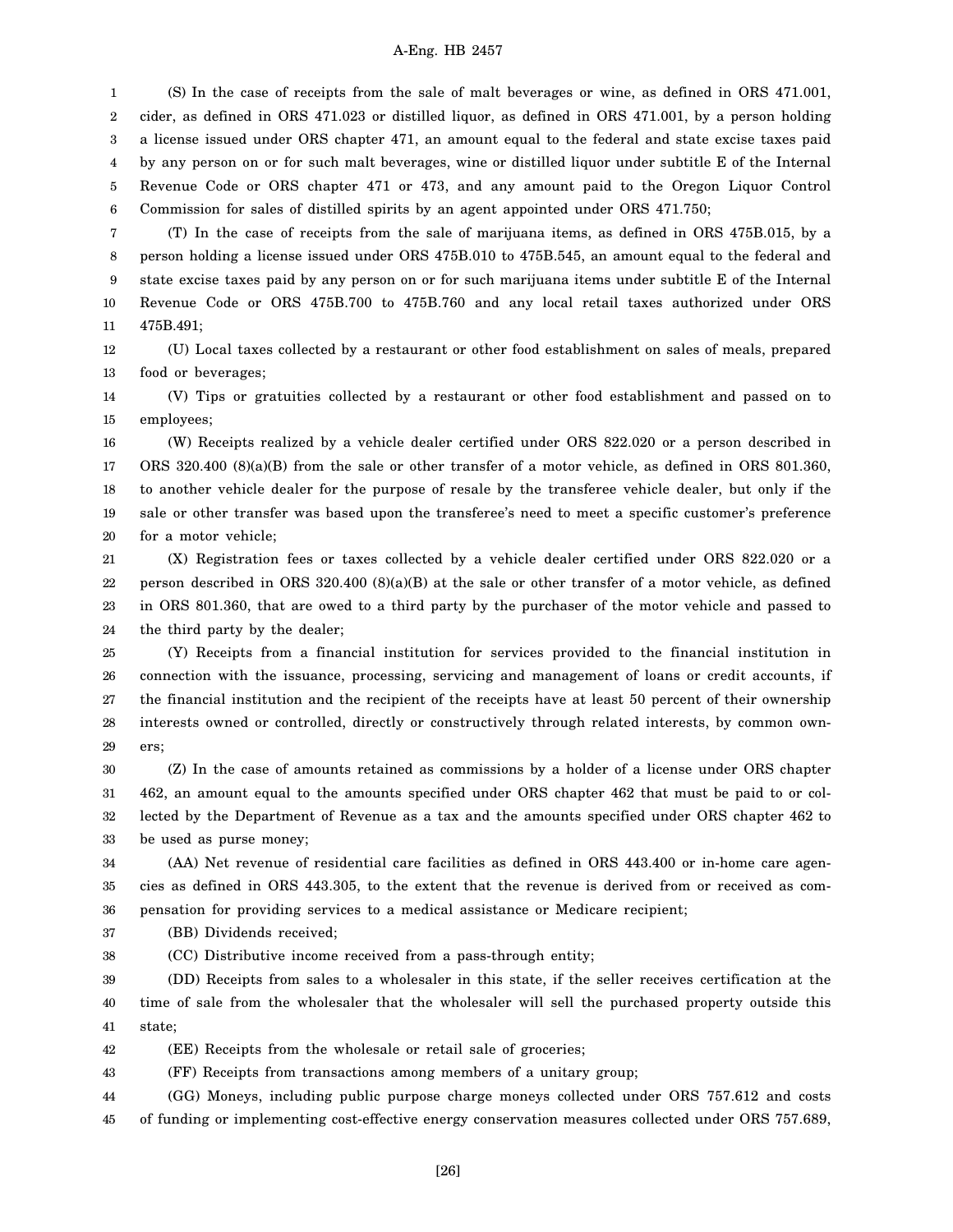1 that are collected from customers, passed to a utility and approved by the Public Utility Commission

2 and that support energy conservation, renewable resource acquisition and low-income assistance

3 programs;

4 5 (HH) Moneys collected by a utility from customers for the payment of loans through on-bill financing;

6 (II) Surcharges collected under ORS 757.736;

7 8 9 (JJ) Moneys passed to a utility by the Bonneville Power Administration for the purpose of effectuating the Regional Power Act Exchange credits or pursuant to any settlement associated with the exchange credit;

10 11 12 13 (KK) Moneys collected or recovered, by entities listed in ORS 756.310, cable operators as defined in 47 U.S.C. 522(5), telecommunications carriers as defined in 47 U.S.C. 153(51) and providers of information services as defined in 47 U.S.C. 153(24), for fees payable under ORS 756.310, right-ofway fees, franchise fees, privilege taxes, federal taxes and local taxes;

14 15 (LL) Charges paid to the Residential Service Protection Fund required by chapter 290, Oregon Laws 1987;

16 17 (MM) Universal service surcharge moneys collected or recovered and paid into the universal service fund established in ORS 759.425;

18 (NN) Moneys collected for public purpose funding as described in ORS 759.430;

19 20 (OO) Moneys collected or recovered and paid into the federal universal service fund as determined by the Federal Communications Commission;

21 22 23 (PP) In the case of a seller or provider of telecommunications services, the amount of tax imposed under ORS 403.200 for access to the emergency communications system that is collected from subscribers or consumers;

24 25 (QQ) In the case of a transient lodging tax collector, the amount of tax imposed under ORS 320.305 and of any local transient lodging tax imposed upon the occupancy of transit lodging;

26 27 (RR) In the case of a seller of bicycles, the amount of tax imposed under ORS 320.415 upon retail sales of bicycles;

28 29 (SS) In the case of a qualified heavy equipment provider, the amount of tax imposed under ORS 307.872 upon the rental price of heavy equipment;

30 31 (TT) Farmer sales to an agricultural cooperative in this state that is a cooperative organization described in section 1381 of the Internal Revenue Code;

32 33 34 35 (UU) Revenue received by a business entity that is mandated by contract or subcontract to be distributed to another person or entity if the revenue constitutes sales commissions that are paid to a person who is not an employee of the business entity, including, without limitation, a split-fee real estate commission; and

36 37 (VV) Receipts from the sale of fluid milk by dairy farmers that are not members of an agricultural cooperative.

38 (2) "Cost inputs" means:

39 40 (a) The cost of goods sold as calculated in arriving at federal taxable income under the Internal Revenue Code; or

41 42 43 (b) In the case of a taxpayer that is engaged in a farming operation, as defined in section 6, chapter 2, Oregon Laws 2020 (first special session), and that does not report cost of goods sold for federal tax purposes, the taxpayer's operating expenses excluding labor costs.

44 45 (3) "Doing business" means engaging in any activity, whether legal or illegal, that is conducted for, or results in, the receipt of commercial activity at any time during a calendar year.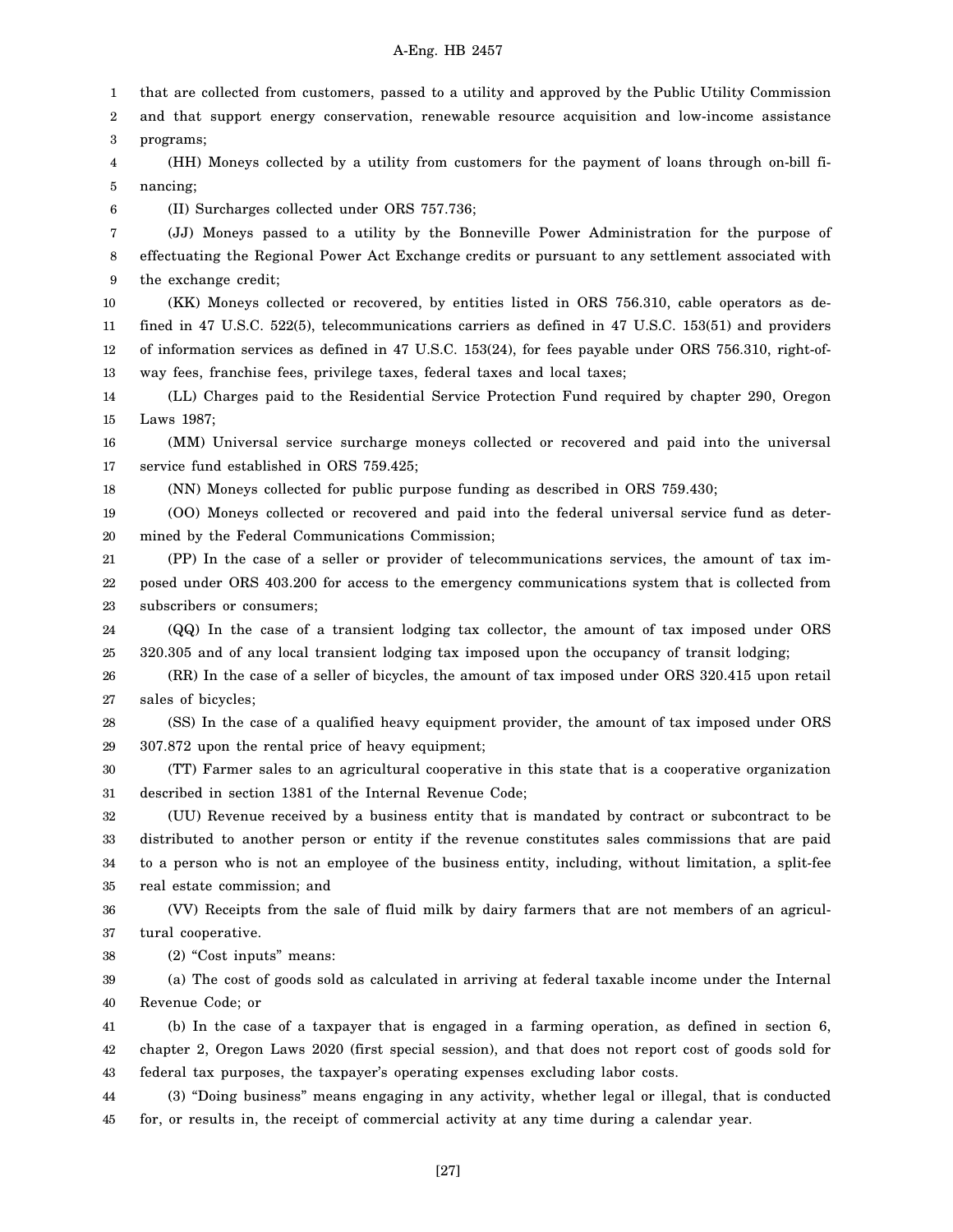1 (4) "Excluded person" means any of the following:

2 (a) Organizations described in sections 501(c) and 501(j) of the Internal Revenue Code, unless the

3 4 exemption is denied under section 501(h), (i) or (m) or under section 502, 503 or 505 of the Internal Revenue Code.

5 6 (b) Organizations described in section 501(d) of the Internal Revenue Code, unless the exemption is denied under section 502 or 503 of the Internal Revenue Code.

7 (c) Organizations described in section 501(e) of the Internal Revenue Code.

8 (d) Organizations described in section 501(f) of the Internal Revenue Code.

9 (e) Charitable risk pools described in section 501(n) of the Internal Revenue Code.

10 (f) Organizations described in section 521 of the Internal Revenue Code.

11 (g) Qualified state tuition programs described in section 529 of the Internal Revenue Code.

12 (h) Foreign or alien insurance companies, but only with respect to the underwriting profit de-

13 14 rived from writing wet marine and transportation insurance subject to tax under ORS 731.824 and 731.828.

15 (i) Governmental entities.

16 17 18 (j) Any person with commercial activity that does not exceed \$750,000 for the calendar year, other than a person that is part of a unitary group as provided in ORS 317A.106 with commercial activity in excess of \$750,000.

19 20 21 (k) Hospitals subject to assessment under ORS 414.855, long term care facilities subject to assessment under ORS 409.801 or any entity subject to assessment under ORS 414.880 or section 3 or 5, chapter 538, Oregon Laws 2017.

22 (L) Manufactured dwelling park nonprofit cooperatives organized under ORS chapter 62.

23 24 (5) "Financial institution" has the meaning given that term in ORS 314.610, except that "financial institution" does not include a credit union.

25 26  $(6)(a)$  "FR Y-9" means the consolidated or parent-only financial statements that a holding company is required to file with the Federal Reserve Board pursuant to 12 U.S.C. 1844.

27 28 29 (b) In the case of a holding company required to file both consolidated and parent-only financial statements, "FR Y-9" means the consolidated financial statements that the holding company is required to file.

30 (7) "Governmental entity" means:

31 (a) The United States and any of its unincorporated agencies and instrumentalities.

32 33 (b) Any incorporated agency or instrumentality of the United States wholly owned by the United States or by a corporation wholly owned by the United States.

34 (c) The State of Oregon and any of its unincorporated agencies and instrumentalities.

35 (d) Any county, city, district or other political subdivision of the state.

36 (e) A special government body as defined in ORS 174.117.

37 (f) A federally recognized Indian tribe.

38 39 (8) "Groceries" means food as defined in 7 U.S.C. 2012(k), but does not include cannabinoid edibles or marijuana seeds.

40 41 42 (9)(a) "Hedging transaction" means a hedging transaction as defined in section 1221 of the Internal Revenue Code or a transaction accorded hedge accounting treatment under Financial Accounting Standards Board Statement No. 133.

43 44 (b) "Hedging transaction" does not include a transaction in which an actual transfer of title of real or tangible property to another entity occurs.

45 (10) "Insurer" has the meaning given that term in ORS 317.010.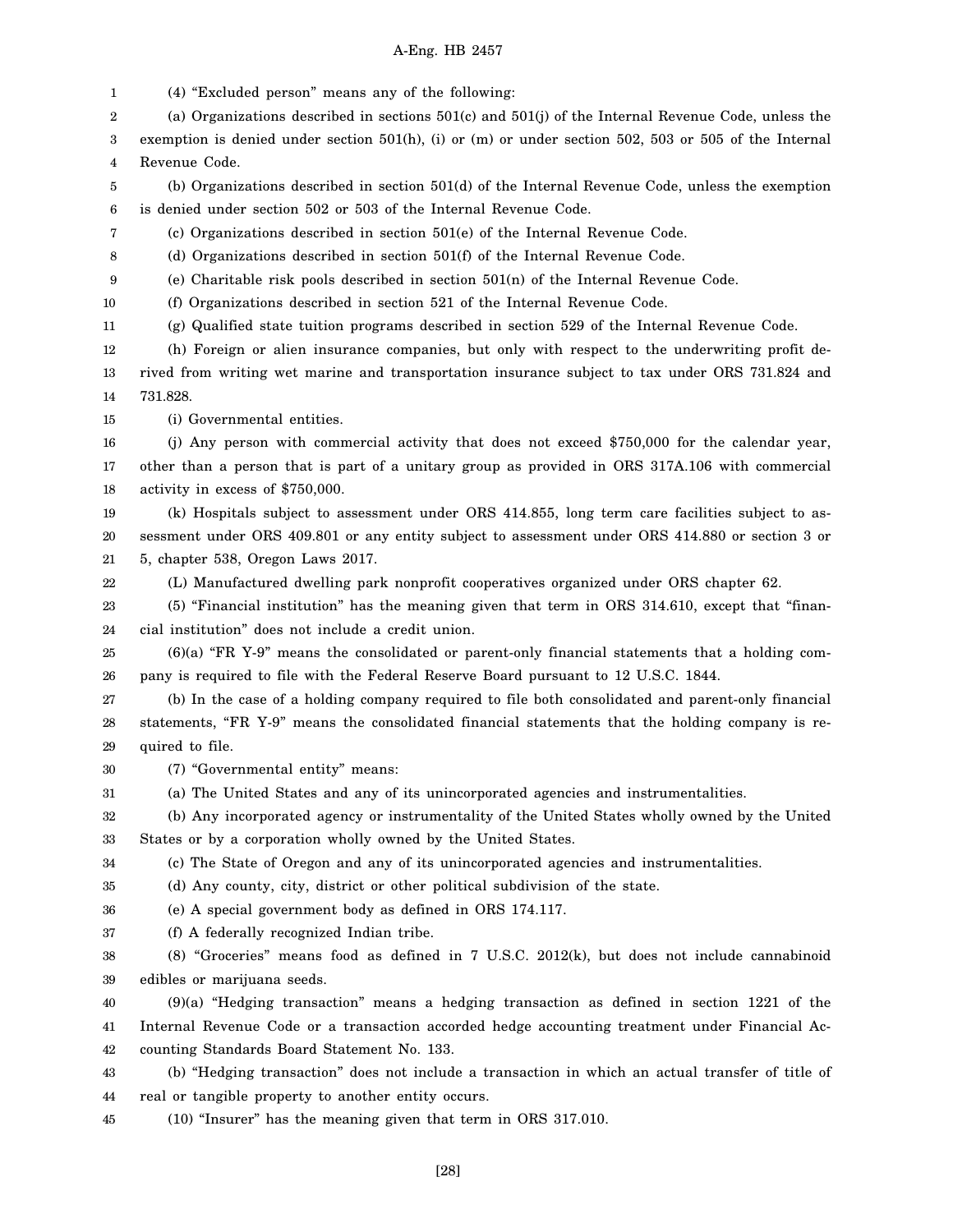1 2 3 4 5 6 7 8 9 10 11 12 13 14 15 16 17 18 19 20 21 22 23 24 25 26 27 28 29 30 31 32 33 34 35 36 37 38 39 40 41 42 43 44 45 (11) "Internal Revenue Code," except where the Legislative Assembly has provided otherwise, refers to the laws of the United States or to the Internal Revenue Code as they are amended and in effect on [*December 31, 2018*] **April 1, 2021**. (12) "Labor costs" means total compensation of all employees, not to include compensation paid to any single employee in excess of \$500,000. (13)(a) "Motor vehicle fuel or any other product used for the propulsion of motor vehicles" means: (A) Motor vehicle fuel as defined in ORS 319.010; and (B) Fuel the use of which in a motor vehicle is subject to taxation under ORS 319.530. (b) "Motor vehicle fuel or any other product used for the propulsion of motor vehicles" does not mean: (A) Electricity; or (B) Electric batteries or any other mechanical or physical component or accessory of a motor vehicle. (14) "Person" includes individuals, combinations of individuals of any form, receivers, assignees, trustees in bankruptcy, firms, companies, joint-stock companies, business trusts, estates, partnerships, limited liability partnerships, limited liability companies, associations, joint ventures, clubs, societies, entities organized as for-profit corporations under ORS chapter 60, C corporations, S corporations, qualified subchapter S subsidiaries, qualified subchapter S trusts, trusts, entities that are disregarded for federal income tax purposes and any other entities. (15) "Retailer" means a person doing business by selling tangible personal property to a purchaser for a purpose other than: (a) Resale by the purchaser of the property as tangible personal property in the regular course of business; (b) Incorporation by the purchaser of the property in the course of regular business as an ingredient or component of real or personal property; or (c) Consumption by the purchaser of the property in the production for sale of a new article of tangible personal property. (16) "Taxable commercial activity" means commercial activity sourced to this state under ORS 317A.128, less any subtraction pursuant to ORS 317A.119. (17)(a) "Taxpayer" means any person or unitary group required to register, file or pay tax under ORS 317A.100 to 317A.158. (b) "Taxpayer" does not include excluded persons, except to the extent that a tax-exempt entity has unrelated business income as described in the Internal Revenue Code. (18)(a) "Unitary business" means a business enterprise in which there exists directly or indirectly between the members or parts of the enterprise a sharing or exchange of value as demonstrated by: (A) Centralized management or a common executive force; (B) Centralized administrative services or functions resulting in economies of scale; or (C) Flow of goods, capital resources or services demonstrating functional integration. (b) "Unitary business" may include a business enterprise the activities of which: (A) Are in the same general line of business, such as manufacturing, wholesaling or retailing; or (B) Constitute steps in a vertically integrated process, such as the steps involved in the production of natural resources, which might include exploration, mining, refining and marketing.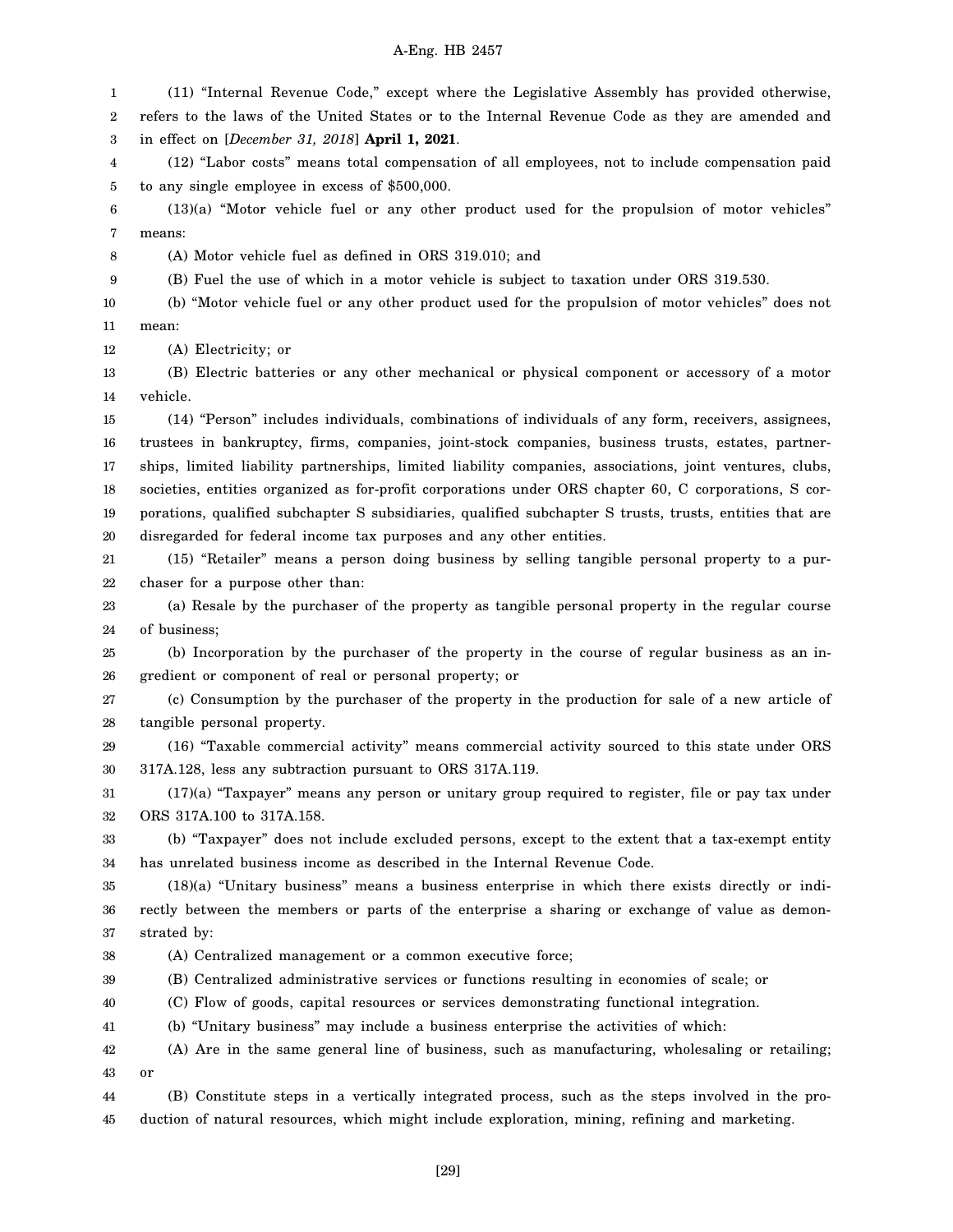1 2 (19) "Unitary group" means a group of persons with more than 50 percent common ownership, either direct or indirect, that is engaged in business activities that constitute a unitary business.

3 4 (20) "Wholesaler" means a person primarily doing business by merchant distribution of tangible personal property to retailers or to other wholesalers.

5 **SECTION 27.** ORS 458.670 is amended to read:

6 7 458.670. As used in this section and ORS 458.675 to 458.700, unless the context requires otherwise:

8 (1) "Account holder" means a resident of this state who:

9 (a) Is 12 years of age or older;

10 (b) Is a member of a lower income household; and

11 (c) Has established an individual development account with a fiduciary organization.

12 13 (2) "Fiduciary organization" means an organization selected under ORS 458.695 to administer state moneys directed to individual development accounts and that is:

14 (a) A nonprofit, fund raising organization that is exempt from taxation under section  $501(c)(3)$ 

15 of the Internal Revenue Code as amended and in effect on [*December 31, 2018*] **April 1, 2021**; or

16 17 (b) A federally recognized Oregon Indian tribe that is located, to a significant degree, within the boundaries of this state.

18 (3) "Financial institution" means:

19 (a) An organization regulated under ORS chapters 706 to 716 or 723; or

20 21 (b) In the case of individual development accounts established for the purpose described in ORS 458.685 (1)(c), a financial institution as defined in ORS 178.300.

22 23 24 25 26 (4) "Individual development account" means a contract between an account holder and a fiduciary organization, for the deposit of funds into a financial institution by the account holder, and the deposit of matching funds into the financial institution by the fiduciary organization, to allow the account holder to accumulate assets for use toward achieving a specific purpose approved by the fiduciary organization.

27 28 (5) "Lower income household" means a household having an income equal to or less than the greater of the following:

29 30 31 32 (a) 80 percent of the median household income for the area as determined by the Housing and Community Services Department. In making the determination, the department shall give consideration to any data on area household income published by the United States Department of Housing and Urban Development.

33 34 35 36 (b) 200 percent of the poverty guidelines as determined by the Housing and Community Services Department. In making the determination, the department shall give consideration to poverty guidelines published by the United States Department of Health and Human Services and may consider other income data periodically published by other federal or Oregon agencies.

37 (6) "Resident of this state" has the meaning given that term in ORS 316.027.

38 **SECTION 28.** ORS 657.010 is amended to read:

39 657.010. As used in this chapter, unless the context requires otherwise:

40 41 (1) "Base year" means the first four of the last five completed calendar quarters preceding the benefit year.

42 (2) "Benefits" means the money allowances payable to unemployed persons under this chapter.

43 44 (3) "Benefit year" means a period of 52 consecutive weeks commencing with the first week with respect to which an individual files an initial valid claim for benefits, and thereafter the 52 consec-

45 utive weeks period beginning with the first week with respect to which the individual next files an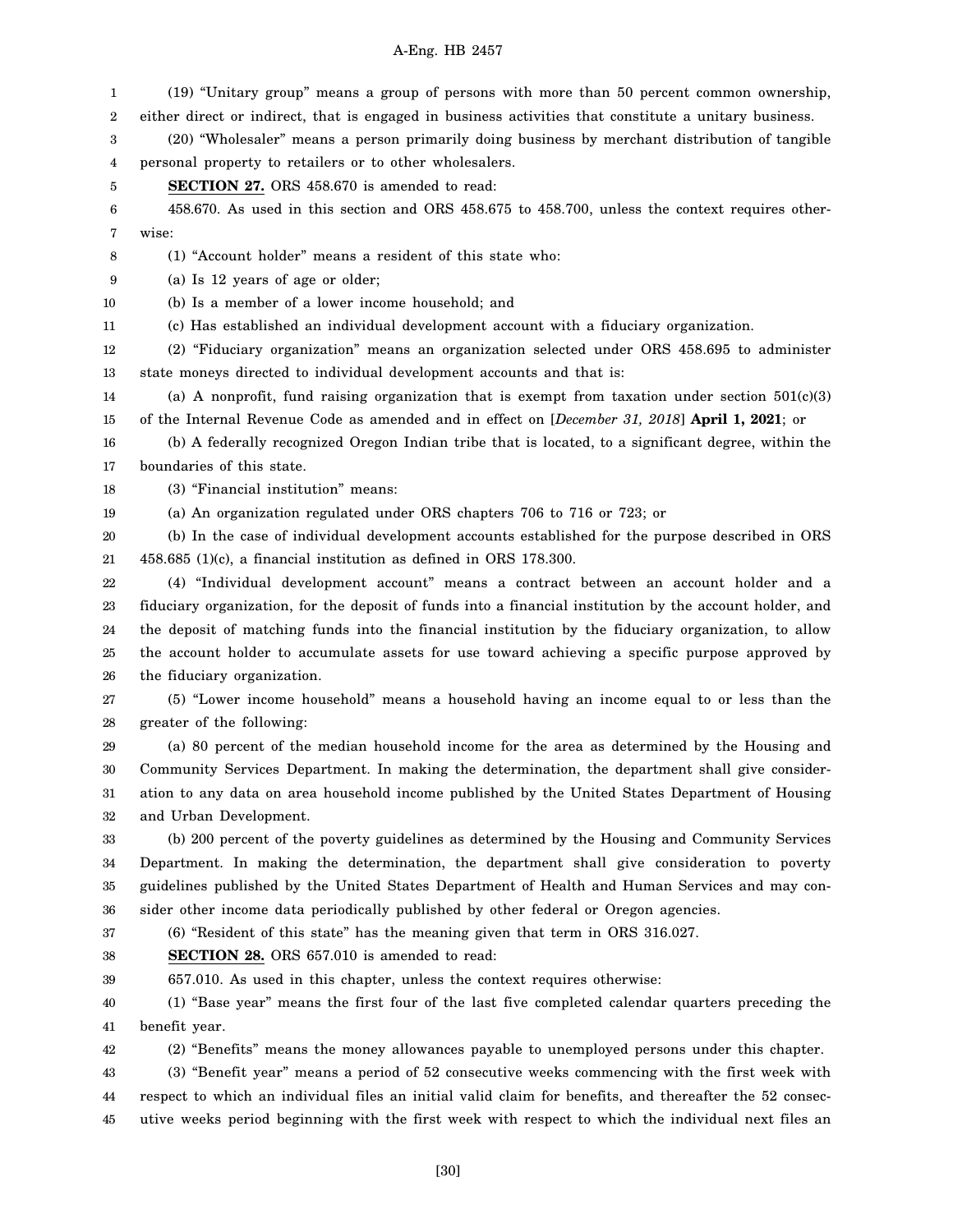1 2 3 initial valid claim after the termination of the individual's last preceding benefit year except that the benefit year shall be 53 weeks if the filing of an initial valid claim would result in overlapping any quarter of the base year of a previously filed initial valid claim.

4 5 6 (4) "Calendar quarter" means the period of three consecutive calendar months ending on March 31, June 30, September 30 or December 31, or the approximate equivalent thereof, as the Director of the Employment Department may, by regulation, prescribe.

7 8 9 (5) "Contribution" or "contributions" means the taxes, as defined in subsection (13) of this section, that are the money payments required by this chapter, or voluntary payments permitted, to be made to the Unemployment Compensation Trust Fund.

10 11 (6) "Educational institution," including an institution of higher education as defined in subsection (9) of this section, means an institution:

12 13 14 (a) In which participants, trainees or students are offered an organized course of study or training designed to transfer to them knowledge, skills, information, doctrines, attitudes or abilities from, by or under the guidance of an instructor or teacher;

15 16 17 (b) That is accredited, registered, approved, licensed or issued a permit to operate as a school by the Department of Education or other government agency, or that offers courses for credit that are transferable to an approved, registered or accredited school;

18 19 (c) In which the course or courses of study or training that it offers may be academic, technical, trade or preparation for gainful employment in a recognized occupation; and

20 21 (d) In which the course or courses of study or training are offered on a regular and continuing basis.

22 23 (7) "Employment office" means a free public employment office or branch thereof, operated by this state or maintained as a part of a state-controlled system of public employment offices.

24 25 (8) "Hospital" means an organization that has been licensed, certified or approved by the Oregon Health Authority as a hospital.

26 (9) "Institution of higher education" means an educational institution that:

27 28 (a) Admits as regular students only individuals having a certificate of graduation from a high school, or the recognized equivalent of such a certificate;

29

(b) Is legally authorized in this state to provide a program of education beyond high school;

30 31 32 33 (c) Provides an educational program for which it awards a bachelor's or higher degree, or provides a program that is acceptable for full credit toward such a degree, a program of post-graduate or post-doctoral studies, or a program of training to prepare students for gainful employment in a recognized occupation; and

34 (d) Is a public or other nonprofit institution.

35 36 (10) "Internal Revenue Code" means the federal Internal Revenue Code, as amended and in effect on [*December 31, 2018*] **April 1, 2021**.

37 38 39 (11) "Nonprofit employing unit" means an organization, or group of organizations, described in section  $501(c)(3)$  of the Internal Revenue Code that is exempt from income tax under section  $501(a)$ of the Internal Revenue Code.

40 41 42 43 44 (12) "State" includes, in addition to the states of the United States of America, the District of Columbia and Puerto Rico. However, for all purposes of this chapter the Virgin Islands shall be considered a state on and after the day on which the United States Secretary of Labor first approves the Virgin Islands' law under section 3304(a) of the Federal Unemployment Tax Act as amended by Public Law 94-566.

45

(13) "Taxes" means the money payments to the Unemployment Compensation Trust Fund re-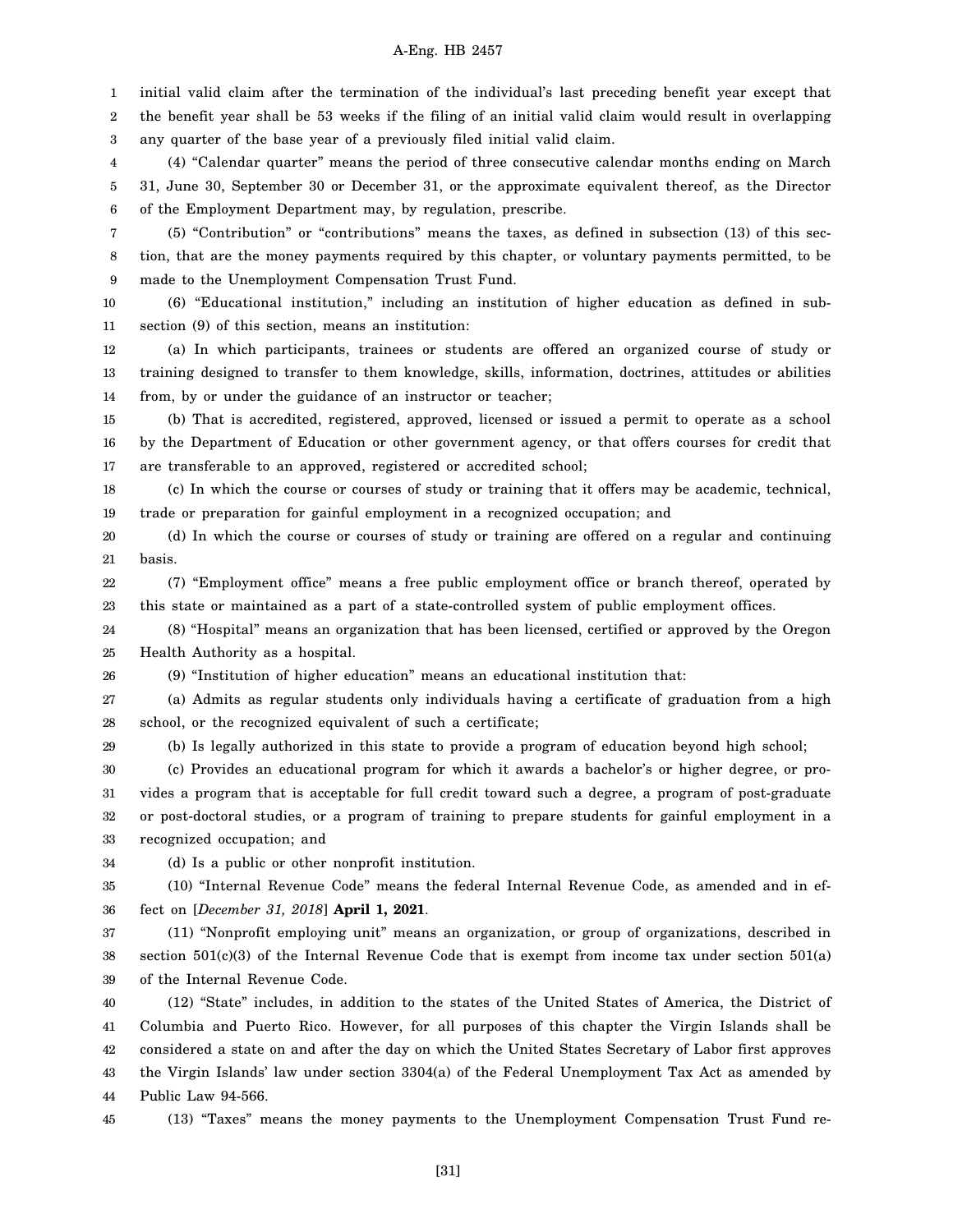| 1      | quired, or voluntary payments permitted, by this chapter.                                            |
|--------|------------------------------------------------------------------------------------------------------|
| 2      | (14) "Valid claim" means any claim for benefits made in accordance with ORS 657.260 if the           |
| 3      | individual meets the wages-paid-for-employment requirements of ORS 657.150.                          |
| 4      | (15) "Week" means any period of seven consecutive calendar days ending at midnight, as the           |
| 5      | director may, by regulation, prescribe. The director may by regulation prescribe that a "week" shall |
| 6      | be "in," "within," or "during" the calendar quarter that includes the greater part of such week.     |
| 7      | <b>SECTION 29.</b> ORS 657B.010 is amended to read:                                                  |
| 8      | 657B.010. As used in this chapter:                                                                   |
| 9      | (1) "Alternate base year" means the last four completed calendar quarters preceding the benefit      |
| 10     | year.                                                                                                |
| 11     | (2) "Average weekly wage" means the amount calculated by the Employment Department as the            |
| 12     | state average weekly covered wage under ORS 657.150 (4)(d) as determined not more than once per      |
| 13     | year.                                                                                                |
| 14     | (3) "Base year" means the first four of the last five completed calendar quarters preceding the      |
| 15     | benefit year.                                                                                        |
| 16     | (4) "Benefits" means family and medical leave insurance benefits.                                    |
| 17     | (5) "Benefit year" means the 12-month period as determined by the Director of the Employment         |
| 18     | Department by rule under ORS 657B.340.                                                               |
| 19     | $(6)$ "Child" means:                                                                                 |
| 20     | (a) A biological child, adopted child, stepchild or foster child of a covered individual or of the   |
| 21     | covered individual's spouse or domestic partner;                                                     |
| $22\,$ | (b) A person who is or was a legal ward of a covered individual or of the covered individual's       |
| 23     | spouse or domestic partner; or                                                                       |
| 24     | (c) A person who is or was in a relationship of in loco parentis with a covered individual or        |
| 25     | with the covered individual's spouse or domestic partner.                                            |
| 26     | (7) "Contribution" or "contributions" means the money payments made by any of the following          |
| 27     | under ORS 657B.150:                                                                                  |
| 28     | (a) An employer;                                                                                     |
| 29     | (b) An eligible employee;                                                                            |
| 30     | (c) A self-employed individual;                                                                      |
| 31     | (d) A tribal government; or                                                                          |
| 32     | (e) An employee of a tribal government.                                                              |
| 33     | (8) "Covered individual" means any one of the following who qualifies to receive family and          |
| 34     | medical leave insurance benefits:                                                                    |
| 35     | (a) An eligible employee;                                                                            |
| 36     | (b) A self-employed individual; or                                                                   |
| 37     | (c) An employee of a tribal government.                                                              |
| 38     | (9) "Domestic partner" means an individual joined in a domestic partnership.                         |
| 39     | (10) "Domestic partnership" has the meaning given that term in ORS 106.310.                          |
| 40     | (11) "Eligible employee" means:                                                                      |
| 41     | $(a)(A)$ An employee who has earned at least \$1,000 in wages during the base year; or               |
| 42     | (B) If an employee has not earned at least \$1,000 in wages during the base year, an employee        |
| 43     | who has earned at least \$1,000 in wages during the alternate base year; and                         |
| 44     | (b) Who may apply for paid family and medical leave insurance benefits under ORS 657B.015.           |
| 45     | (12) "Eligible employee's average weekly wage" means an amount calculated by the Director of         |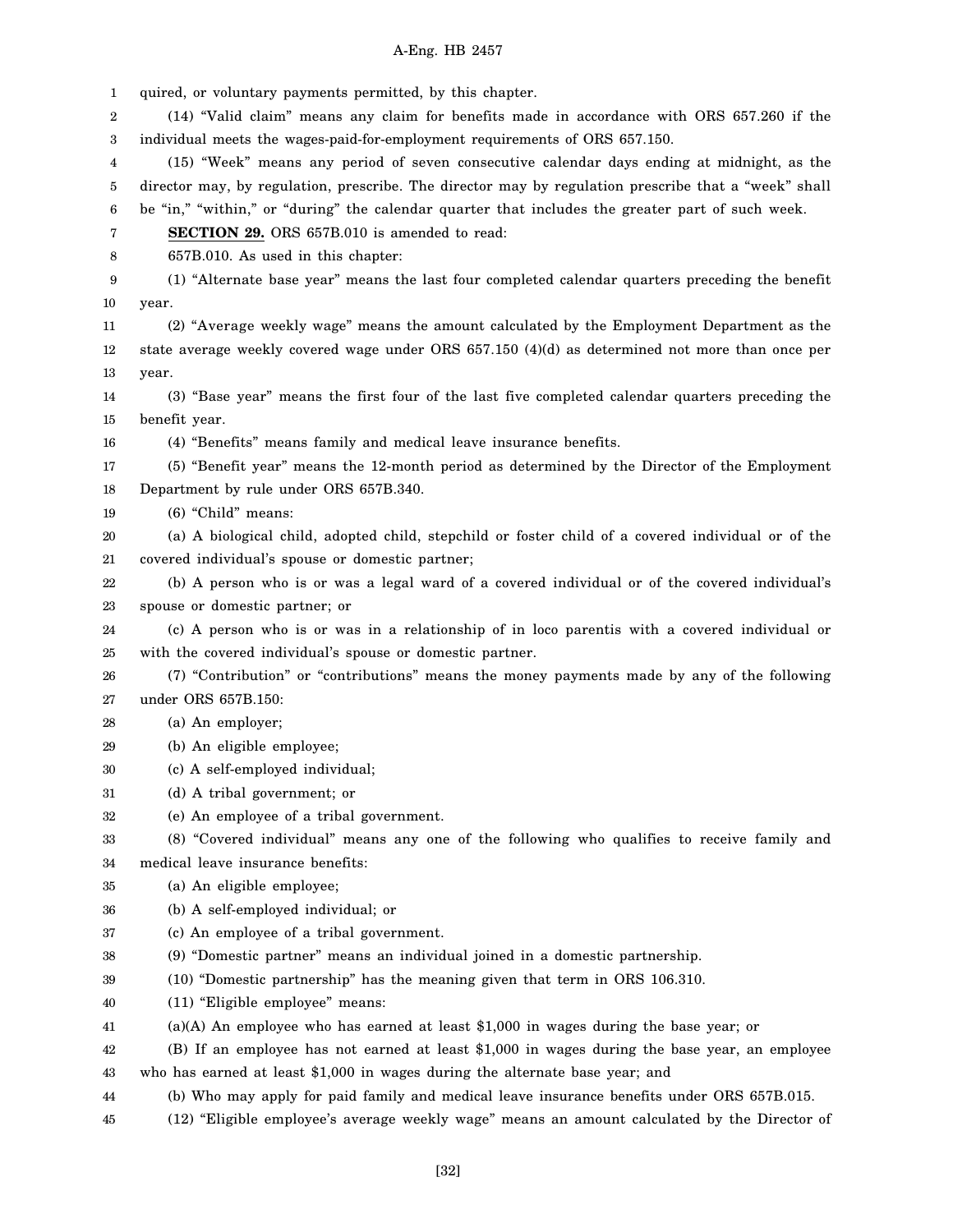1 2 3 4 5 6 7 8 9 10 11 12 13 14 15 16 17 18 19 20 21 22 23 24 25 26 27 28 29 30 31 32 33 34 35 36 37 38 39 40 41 42 43 44 the Employment Department by dividing the total wages earned by an eligible employee during the base year by the number of weeks in the base year. (13)(a) "Employee" means: (A) An individual performing services for an employer for remuneration or under any contract of hire, written or oral, express or implied. (B) A home care worker as defined in ORS 410.600. (b) "Employee" does not include: (A) An independent contractor as defined in ORS 670.600. (B) A participant in a work training program administered under a state or federal assistance program. (C) A participant in a work-study program that provides students in secondary or postsecondary educational institutions with employment opportunities for financial assistance or vocational training. (D) A railroad worker exempted under the federal Railroad Unemployment Insurance Act. (E) A volunteer. (14)(a) "Employer" means any person that employs one or more employees working anywhere in this state or any agent or employee of such person to whom the duties of the person under this chapter have been delegated. (b) "Employer" includes: (A) A political subdivision of this state or any county, city, district, authority or public corporation, or any instrumentality of a county, city, district, authority or public corporation, organized and existing under law or charter; (B) An individual; (C) Any type of organization, corporation, partnership, limited liability company, association, trust, estate, joint stock company or insurance company; (D) Any successor in interest to an entity described in subparagraph (C) of this paragraph; (E) A trustee, trustee in bankruptcy or receiver; or (F) A trustee or legal representative of a deceased person. (c) "Employer" does not include the federal government or a tribal government. (15) "Employment agency" has the meaning given that term in ORS 658.005. (16) "Family and medical leave insurance benefits" means the wage replacement benefits that are available to a covered individual under ORS 657B.050 or under the terms of an employer plan approved under ORS 657B.210, for family leave, medical leave or safe leave. (17)(a) "Family leave" means leave from work taken by a covered individual: (A) To care for and bond with a child during the first year after the child's birth or during the first year after the placement of the child through foster care or adoption; or (B) To care for a family member with a serious health condition. (b) "Family leave" does not mean: (A) Leave described in ORS  $659A.159$  (1)(d); (B) Leave described in ORS 659A.159 (1)(e); or (C) Leave authorized under ORS 659A.093. (18) "Family member" means: (a) The spouse of a covered individual; (b) A child of a covered individual or the child's spouse or domestic partner;

45 (c) A parent of a covered individual or the parent's spouse or domestic partner;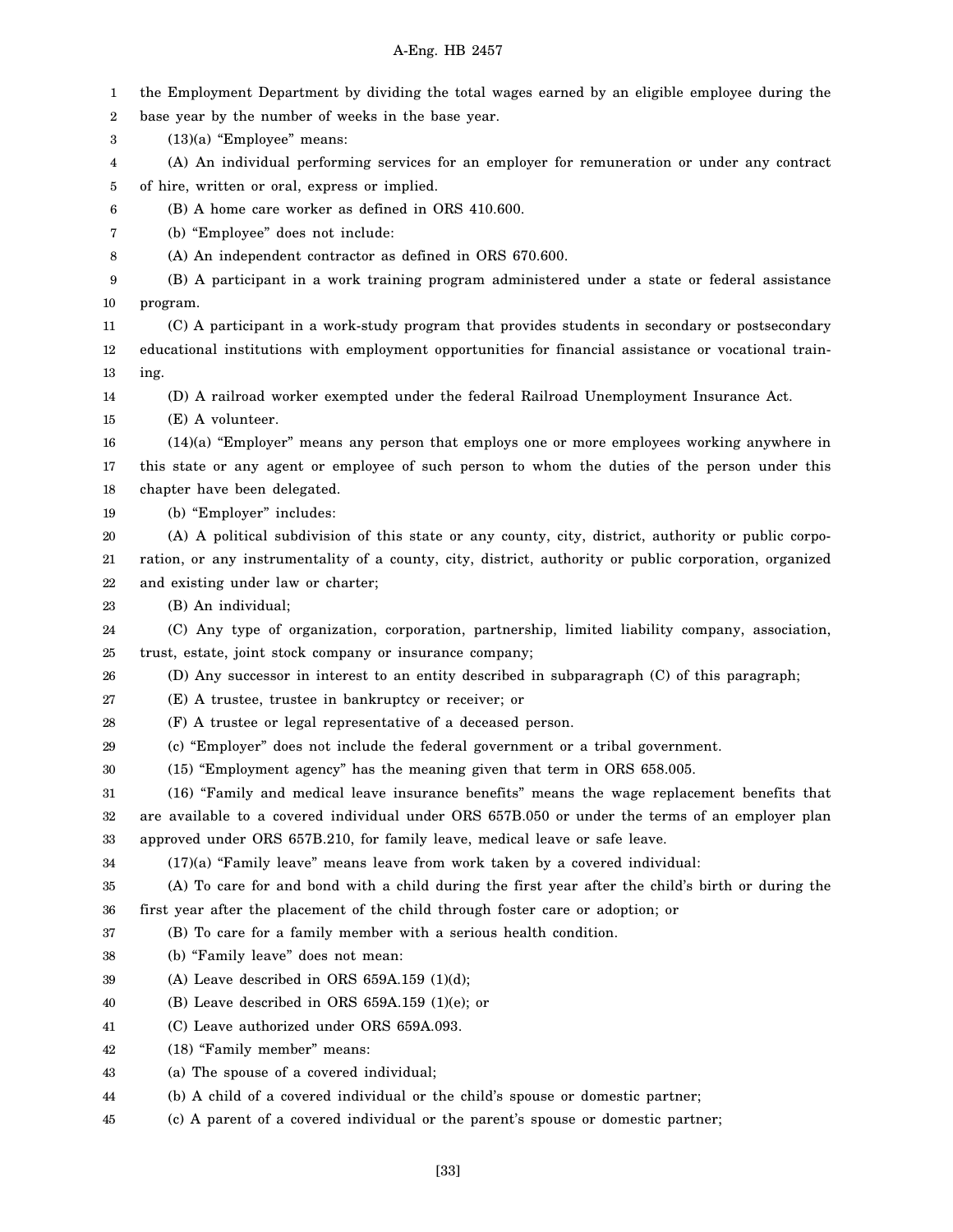1 2 3 4 5 6 7 8 9 10 11 12 13 14 15 16 17 18 19 20 21 22 23 24 25 26 27 28 29 30 31 32 33 34 35 36 37 38 39 40 41 42 43 44 45 (d) A sibling or stepsibling of a covered individual or the sibling's or stepsibling's spouse or domestic partner; (e) A grandparent of a covered individual or the grandparent's spouse or domestic partner; (f) A grandchild of a covered individual or the grandchild's spouse or domestic partner; (g) The domestic partner of a covered individual; or (h) Any individual related by blood or affinity whose close association with a covered individual is the equivalent of a family relationship. (19) "Medical leave" means leave from work taken by a covered individual that is made necessary by the individual's own serious health condition. (20) "Parent" means: (a) A biological parent, adoptive parent, stepparent or foster parent of a covered individual; (b) A person who was a foster parent of a covered individual when the covered individual was a minor; (c) A person designated as the legal guardian of a covered individual at the time the covered individual was a minor or required a legal guardian; (d) A person with whom a covered individual was or is in a relationship of in loco parentis; or (e) A parent of a covered individual's spouse or domestic partner who meets a description under paragraphs (a) to (d) of this subsection. (21) "Safe leave" means leave taken for any purpose described in 659A.272. (22) "Self-employed individual" means: (a) An individual who has self-employment income as defined in section 1402(b) of the Internal Revenue Code as amended and in effect on [*December 31, 2018*] **April 1, 2021**; or (b) An independent contractor as defined in ORS 670.600. (23) "Serious health condition" has the meaning given that term in ORS 659A.150. (24) "Third party administrator" means a third party that enters into an agreement with the Director of the Employment Department to implement and administer the paid family and medical leave program established under this chapter. (25) "Tribal government" has the meaning given that term in ORS 181A.680. (26) "Wages" has the meaning given that term in ORS 657.105. **SECTION 30. (1) Except as provided in subsections (2) and (3) of this section, the amendments to statutes by sections 1 to 29 of this 2021 Act apply to transactions or activities occurring on or after January 1, 2021, in tax years beginning on or after January 1, 2021. (2) The effective and applicable dates, and the exceptions, special rules and coordination with the Internal Revenue Code, as amended, relative to those dates, contained in federal law amending the Internal Revenue Code and enacted before January 1, 2021, apply for Oregon personal income and corporate excise and income tax purposes, to the extent they can be made applicable, in the same manner as they are applied under the Internal Revenue Code and related federal law. (3)(a) If a deficiency is assessed against any taxpayer for a tax year beginning before January 1, 2021, and the deficiency or any portion thereof is attributable to any retroactive treatment under the amendments to ORS 178.300, 305.230, 305.494, 305.690, 305.842, 314.011, 314.306, 315.004, 316.012, 316.147, 316.157, 317.010, 317.097 and 317A.100 by sections 1 and 14 to 26 of this 2021 Act, then any interest or penalty assessed under ORS chapter 305, 314, 315, 316, 317 or 318 with respect to the deficiency or portion thereof shall be canceled. (b) If a refund is due any taxpayer for a tax year beginning before January 1, 2021, and**